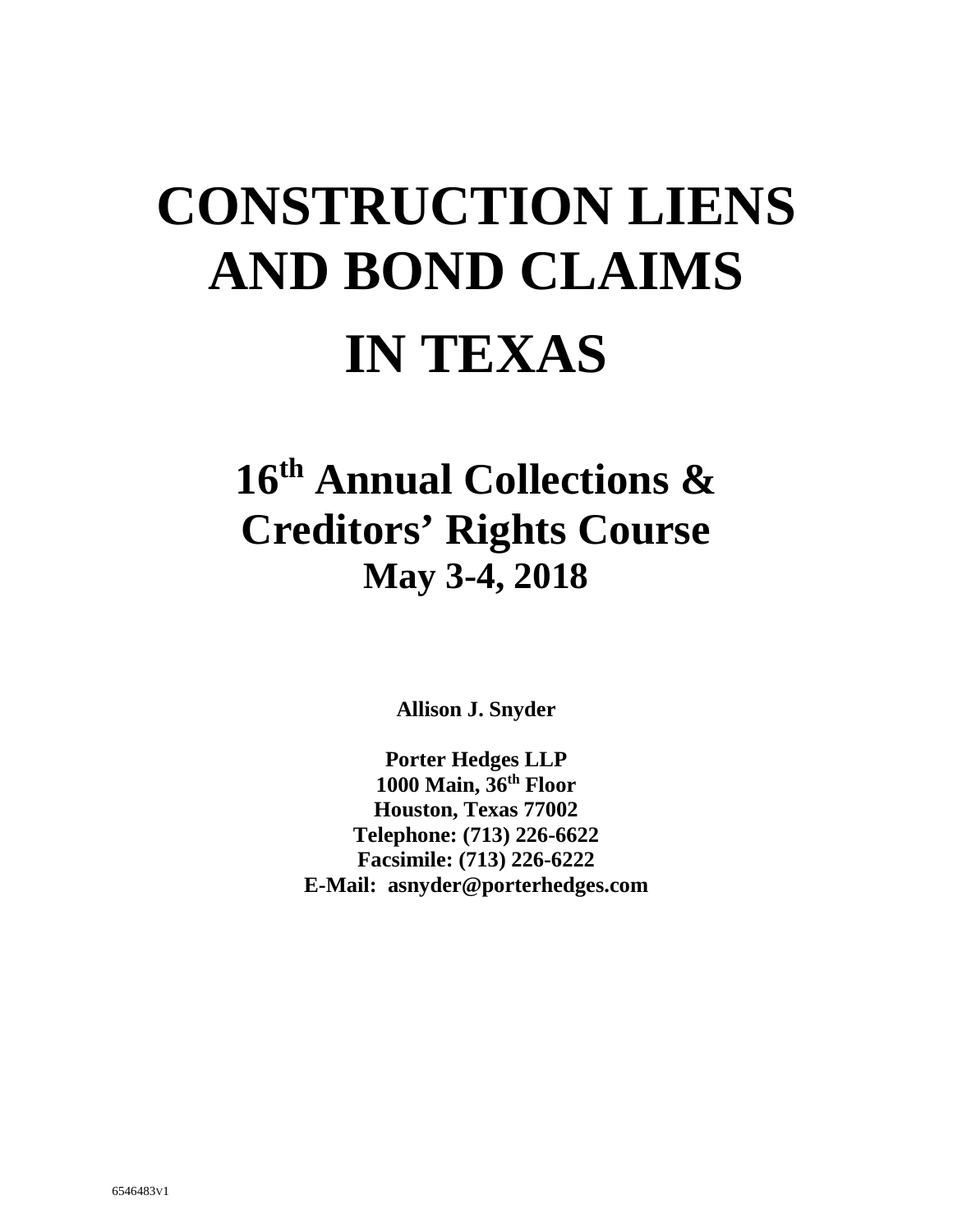#### **TABLE OF CONTENTS**

## **Page**

| PERFECTING LIEN CLAIMS ON NON-RESIDENTIAL / PRIVATE PROJECTS 3 |                                                                             |  |  |  |
|----------------------------------------------------------------|-----------------------------------------------------------------------------|--|--|--|
| $\mathbf{I}$ .                                                 |                                                                             |  |  |  |
| II.                                                            |                                                                             |  |  |  |
| III.                                                           |                                                                             |  |  |  |
| IV.                                                            |                                                                             |  |  |  |
| V.                                                             |                                                                             |  |  |  |
| VI.                                                            |                                                                             |  |  |  |
| VII.                                                           | Special Fabricators Should Take Advantage Of The Early Notice Provisions 19 |  |  |  |
| VIII.                                                          |                                                                             |  |  |  |
| IX.                                                            |                                                                             |  |  |  |
| X.                                                             |                                                                             |  |  |  |
| XI.                                                            | How Do I Get The Information I Need To File A Statutory Lien Affidavit With |  |  |  |
| XII.                                                           |                                                                             |  |  |  |
| XIII.                                                          |                                                                             |  |  |  |
| XIV.                                                           |                                                                             |  |  |  |
| XV.                                                            |                                                                             |  |  |  |
| XVI.                                                           |                                                                             |  |  |  |
|                                                                |                                                                             |  |  |  |
|                                                                |                                                                             |  |  |  |
| XIX.                                                           |                                                                             |  |  |  |
| XX.                                                            |                                                                             |  |  |  |
|                                                                |                                                                             |  |  |  |
| $\mathbf{I}$ .                                                 |                                                                             |  |  |  |
| $\Pi$ .                                                        |                                                                             |  |  |  |
| III.                                                           |                                                                             |  |  |  |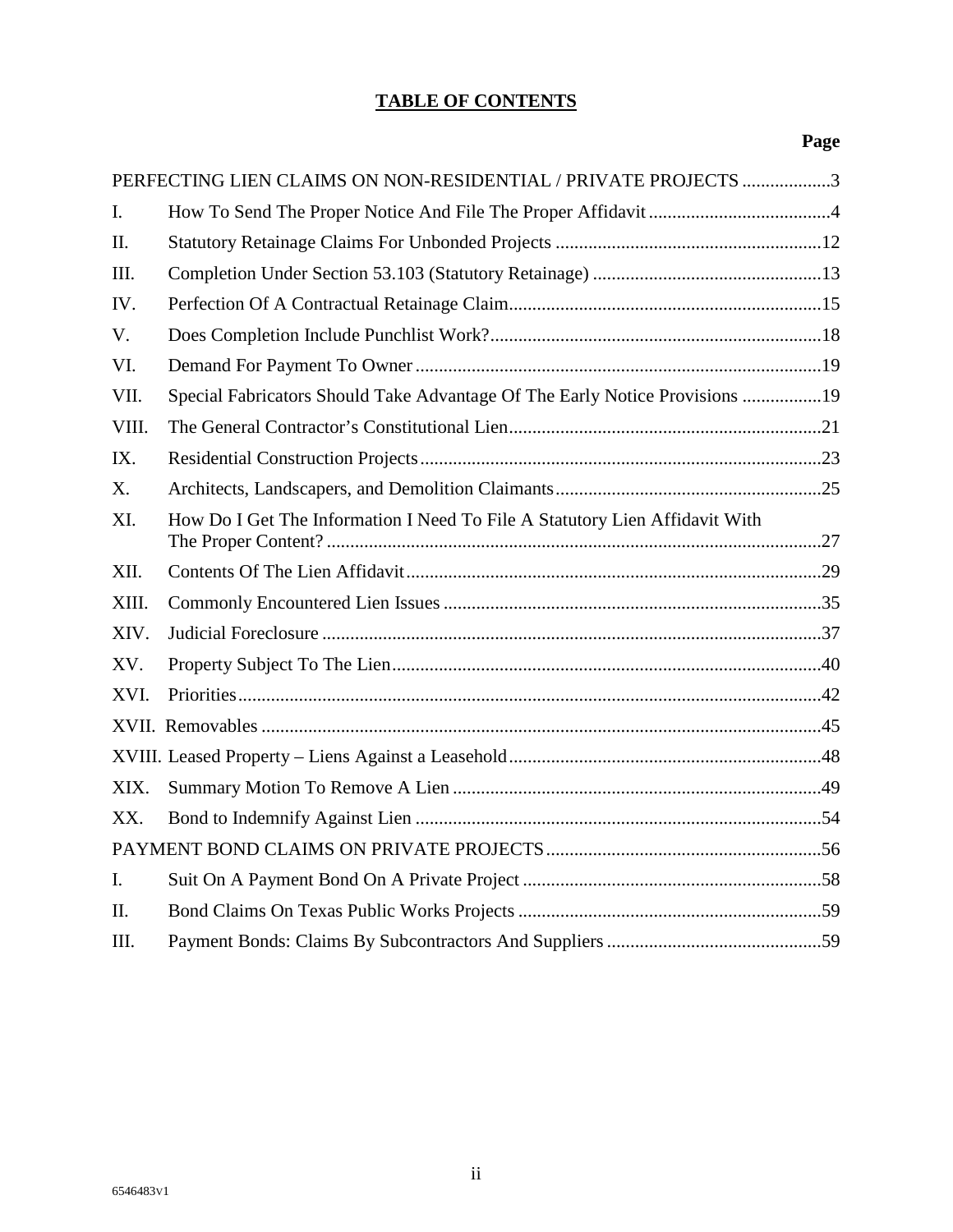#### **PERFECTING LIEN CLAIMS ON NON-RESIDENTIAL / PRIVATE PROJECTS**

#### *INTRODUCTION*

This portion of the paper will focus on the filing of mechanic's liens on commercial construction projects (non-residential) located on private property. The Texas mechanic's lien laws are more complex than those of most states. Notices must be given within specific time limits in order to properly perfect a lien. Furthermore, an affidavit of lien that meets the statutory requirements must be filed with the county clerk of the county where the work was performed within the statutory time limitations. Lastly, if the claim is not paid, the claimant must file suit timely. One must comply with all of the technical requirements of the statute to perfect a mechanic's lien and to have legal rights against the owner of the property, and, most importantly, negotiating leverage.

Even though Texas courts have consistently held that Chapter 53 of the Texas Property Code is to be "liberally construed for purposes of protecting laborers and materialmen,"<sup>1</sup> lien claimants are strongly urged to strictly comply with the statutory requirements. The so-called liberal construction policy has historically been applied to the wording and content of notices and affidavits—but <u>not</u> to the statutory deadlines.<sup>2</sup>

<sup>&</sup>lt;sup>1</sup> See Republic Bank Dallas, N.A. v. Interkal, Inc., 691 S.W.2d 605, 607 (Tex. 1985).

<sup>2</sup> *See* Suretec Ins. Co. v. Myrex Indus., 232 S.W.3d 811 (Tex. App.—Beaumont 2007, pet. denied); Bunch Elect.Co. v. Tex-Craft Builders, Inc., 480 S.W. 2d 42 (Tex. App.—Tyler 1972); Hunt Developers, Inc. v. Western Steel Co., 409 S.W. 2d 443 (Tex. Civ. App.—Corpus Christi 1966, no writ); Day v. Van Horn Trading Co., 183 S.W. 85 (Tex. Civ. App.—Austin 1916, no writ).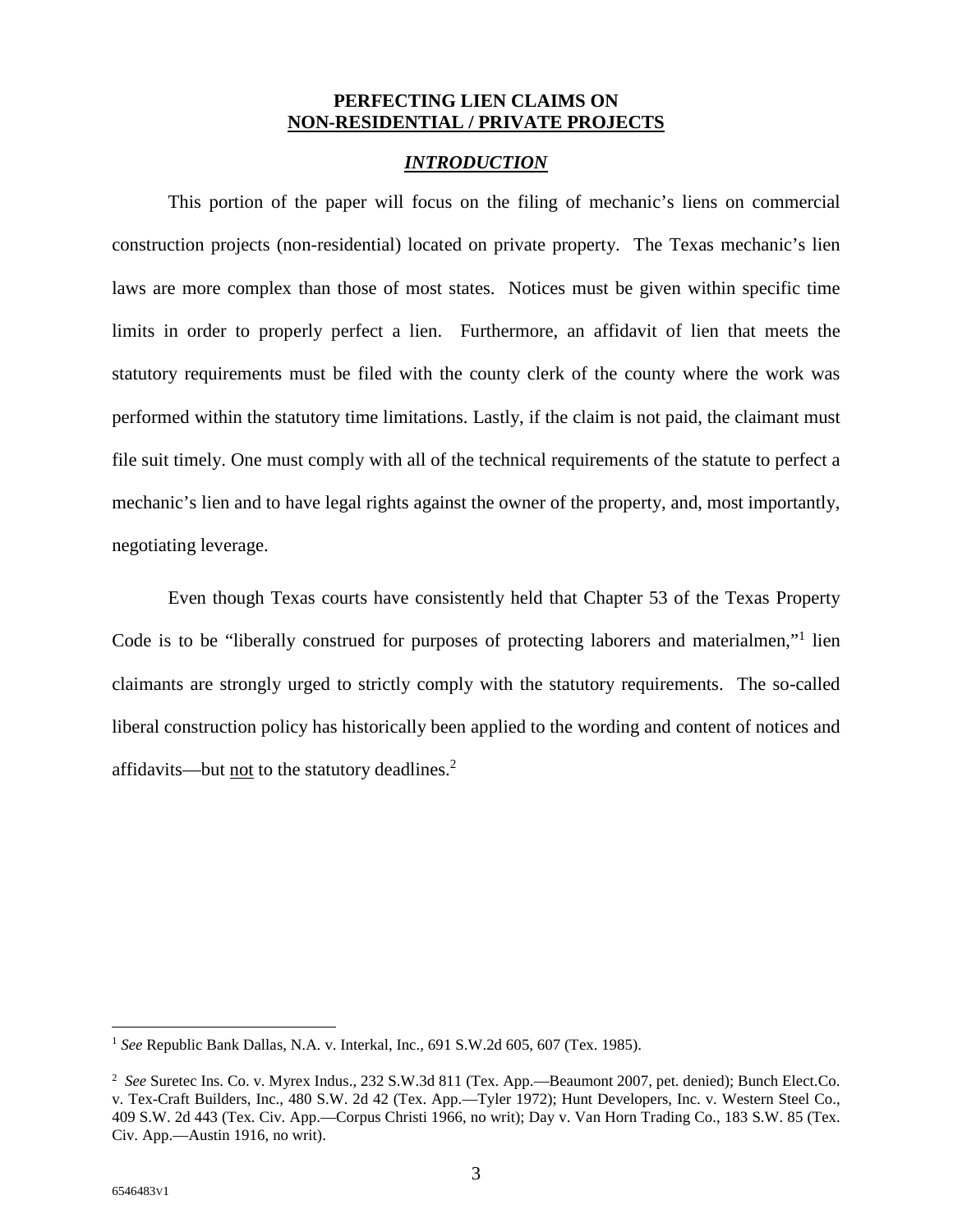#### **HOW TO SEND THE PROPER NOTICE AND FILE THE PROPER AFFIDAVIT**

#### **CATEGORIES OF CLAIMANTS**

The procedures for perfecting a lien claim depend on the claimant's position on the construction "food chain." The notice requirements in the Property Code are mandatory for firsttier subcontractors/suppliers, second-tier subcontractors/suppliers, and lower tiers, but notice is not required of an original contractor prior to filing a mechanic's lien. Therefore, it is essential for every claimant to know its "place in the food chain" on each Project.

#### (a) **Original Contractor (a/k/a Prime Contractor or General Contractor)**

An original contractor is defined as "a person contracting with an owner either directly or through the owner's agent."<sup>3</sup> On large projects, it is not uncommon to have more than one original contractor. For example, if the mechanical and electrical contractors on a project contract directly with the owner, both contractors will be considered original contractors under the lien statute.

#### (b) **Subcontractors**

A subcontractor is defined as "a person who has furnished labor or materials to fulfill an obligation to an original contractor or to a subcontractor to perform all or part of the work required by an original contract."<sup>4</sup> Subcontractors must comply with very detailed notice requirements pursuant to the Texas Property Code.

<sup>3</sup> TEX. PROP. CODE. § 53.001(7).

<sup>4</sup> TEX. PROP. CODE § 53.001(13).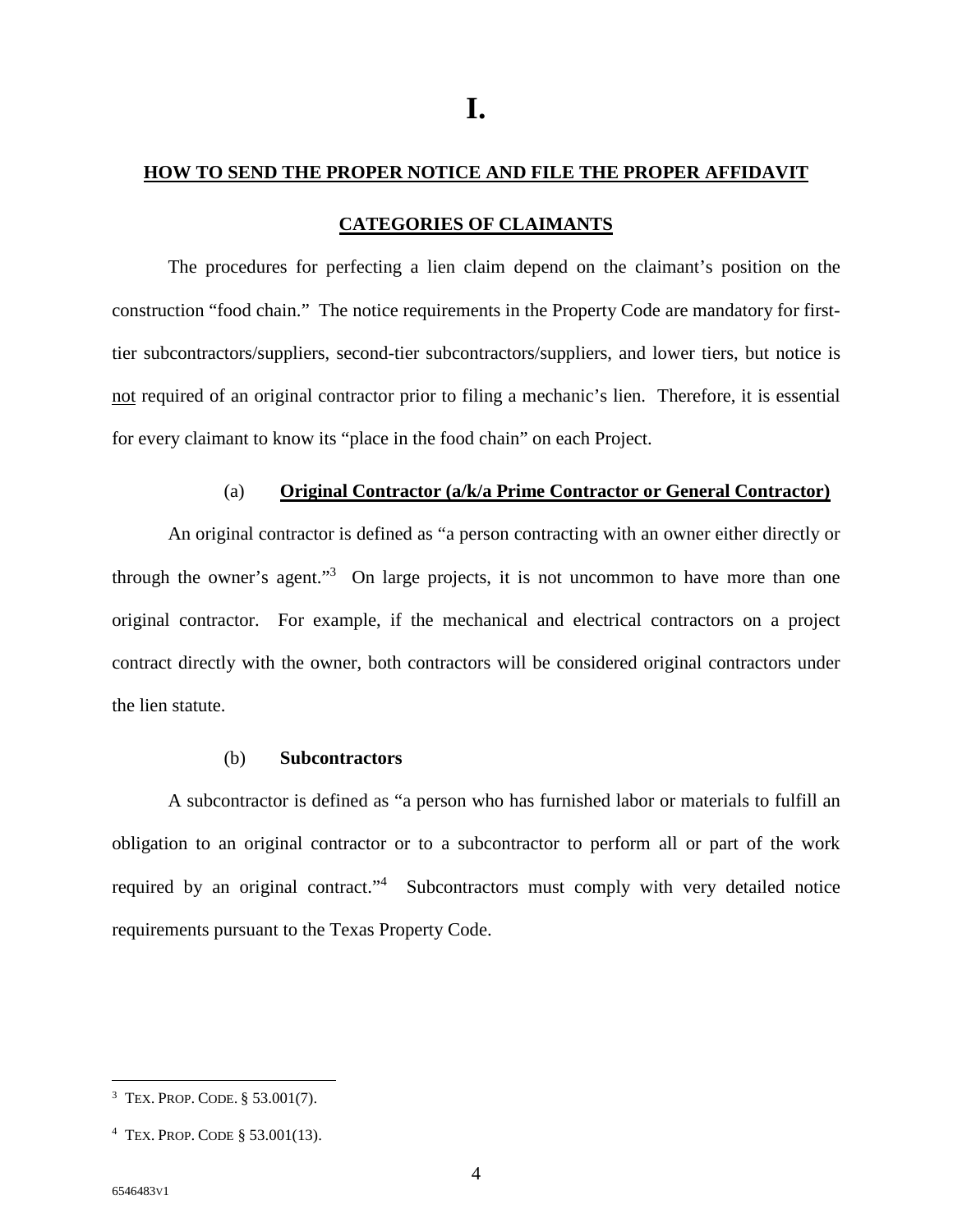## (c) **First-Tier and Second-Tier Subcontractors: Notice Requirements Differ**

Subcontractors are divided into two tiers of contractors. First-tier subcontractors are those subcontractors and suppliers having an agreement with the original contractor. Conversely, second-tier subcontractors and suppliers (and all lower tiers) do not have an agreement with the original contractor. Material suppliers can either be in the first or second tier, depending on whether they have a contract with the original contractor or with a subcontractor. The major difference between the first-tier and second-tier subcontractors (and all lower tiers) is an additional preliminary notice that only second-tier subcontractors/suppliers must give to the original contractor to perfect their lien rights. Texas has no limit on the number of tiers down the food chain a claimant can be and still be eligible to perfect a claim. First-tier subcontractors/suppliers and second-tier subcontractors/suppliers are also referred to by the statute as derivative claimants.

#### **LIEN PERFECTION STEPS**

Sending proper and timely notice letters performs two functions.

- First, notices are necessary for any lien claimant (other than a general contractor) to satisfy the requirements of the Property Code in order to perfect a statutory lien.
- Second, notices that include the proper language serve to trap funds in the owner's possession.

#### **ORIGINAL CONTRACTORS**

- 1. The Notice: An original contractor is <u>not</u> required to send a notice before filing a mechanic's lien affidavit. The only notice required of an original contractor is the notice that must be sent after filing the lien affidavit. (*See* § (a)(3), below).
- 2. The Lien Affidavit: For an original contractor to properly perfect a statutory lien, the contractor must file a lien affidavit in the real property records in the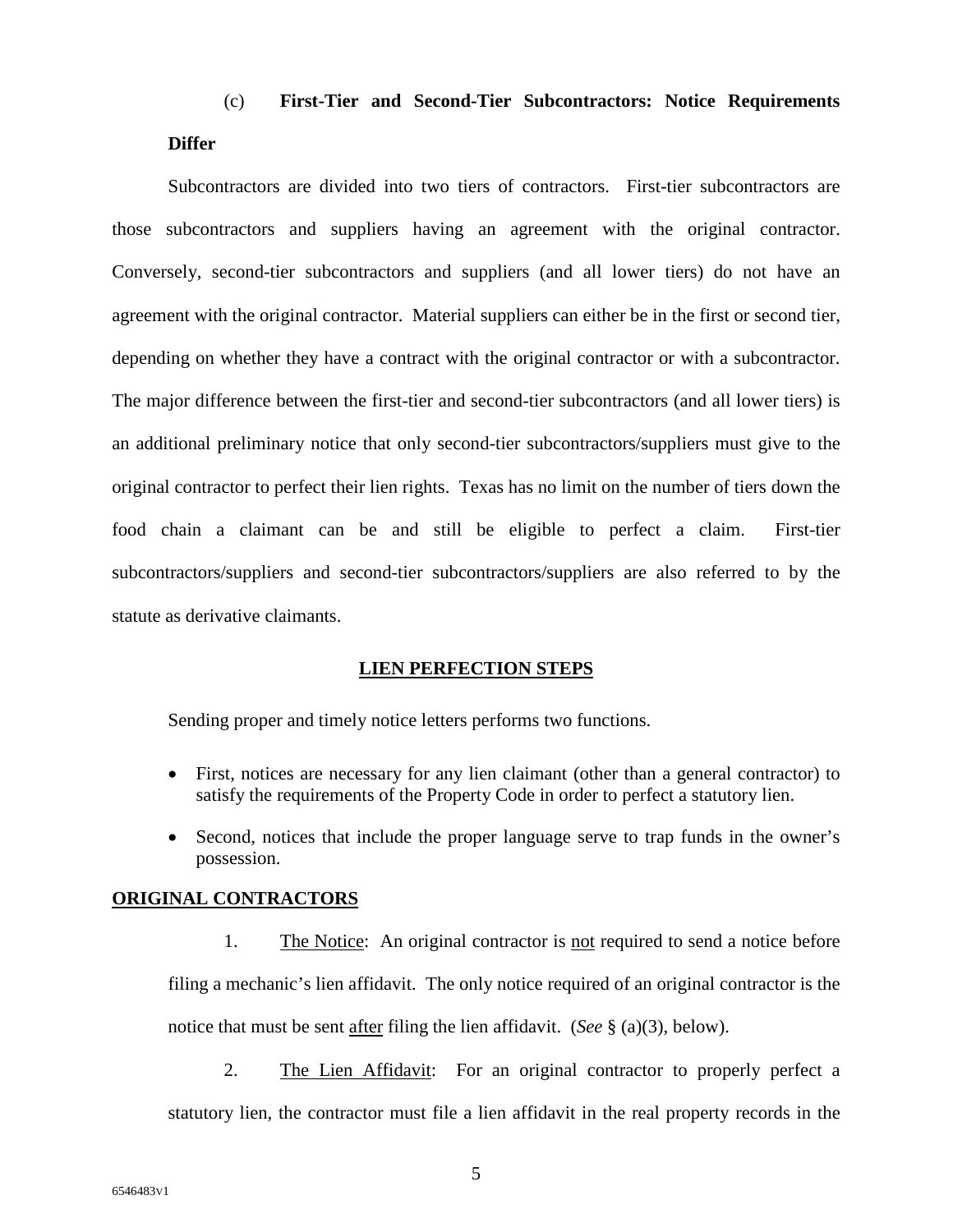county in which the property is located **not later than the 15th day of the fourth calendar month after**:

> The month in which the original contract was terminated, completed, finally settled, or abandoned.<sup>5</sup>

3. The Notice To Owner After the Lien Affidavit is Filed. The original

contractor must send a copy of the lien affidavit by registered or certified mail to the

owner or reputed owner at the last known business or residence address not later than five

(5) calendar days after the date the affidavit is filed with the county clerk.<sup>6</sup>

4. Practice Tip. As a practical matter, it is best to send notice to the Owner

on the same day the lien affidavit is filed in order to avoid failing to comply with this requirement.

#### **FIRST-TIER SUBCONTRACTORS AND SUPPLIERS**

1. Fund Trapping: Generally, a subcontractor or supplier on a private project

will encounter one of the following situations:

- There is no payment bond since bonds on private construction projects in Texas are optional. In this situation the claimant has a right to a lien to secure payment of the "trapped funds" and/or the "10% statutory retainage fund", or
- The original contractor may have given the owner a payment bond. In this situation the claimant can perfect a claim against the bond by giving the appropriate notices and/or by filing a perfected lien, or
- The subcontractor/supplier is dealing with another subcontractor who has provided a payment bond. In this situation the claimant has lien rights against "trapped funds" or "statutory retainage" and a claim against the original contractor's payment bond, and possibly a claim against the subcontractor's bond.

The legal effect of a timely and proper notice of claim by a subcontractor or

supplier to the owner is to "trap" funds due the original contractor in the hands of the

<sup>5</sup> TEX. PROP. CODE §§ 53.052, 53.053.

<sup>6</sup> TEX. PROP. CODE § 53.055.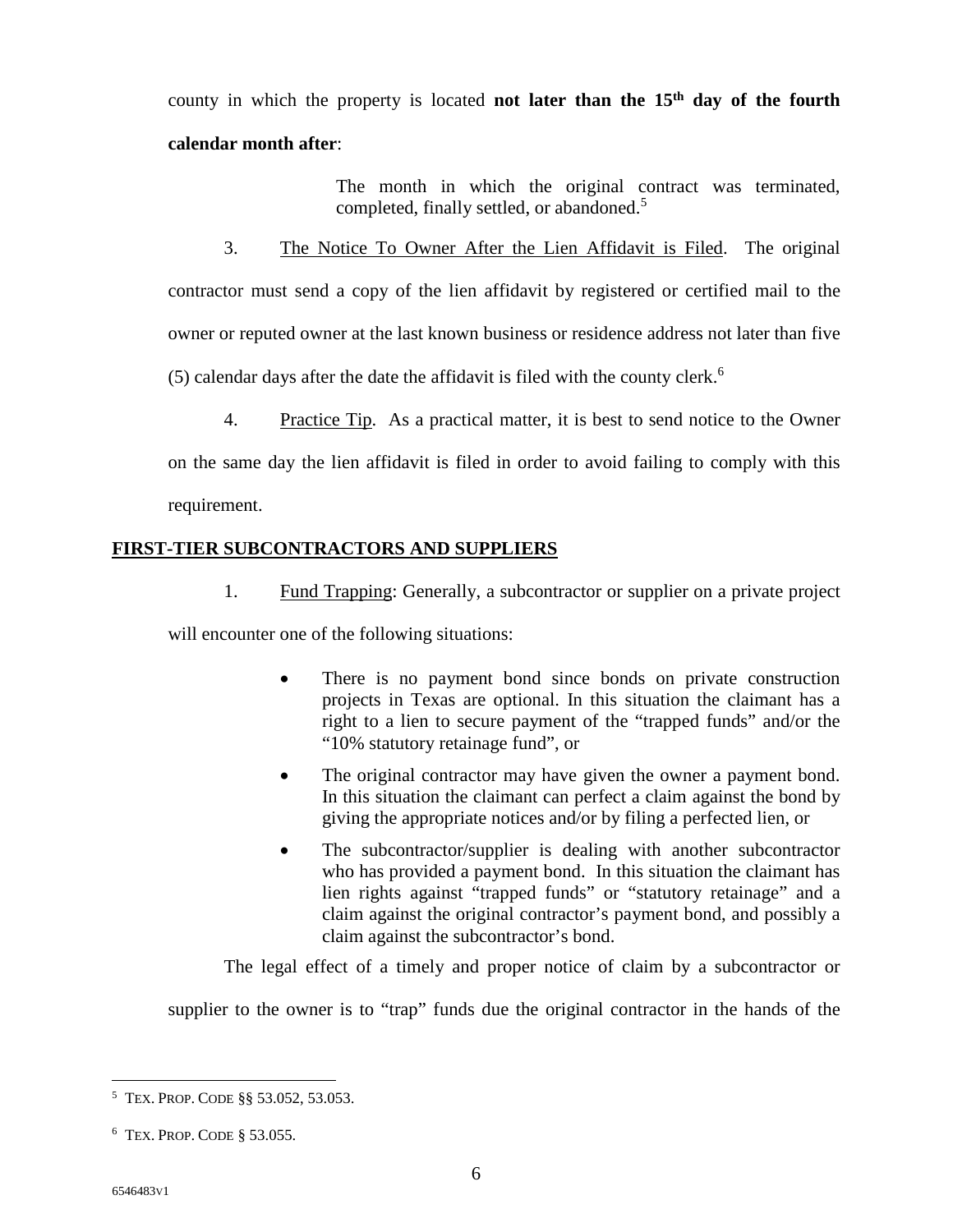owner.<sup>7</sup> It is essential that a claimant "trap funds" because unless funds are trapped in the hands of the owner, the claimant's recovery under its lien is limited to his share, if any, of the original contractor's ten percent (10%) statutory retainage being withheld by the owner.<sup>8</sup> It is to a claimant's advantage to send notices to the owner as soon as a payment problem is evident. In addition, the claimant should send a written demand for payment to the owner and the prime contractor.<sup>9</sup>

2. The Notice: For a first-tier subcontractor or supplier to properly perfect a statutory lien, the first-tier subcontractor must send a letter by certified mail, return receipt requested, to the owner and the original contractor informing them of the unpaid claim not later than the **15th day of the third calendar month** following *each month* in which labor was performed or material delivered.<sup>10</sup> This notice is referred to as the "third" month notice." It can also be called a "fund trapping" notice if the proper fund trapping language is used. While the Property Code states that a copy of the first-tier subcontractor's statement or billing "in the usual or customary form" will be sufficient to satisfy the requirements of notice in this section, the claimant is strongly urged to use the statutory language set out in § 53.056 in order to properly "trap" funds in the owner's possession. To trap funds, the notice to the owner must state that:

"If this claim remains unpaid, you may be personally liable and your property may be subjected to a lien unless:

(1) you withhold payments from the contractor for payment of the claim; or

<sup>7</sup> TEX. PROP. CODE § 53.081.

<sup>8</sup> *See* TEX. PROP. CODE § 53.105(b); *see also* First Nat'l Bank in Graham v. Sledge, 653 S.W.2d 283 (Tex. 1983).

<sup>9</sup> *See* TEX. PROP. CODE § 53.083.

<sup>10</sup> TEX. PROP. CODE § 53.056(b) ; s*ee* Moore v. Brenham Ready Mix, Inc., 463 S.W.3d 109, 117 (Tex. App.— Houston [1st Dist.] 2015, no pet.) (holding that actual notice of a claim obtained through oral communications did not substantially comply with the statutory notice requirement to provide written notice).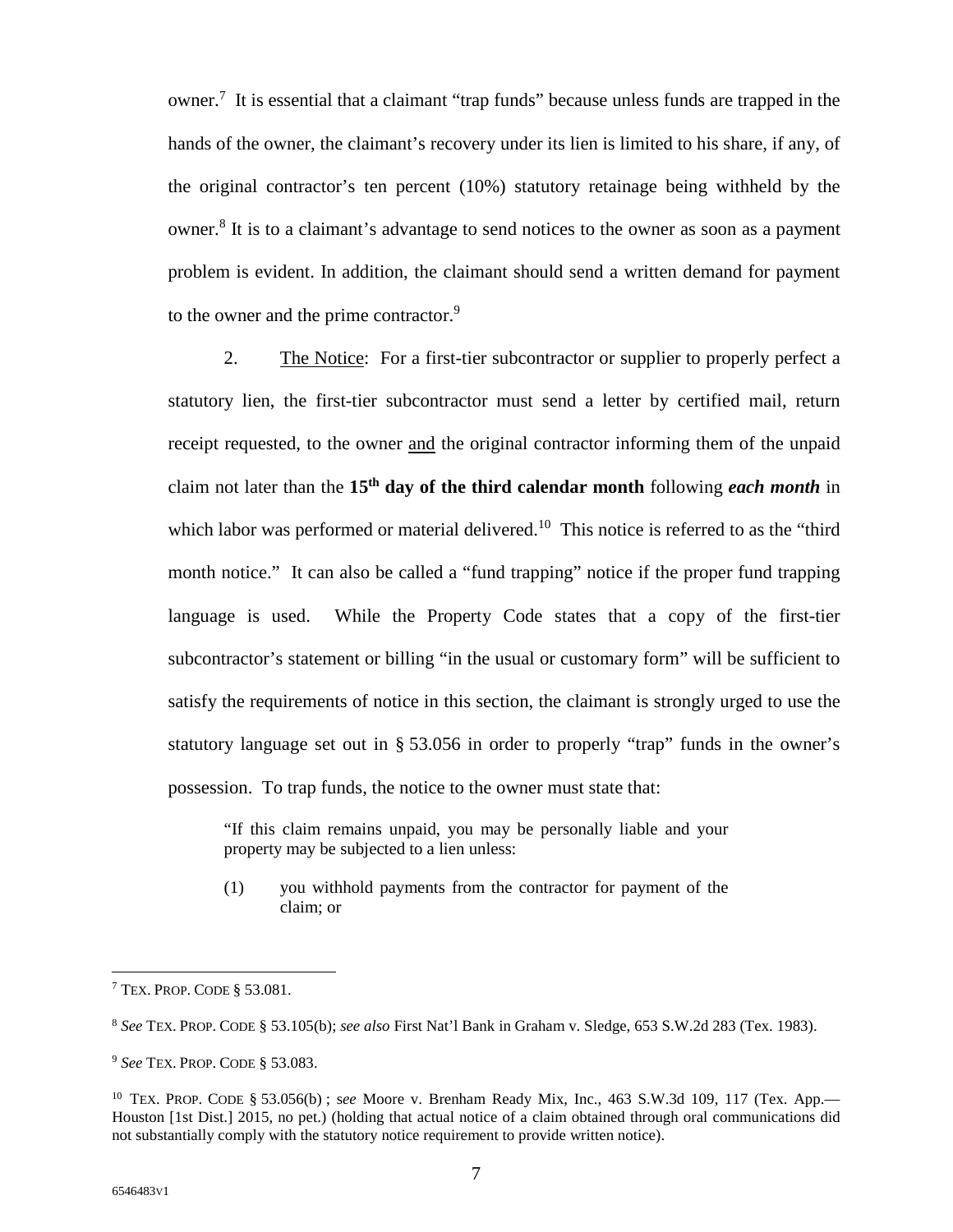(2) the claim is otherwise paid or settled." $11$ 

When an owner receives the required "fund trapping" notice, any unpaid contract funds (up to the amount of the claim as stated in the notice) are "trapped" in the hands of the owner. Potentially, the claimant has a lien on the real property *and* a claim against the owner for the funds that were "trapped" by the notice letter.

3. Fund Trapping Practice Tip: There can be a significant problem with the "fund trapping" notice. If the owner has already paid out all of the contract funds by the time it receives the "fund trapping" notice letter, there will be no contract funds trapped. Even if some contract funds are trapped, they may represent only a small portion of the amount claimed by the claimant. Because a claimant must "trap" contract funds in the hands of the owner before they are paid to the contractor, it is to a claimant's advantage to send the fund trapping notice letter to the owner as soon as a payment problem becomes evident.

4. The Lien Affidavit: The next step is to file an affidavit in the real property records in the county where the project is located **not later than the 15th day of the fourth calendar month after the last day of the last month in which the first-tier subcontractor performed labor or supplied material**. 12

5. Notice to Owner and General Contractor After the Lien Affidavit is Filed: The Claimant must send a copy of the affidavit by registered or certified mail to: (1) the owner or reputed owner at the owner's last known business or residence address, and (2) to the original contractor at the original contractor's last known business or residence address not later than five calendar days after the date the affidavit is filed.

6. Practice Tip. As a practical matter, it is best to send notice to the Owner

<sup>11</sup> TEX. PROP. CODE § 53.056(d).

<sup>12</sup> TEX. PROP. CODE §§ 53.053(c), 53.052.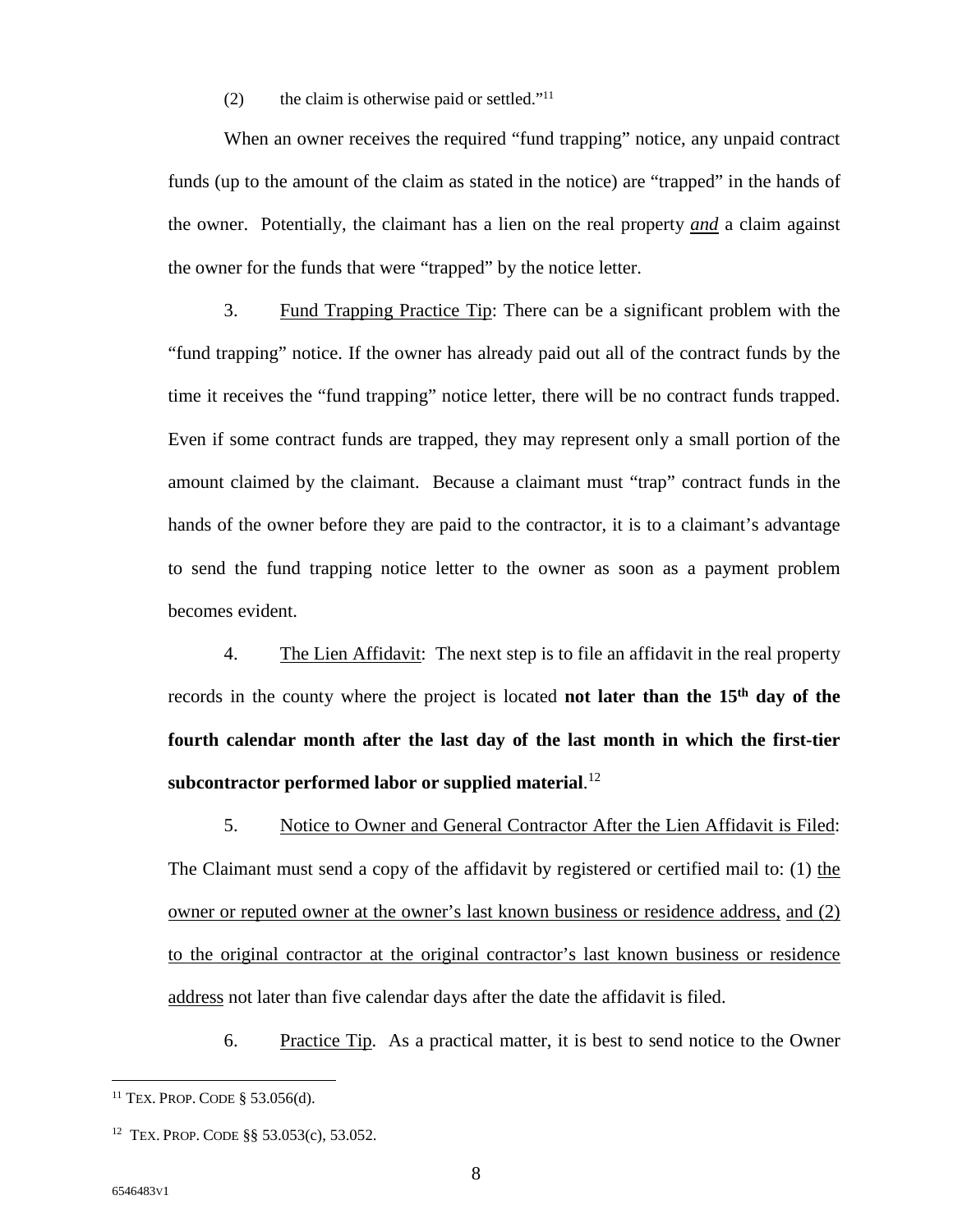on the same day the lien is filed in order to avoid failing to comply with this requirement.

#### **SECOND-TIER (AND LOWER) SUBCONTRACTORS AND SUPPLIERS**

1. The Notices. For second-tier (and lower) subcontractors or suppliers to properly perfect a statutory lien, the second-tier subcontractor must send two notices. First, they must send a letter by certified mail, return receipt requested, to the original contractor informing it of the unpaid claim **not later than the 15th day of the second month** following *each month* in which the second-tier subcontractor has supplied labor or materials.<sup>13</sup> This notice is sometimes referred to as the "second month notice." Second, the second-tier subcontractor must also send a letter by certified mail, return receipt requested, to the owner or reputed owner informing it of the unpaid claim **not later than the 15th day of the third month** following *each month* in which the secondtier subcontractor's labor was performed or material delivered. This notice is sometimes referred to as the "third month notice."

Again, while the Property Code states that a copy of the claimant's statement or billing "in the usual or customary form" will be sufficient to satisfy the requirements of notice in this section, claimants are urged to use the "fund trapping" language set forth in § 53.056. The notice to the owner must state that:

> "If this claim remains unpaid, you may be personally liable and your property may be subjected to a lien unless:

- (1) you withhold payments from the contractor for payment of the claim; or
- (2) the claim is otherwise paid or settled."<sup>14</sup>
- 2. Combined Notice Practice Tip. (1) As a practical matter, the second and

<sup>13</sup> S*ee Moore*, 463 S.W.3d at 117 (holding that actual notice of a claim obtained through oral communications did not substantially comply with the statutory notice requirement to provide written notice).

<sup>14</sup> TEX. PROP. CODE § 53.056(d).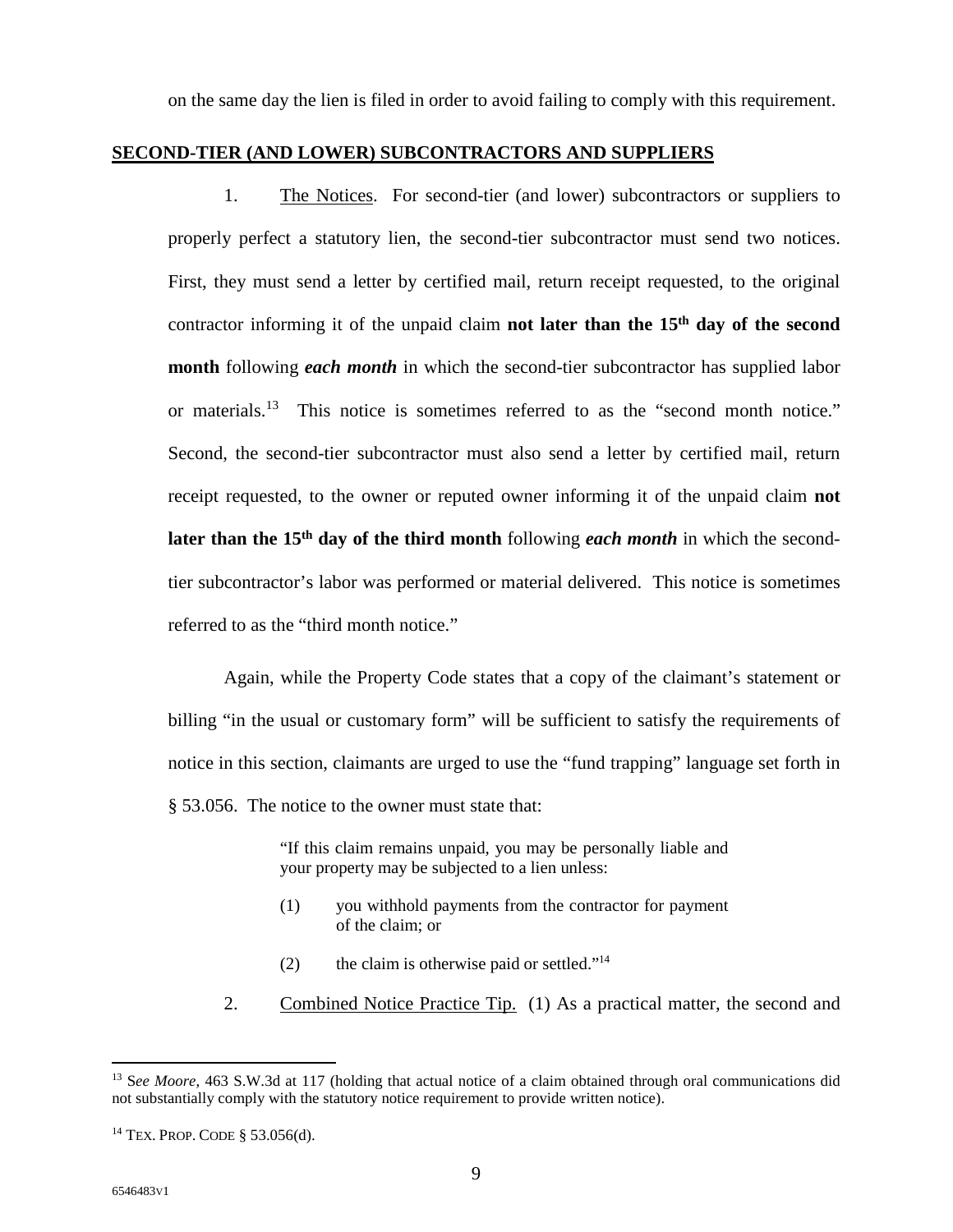third month notices can be combined into one letter sent to the Owner, the general contractor and the first tier subcontractor. **However, the notice must go out by the 15th day of the second month in order to perfect a claim.** (2) If you are ever in doubt about who should receive a notice, the best rule of thumb is for the claimant to always send notice to everyone up the food chain from the claimant.

3. The Lien Affidavit: After all notices have been sent, the second-tier subcontractor must file an affidavit in the real property records of the county where the project is located **not later than the 15th day of the fourth calendar month after the last day of the last month in which the second-tier subcontractor performed labor or supplied material**. 15

4. The Notice to Owner and General Contractor After the Lien Affidavit is Filed: The Claimant must send a copy of the affidavit by registered or certified mail to: (1) the owner or reputed owner at the owner's last known business or residence address, and (2) to the original contractor at the original contractor's last known business or residence address, not later than five calendar days after the date the affidavit is filed.

5. Practice Tip. As a practical matter, it is best to send notice to the Owner and General Contractor on the same day the lien is filed in order to avoid failing to comply with this requirement.

<sup>15</sup> TEX. PROP. CODE § 53.053(c), 53.052.

<sup>10</sup>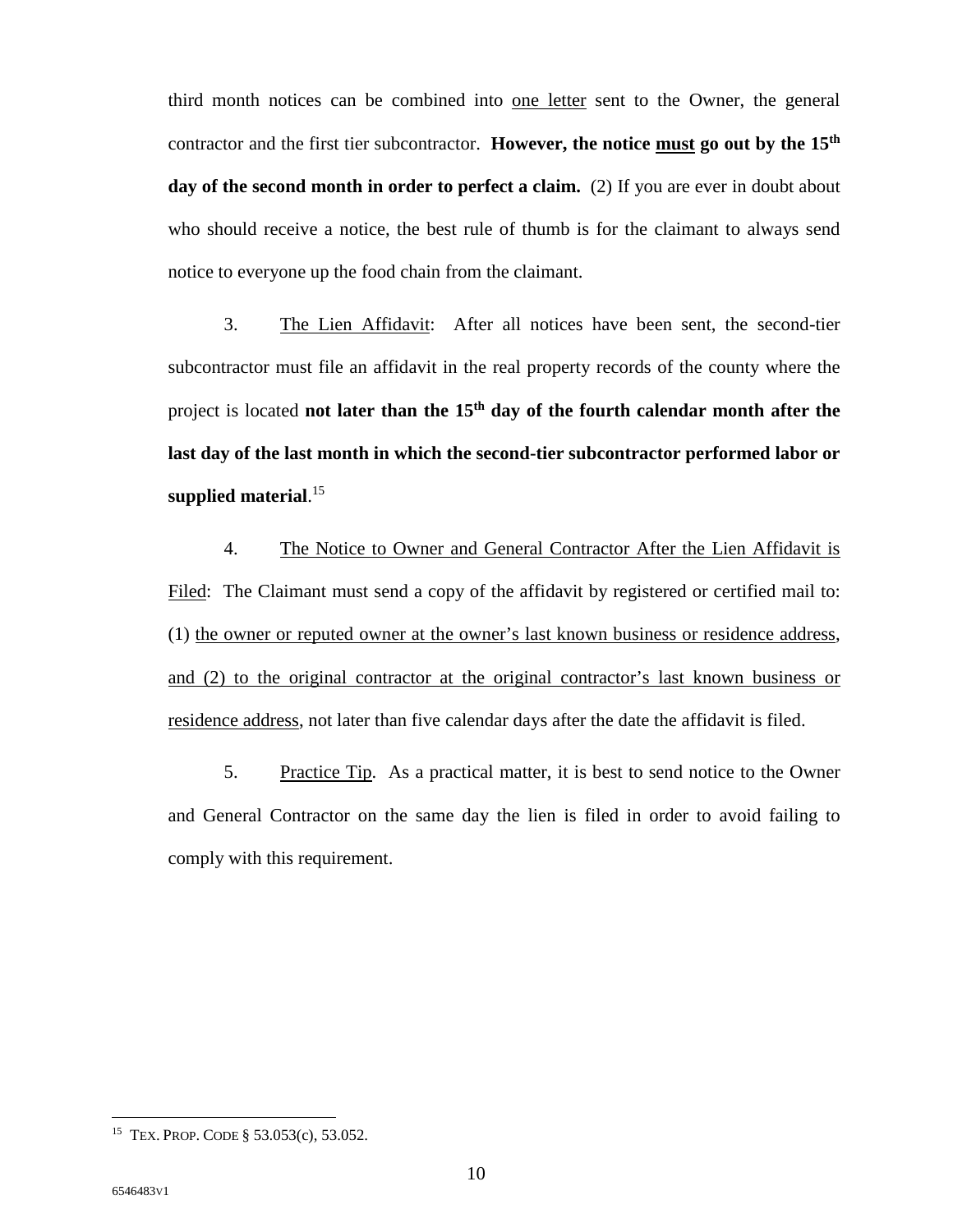## TEXAS LIEN CLAIMS ON PRIVATE PROJECTS (Non-Residential) Notice & Filing Deadlines For General Contractors and Subcontractors

| Month When Labor and/or<br><b>Material Furnished</b> | 2nd Tier (and lower)<br><b>Subcontractors</b><br><b>Deadline to Send Notice to</b><br><b>General Contractor</b> | 1 <sup>st</sup> Tier Subcontractors<br><b>Deadline to Send Notice to</b><br><b>Owner and General</b><br>Contractor<br>2 <sup>nd</sup> Tier (and lower)<br><b>Subcontractors Deadline to</b><br>Send Notice to Owner and<br><b>General Contractor</b><br>(See Note 1 below) | <b>Deadline to File Lien Affidavit</b><br>After Completion of Your Work<br>(See Notes 2, 3 & 4 below) |
|------------------------------------------------------|-----------------------------------------------------------------------------------------------------------------|----------------------------------------------------------------------------------------------------------------------------------------------------------------------------------------------------------------------------------------------------------------------------|-------------------------------------------------------------------------------------------------------|
|                                                      | (15th day of 2 <sup>nd</sup> Month)                                                                             | (15th day of 3 <sup>rd</sup> Month)                                                                                                                                                                                                                                        | (15th day of 4 <sup>th</sup> Month)                                                                   |
| January                                              | March 15                                                                                                        | April 15                                                                                                                                                                                                                                                                   | <b>May 15</b>                                                                                         |
| February                                             | April 15                                                                                                        | May 15                                                                                                                                                                                                                                                                     | June 15                                                                                               |
| March                                                | <b>May 15</b>                                                                                                   | June 15                                                                                                                                                                                                                                                                    | July 15                                                                                               |
| April                                                | June 15                                                                                                         | July 15                                                                                                                                                                                                                                                                    | August 15                                                                                             |
| May                                                  | July 15                                                                                                         | August 15                                                                                                                                                                                                                                                                  | September 15                                                                                          |
| June                                                 | August 15                                                                                                       | September 15                                                                                                                                                                                                                                                               | October 15                                                                                            |
| July                                                 | September 15                                                                                                    | October 15                                                                                                                                                                                                                                                                 | November 15                                                                                           |
| August                                               | October 15                                                                                                      | November 15                                                                                                                                                                                                                                                                | December 15                                                                                           |
| September                                            | November 15                                                                                                     | December 15                                                                                                                                                                                                                                                                | January 15                                                                                            |
| October                                              | December 15                                                                                                     | January 15                                                                                                                                                                                                                                                                 | February 15                                                                                           |
| November                                             | January 15                                                                                                      | February 15                                                                                                                                                                                                                                                                | March 15                                                                                              |
| December                                             | February 15                                                                                                     | March 15                                                                                                                                                                                                                                                                   | April 15                                                                                              |

2<sup>nd</sup> Tier (and lower) Subcontractors can combine the 2<sup>nd</sup> month notice to General Contractor and the 3<sup>nd</sup> 1.

month notice to Owner and General Contractor in one notice letter which must be sent by the 2<sup>nd</sup> month deadline. General Contractor has to file a lien affidavit by the 15<sup>th</sup> day of the 4<sup>th</sup> month after the month in which the General  $2.$ Contractor completes or abandons the job.

Subcontractor has to file a lien affidavit by the 15<sup>th</sup> day of the  $4<sup>th</sup>$  month after the last month in which the 3. Subcontractor provides labor or materials.

4. Everyone who files a lien affidavit must send notice to the Owner of the filed lien affidavit no later than the 5<sup>th</sup> calendar day after the date of filing.

5 Architects, engineers, landscape contractors and demolition contractors who have a written contract with the Owner can perfect a lien. They are considered to be general contractors for lien perfection purposes. All notices must be sent by certified or registered mail. We also recommend sending by regular mail and fax.  $6 \overline{6}$ 

#### Different Deadlines for Retainage Claims

Notice must be sent to the Owner and to the General Contractor not later than the earlier of:

a. the 30th day after the Claimant's agreement providing for retainage is completed, terminated, or abandoned; or b. the 30th day after the original contract is terminated or abandoned.

If you are a subcontractor, the lien affidavit must be filed by not later than the earliest of:

a. the 15th day of the fourth calendar month after the last day of the month in which labor was performed or material furnished; or

b. if you receive an affidavit of completion, the 40th day after the date stated in the affidavit of completion as the date of completion of the work under the original contract; or

c.if you receive a notice that the general contractor was terminated or abandoned the job, the 40th day after the date of termination or abandonment of the original contract); or

- d. the 30th day after the date the owner sent to the claimant a written notice of demand for the claimant to file a lien affidavit.
- If you are a general contractor, the lien affidavit must be filed by:  $\overline{C}$ .

a. the 15th day of the fourth calendar month after the last day of the month in which the original contract was terminated, completed or abandoned.

#### **Specially Fabricated Items**

Notice must be sent to Owner and/or General Contractor by the 15<sup>th</sup> day of the 2<sup>nd</sup> month after an order for material is received and accepted to perfect a claim for undelivered materials.

Notice by the date(s) set forth in the chart above is sufficent to perfect a claim for delivered materials. B.



 $B<sub>1</sub>$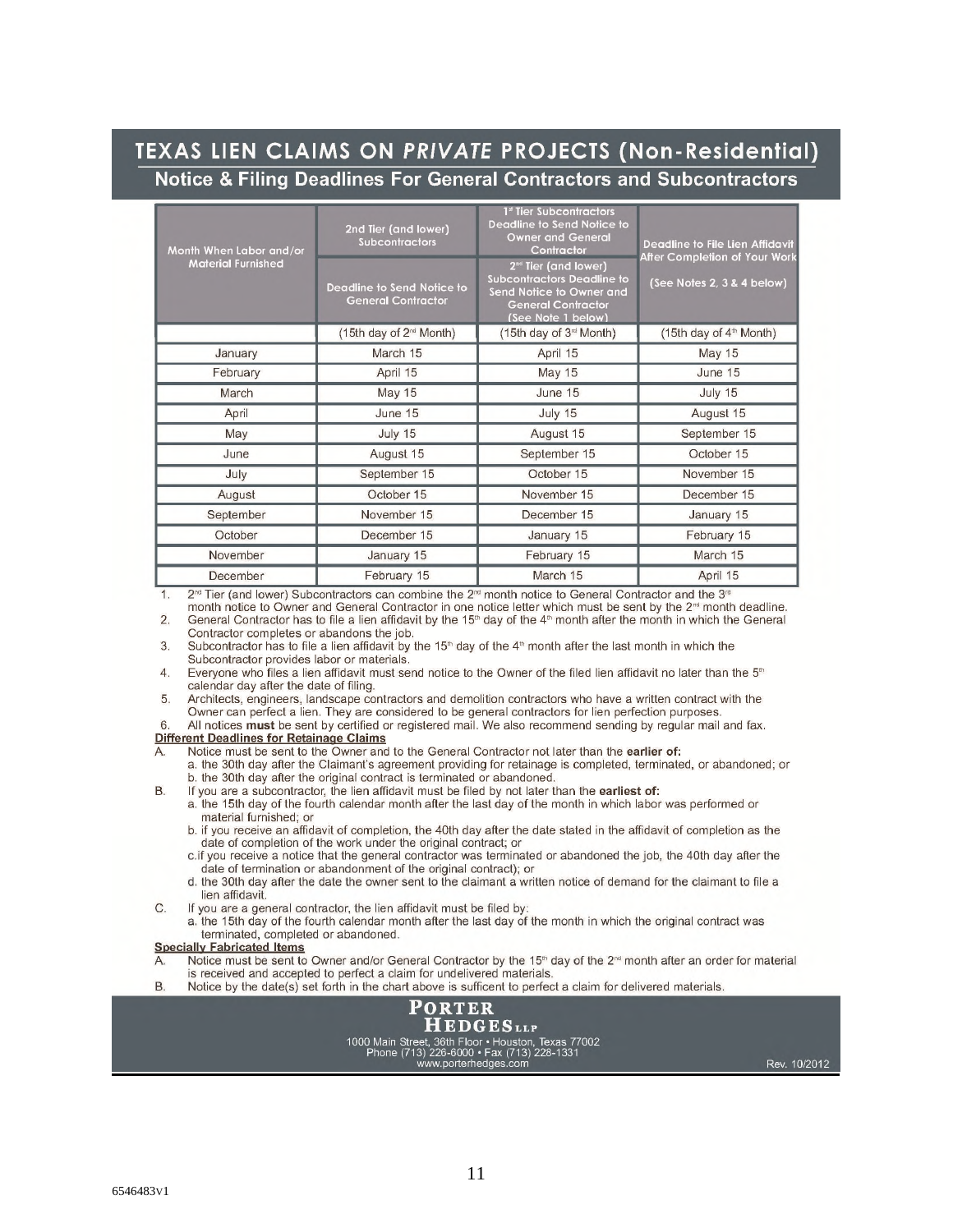#### **STATUTORY RETAINAGE CLAIMS FOR UNBONDED PROJECTS**

1. Section 53.101 of the Property Code requires the *owner* of a project to withhold 10% of the contract price of the work or 10% of the value of the work (measured by the proportion that the work done bears to the work to be done, using the contract price or, if there is no contract price, the reasonable value of the completed work) as **retainage** during the project and for thirty (30) days after completion of the work.

2. These retainage funds are intended to secure payment for subcontractors and suppliers that supply labor and material to the project. If the owner fails to retain the 10%, a Claimant who complies with the statute has a lien against the property, at least to the extent of the amount that should have been retained.<sup>16</sup> While, generally, an owner's liability to subcontractors and suppliers will not exceed the required retainage, the owner can have additional liability depending upon whether funds were "trapped" by proper fund trapping notices.

3. In order to properly perfect a claim on the statutory retainage held by the owner (or the amount which should have been retained), a claimant, with the exception of the procedure set forth in Section 53.057 discussed in Section IV *infra*, must:

(1) send all notices required by Chapter 53 (discussed in Section I, *supra*, and Section IV, *infra*<sup>17</sup>); and

<sup>16</sup> TEX. PROP. CODE § 53.105.

<sup>17</sup> PRACTICAL TIP: Theoretically, this language means you can send *either* the notices for perfecting a lien on the underlying property contained in § 53.056, OR the notices for contractual retainage contained in § 53.057. However, practically, since retainage is likely not yet earned when the claimant would be sending § 53.056 notice letters, it makes more sense that the claimant would send a § 53.057 notice, 30 days after the claimant's work is complete.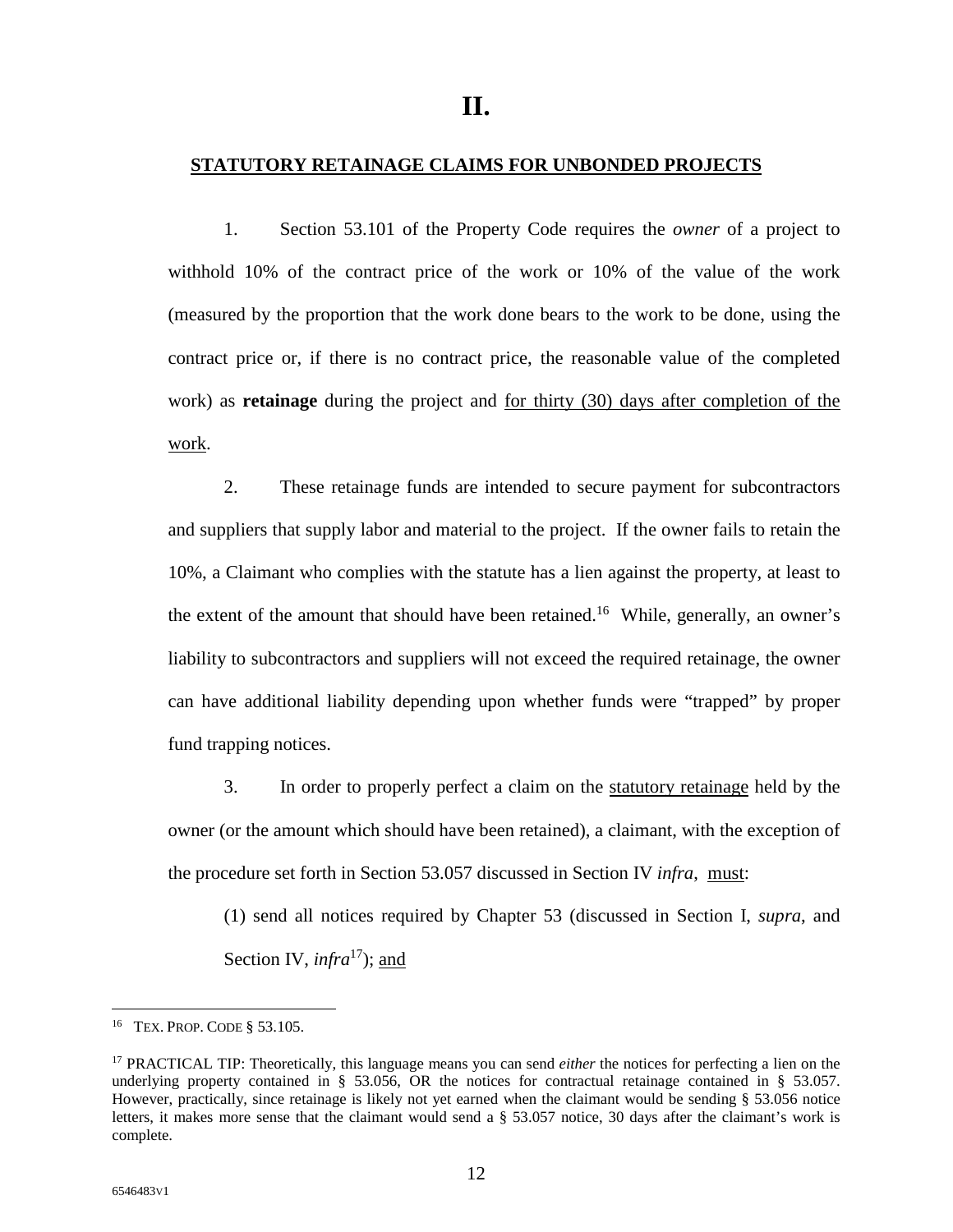(2) file an affidavit claiming a lien not later than the  $30<sup>th</sup>$  day after the original contract work is completed, the original contract is terminated or the original contractor abandons performance under the original contract.<sup>18</sup>

4. If the claimant fails to give proper notice and perfect the lien, the owner's property will not be liable.

5. The ten percent (10%) retainage requirement does not apply if there is a payment bond.<sup>19</sup>

## **III.**

#### **"COMPLETION" UNDER SECTION 53.103 (STATUTORY RETAINAGE)**

In *Page v. Wood Structural Components, Inc.*, 102 S.W.3d 720 (Tex. 2003), the Texas Supreme Court held that a subcontractor's deadline for filing a lien affidavit to perfect a claim for statutory retainage runs from the date the original contract is completed, terminated or abandoned, even if the subcontractor did not know when (or even if) the original contract was completed, terminated or abandoned.

In 2005, the Texas Legislature added a section to the Property Code which helps subcontractors by requiring an owner to provide written notice to a subcontractor who has sent a lien notice or who has requested written notice from an owner whenever an original contract is either terminated or abandoned.<sup>20</sup>

Under Section 53.107, if the Owner does not provide notice within ten days of termination or abandonment and the lien claimant otherwise properly perfects its lien claim, the owner will not be allowed to object on the grounds that an early termination or abandonment of

<sup>18</sup> TEX. PROP. CODE § 53.103.

<sup>19</sup> TEX. PROP. CODE § 53.201(b); Indus. Indem. v. Zack Burnett, 677 S.W.2d 493 (Tex. 1984).

<sup>20</sup> TEX. PROP. CODE § 53.107.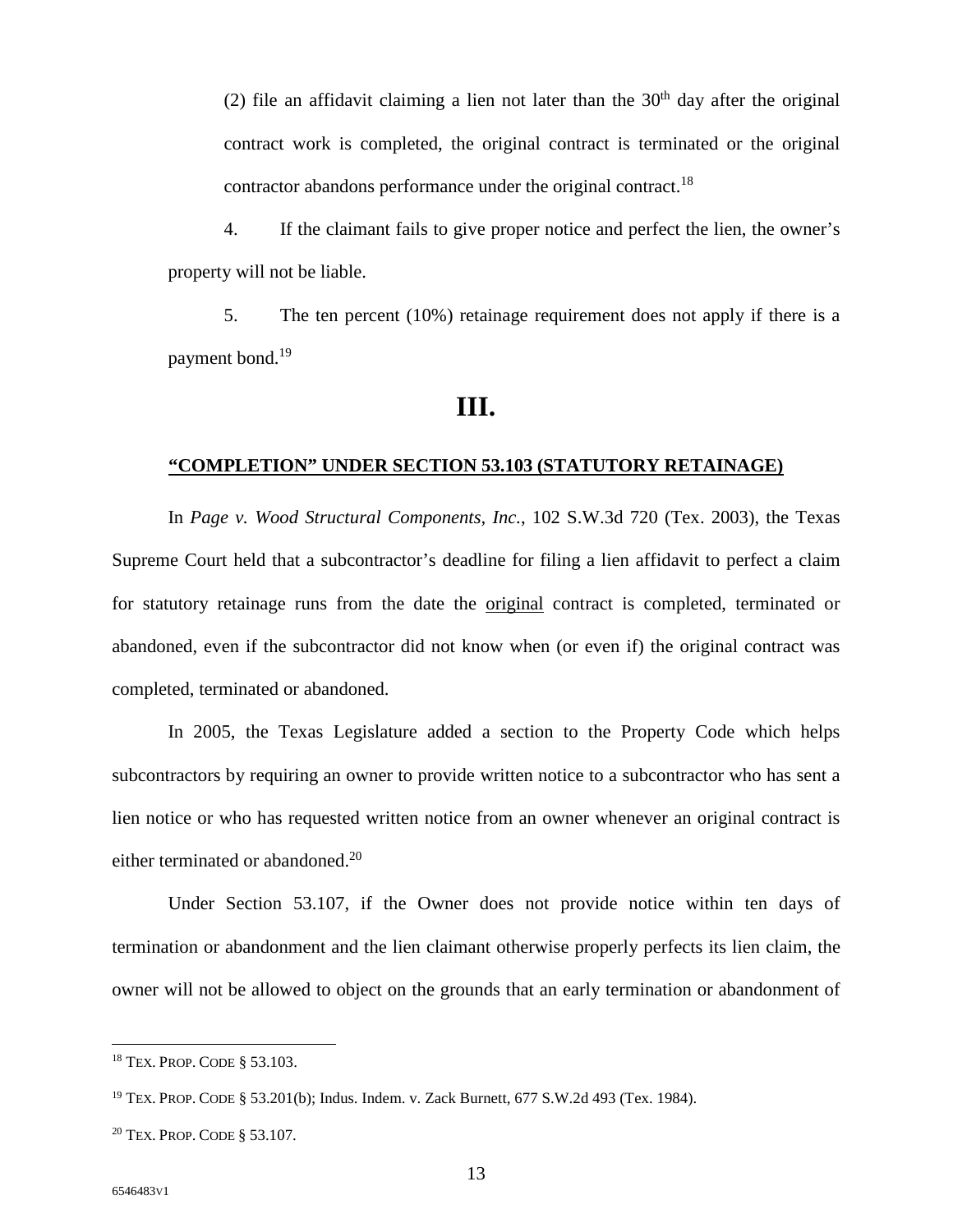the original contract shortened the subcontractor's time to perfect its lien claim. This statute

does not apply to residential contracts.<sup>21</sup>

The statute:

a. Requires owners to provide notice to claimants that the original contractor has been terminated or has abandoned the project.

- b. Requires the Owner's notice to provide the following:
	- 1. the name and address of the owner;
	- 2. the name and address of the original contractor;
	- 3. a description, legally sufficient or identification, of the real property on which the improvements are located;
	- 4. a general description of the improvements agreed to be furnished under the original contract;
	- 5. a statement that the original contract has been terminated or that performance under the contract has been abandoned;
	- 6. the date of the termination or abandonment; and
	- 7. a conspicuous statement that a claimant may not have a lien on the retained funds unless the claimant files an affidavit claiming a lien not later than the  $40<sup>th</sup>$  day after the date of the termination or abandonment.

c. Provides that a subcontractor who fails to file on time as authorized by § 53.103(2) has a lien to the extent authorized by § 53.107 if the subcontractor has otherwise complied with this Chapter and the owner did not provide the notice required.

While § 53.107 helps those claimants who have sent their lien notices and those who send a request for notice to the Owner, the *Page* holding is still the law. Therefore, those claimants who do not send a § 53.107 request but who perform their work on a project and then leave while the work of others continues must still keep up with when the original contractor completes, abandons or is terminated. Only by keeping a close watch, can such a claimant timely file a lien within the 30 day period.

<sup>&</sup>lt;sup>21</sup> *Id.* at  $\frac{853.107(e)}{e}$ .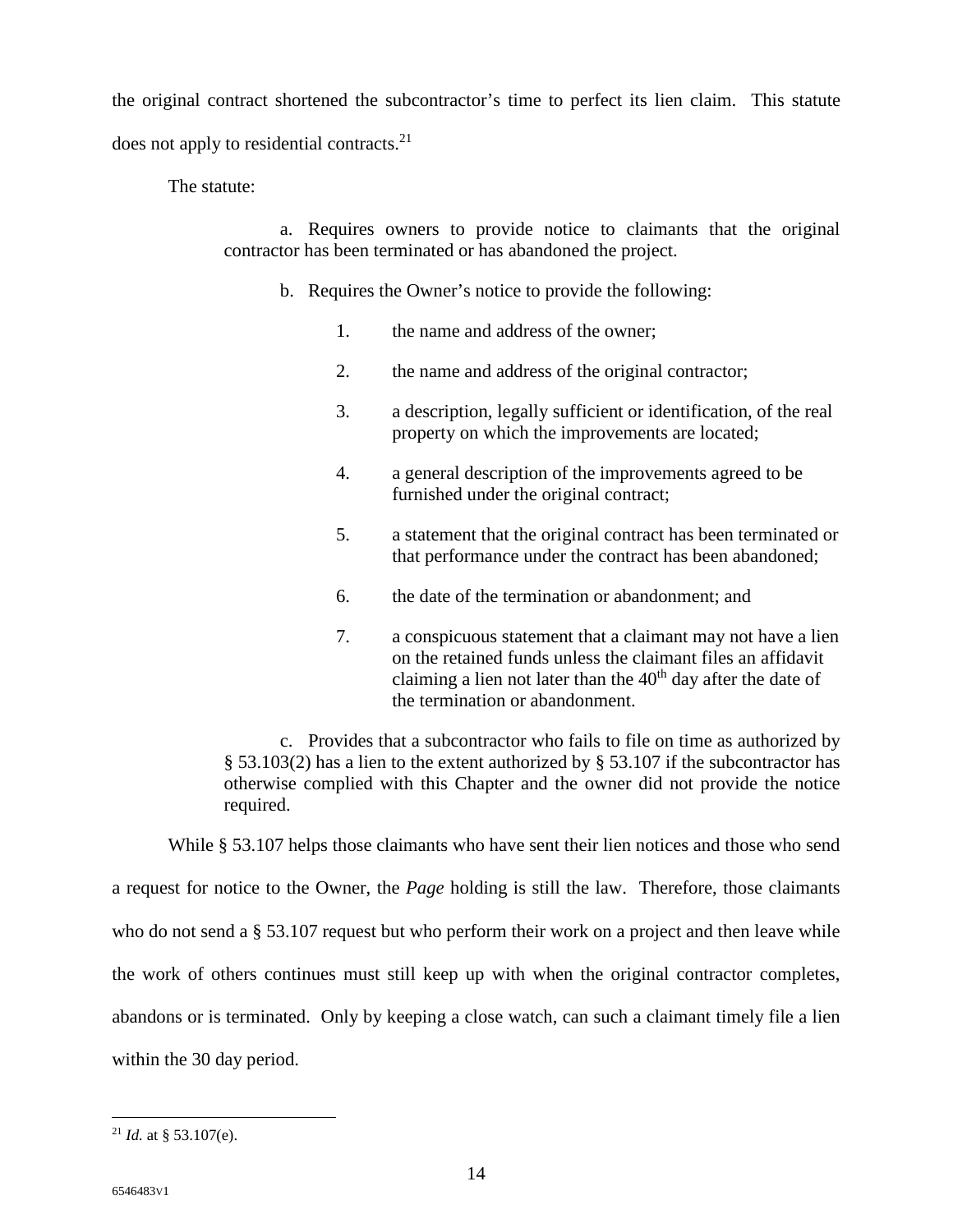#### **YOU SHOULD SEND A FUND TRAPPING NOTICE IMMEDIATELY AFTER YOU PERFORM WORK AT THE END OF A PROJECT**

Absent a fund trapping notice, the requirement that the owner hold statutory retainage for thirty days past completion under § 53.084 and § 53.101, serves to effectively shorten the time for giving a fund trapping notice for work completed at the end of the project. Since the owner, in the absence of a fund trapping notice, may release funds without liability after the expiration of thirty days after completion of the work, the effective deadline for sending a fund trapping notice is the **shorte**r of: 1) thirty days after the project is completed; or 2) the fifteenth of the third month (for a first tier subcontractor) following each month in which all or part of the Claimant's labor was performed or material delivered. However, this is the latest date to send a fund trapping letter and prudence dictates sending one much earlier.

## **IV.**

#### **PERFECTION OF A CONTRACTUAL RETAINAGE CLAIM**

#### 1. **The Notice Requirements.**

When a *subcontractor or supplier* provides material or labor under an agreement which provides for retainage, and wishes to perfect a lien for such contractual retainage held by the general contractor or other downstream party, the claimant may send **notice** to the owner or reputed owner (and the general contractor as applicable) of the contractual retainage claim to the last known business or residence address not later than the earlier of: 1) the  $30<sup>th</sup>$  day after the date the *claimant's* agreement providing for retainage is completed, terminated, or abandoned; or 2) the 30<sup>th</sup> day after the date the *original contract* is terminated or abandoned.<sup>22</sup> If the claimant is a second-tier subcontractor, the same notice must also be given to the original contractor within the same time period. $^{23}$ 

<sup>&</sup>lt;sup>22</sup> TEX. PROP. CODE § 53.057(b)(1) and (2).

<sup>23</sup> TEX. PROP. CODE §53.057(b-1).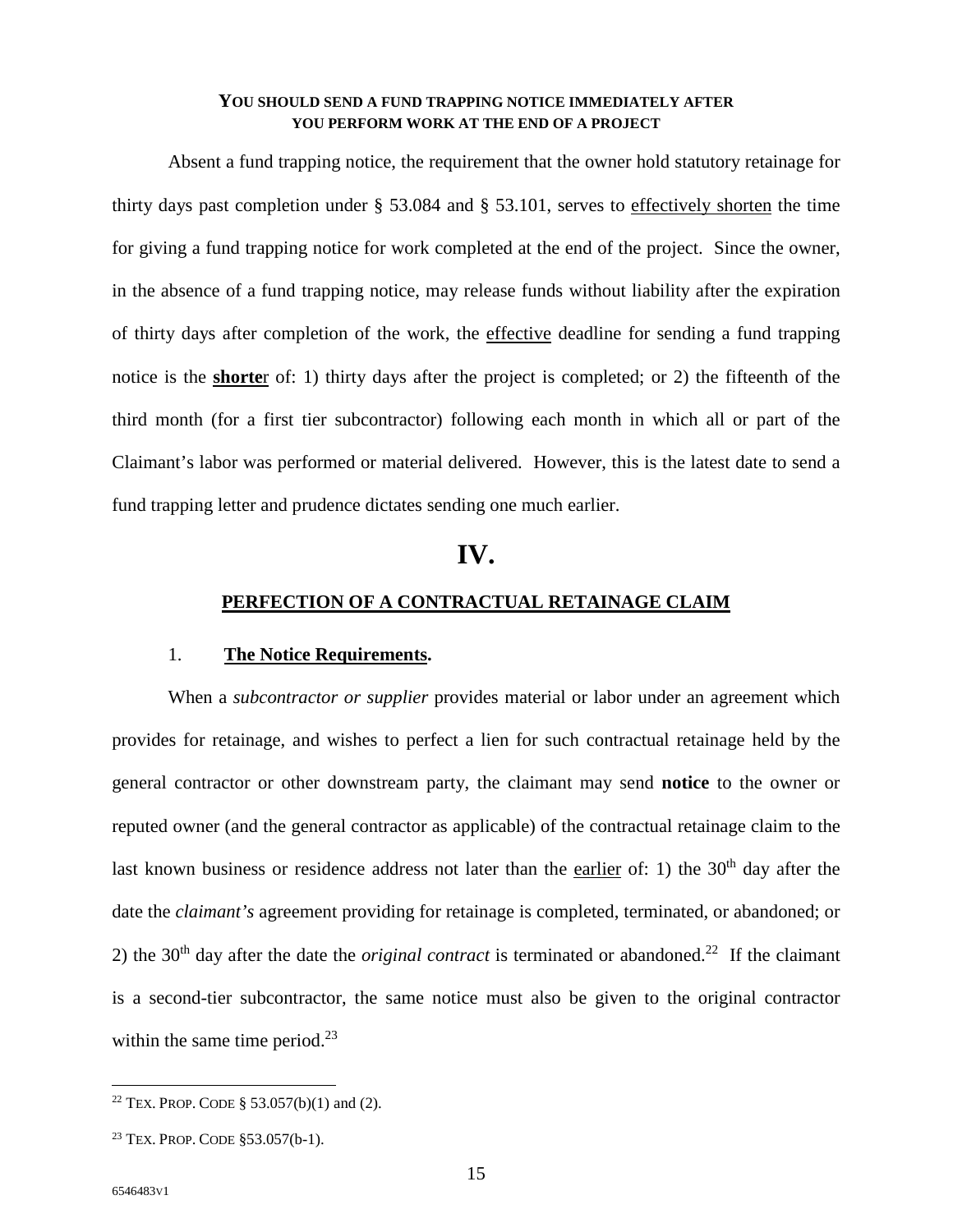The notice must generally state the existence of a requirement for retainage and contain:

- (1) the name and address of the claimant; and
- (2) if the agreement is with a subcontractor, the name and address of the subcontractor.

No further notice is required to perfect a lien on contractual retainage if the claimant provides the above described notice and timely provides notice of its filed lien affidavit as set forth in Section  $53.055.^{24}$ 

#### 2. **Filing the Lien Affidavit.**

Several years ago, the deadlines for filing the lien affidavit to perfect a lien claim for contractual retainage changed. For contracts entered into *after September 1, 2011*, the lien claimant must:

(1) **file an affidavit claiming a lien** not later than the  $30<sup>th</sup>$  day after the earlier of the date:

- a) the work is completed;
- b) the original contract is terminated; or
- c) the original contractor abandons the project<sup>25</sup>

#### **OR**

(2) **file an affidavit claiming a lien** not later than the **earliest** of:

- (i) the date required for filing an affidavit under Section 53.052;
- (ii) the  $40<sup>th</sup>$  day after the date stated in an affidavit of completion as the date of completion of the work under the original contract, *if the owner sent the claimant notice of an affidavit of completion* in the time and manner required;
- (iii) the  $40<sup>th</sup>$  day after the date of termination or abandonment of the

<sup>24</sup> TEX. PROP. CODE § 53.057(e).

<sup>25</sup> TEX. PROP. CODE § 53.103.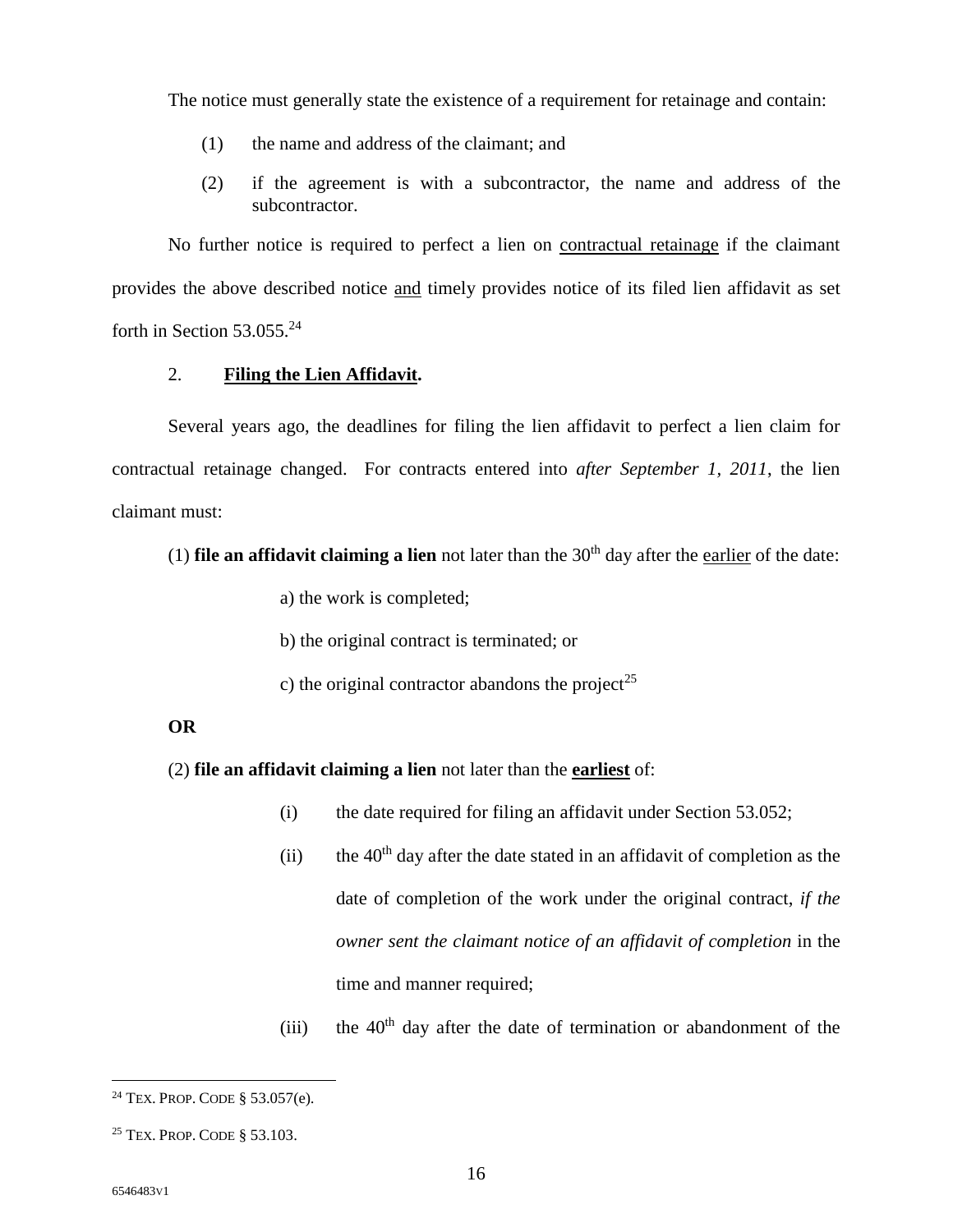original contract, *if the owner sent the claimant a notice of such termination or abandonment* in the time and manner required; or

(iv) the  $30<sup>th</sup>$  day after the date the owner sent to the claimant to the claimant's address provided in the notice for contractual retainage, as required under Section (c), *a written notice of demand for the claimant to file the affidavit claiming a lien*. 26

The "written notice of demand for claimant to file the affidavit claiming a lien" as discussed in subsection (iv) above, must contain the following:

> (1) the owner's name and address and a description, legally sufficient for identification, of the real property on which the improvement is located;

> (2) a statement that the claimant must file the lien affidavit not later than the  $30<sup>th</sup>$  day after the date the demand is sent; and

> (3) is effective only for the amount of contractual retainage earned by the claimant as of the day the demand was sent.

The claimant must send a copy of the filed affidavit by registered or certified mail to the owner or reputed owner at the owner's last known business or residence address not later than the fifth day after the date the affidavit is filed with the county clerk. If the claimant is not an original contractor, the person must also send a copy of the affidavit to the original contractor at the original contractor's last known business or residence address within the same five day period.<sup>27</sup>

<sup>26</sup> TEX. PROP. CODE § 53.057.

<sup>27</sup> TEX. PROP. CODE § 53.055.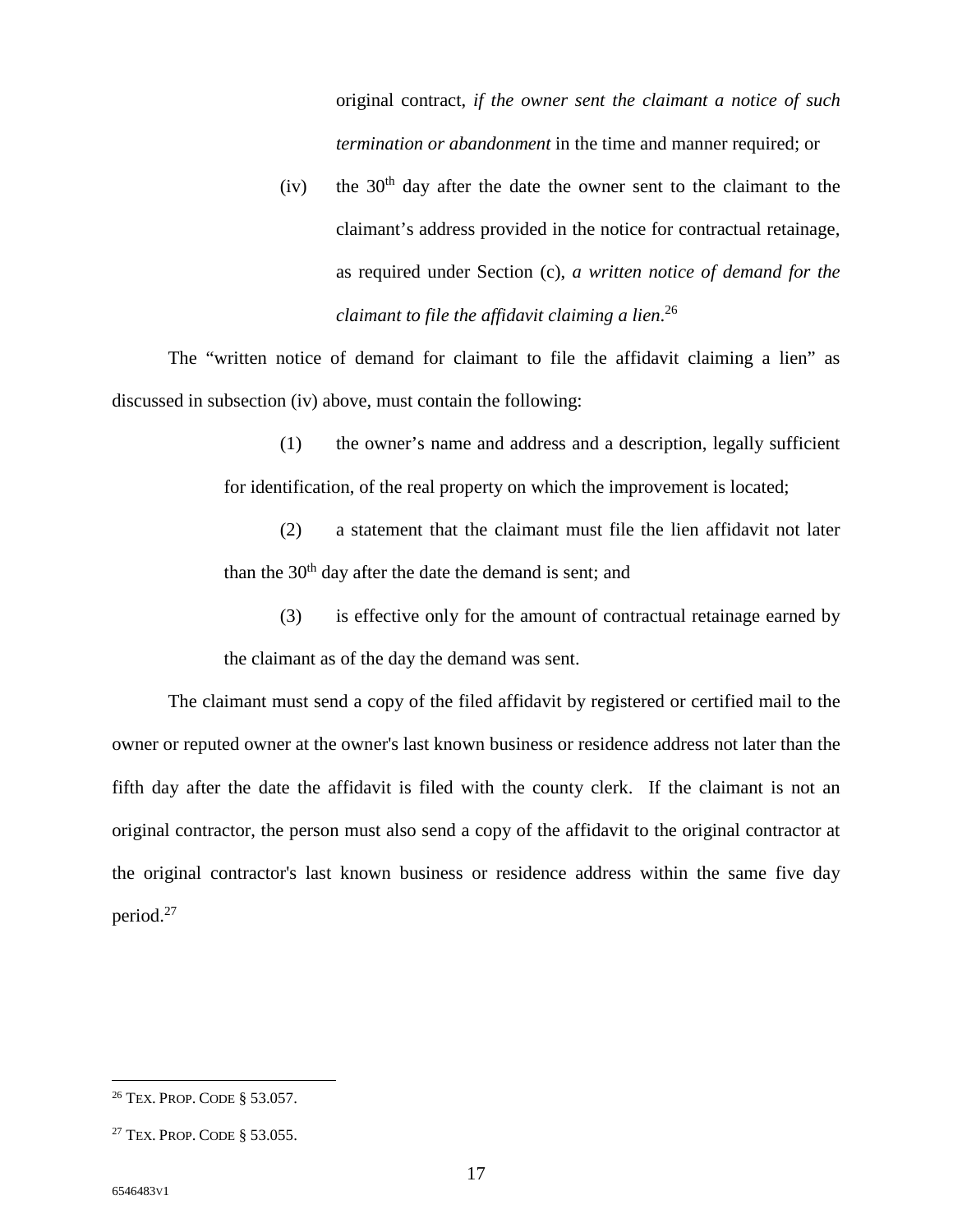#### **DOES COMPLETION INCLUDE PUNCHLIST WORK?**

The punchlist work required to complete the contract scope of work extends the date of completion and therefore, the deadline for filing mechanic's liens. However, performing warranty work will generally not extend the completion date. In 1999, the definition of "completion" was modified to make it clear that replacement or repair of work performed under the contract will not extend the date. "Completion" is defined as "the actual completion of the work, including any extras or change orders reasonably required or contemplated under the original contract, other than warranty work or replacement or repair of the work performed under the contract."

In *Texas Wood Mill Cabinets, Inc. v. Butter*, 117 S.W.3d 98 (Tex. App.—Tyler 2003, no. pet.), the court dealt with the task of defining whether a project was completed. The Butters' house was constructed by D&D, as a "spec house." Texas Wood Mill ("TWM"), the cabinet contractor, was not paid and sought to foreclose its lien against the Butters. Texas Wood Mill argued that the evidence at trial established as a matter of law that the contract was completed in July 1999. The Butters argued that the evidence established that all work done after May 25, 1999 related to specific requests made by D&D to make adjustments to the work. The Court interpreted the term "completed," to mean "ended" or "concluded." Since the objective of the contract between D&D and TWM was the construction and installation of the cabinets for the house, the Court found the contract could not be "completed,"<sup>28</sup> until the cabinets were constructed, installed, and functional. In other words, until the "Punch List" was completed.

<sup>28</sup> Texas Wood Mill Cabinets, Inc. v. Butter, 117 S.W.3d 98, 104 (Tex. App.—Tyler 2003, no. pet.).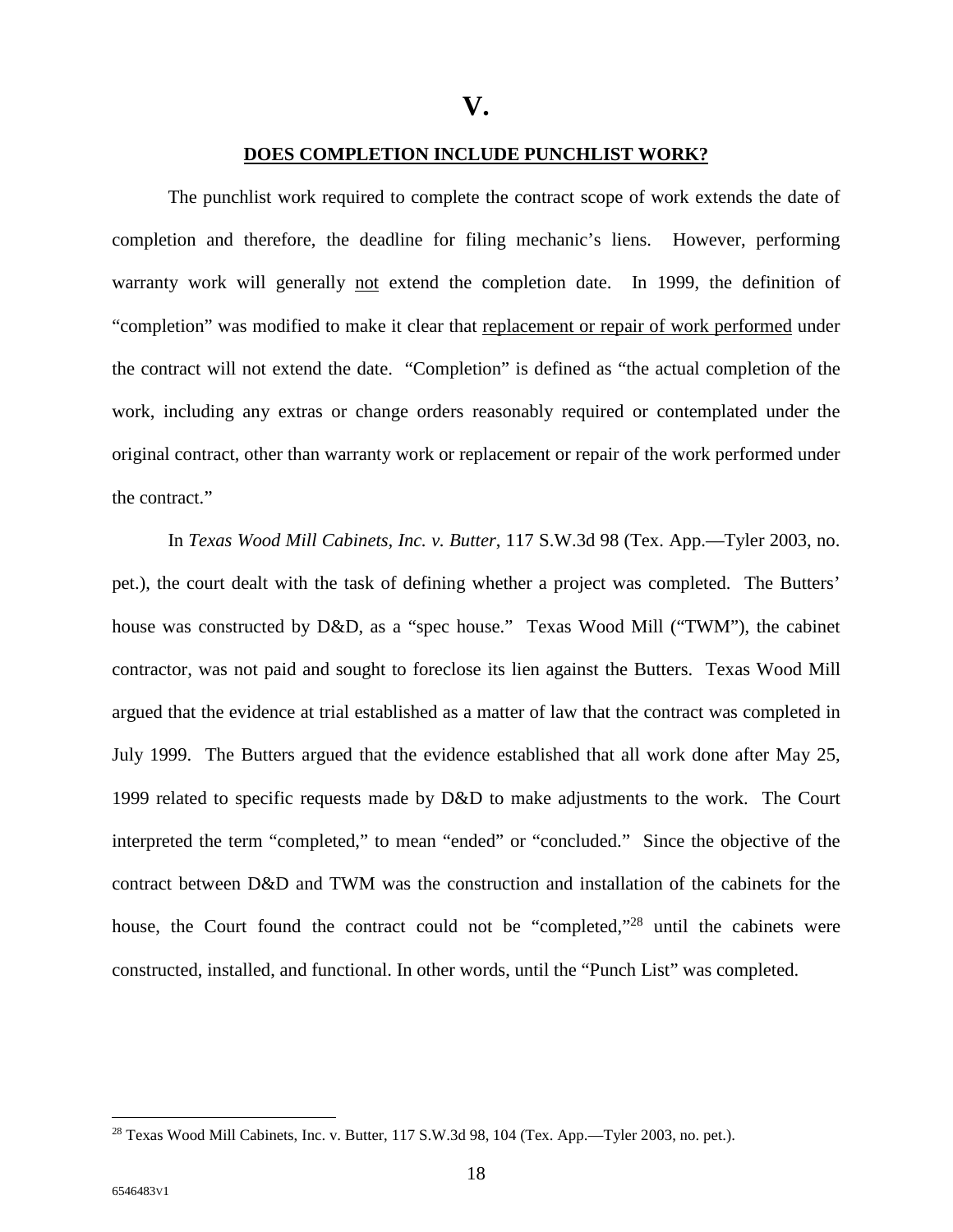## **VI.**

#### **DEMAND FOR PAYMENT TO OWNER**

Section 53.083 of the Property Code states that a derivative claimant may make demand upon the owner for payment. Such a claim must be made within the time in which the claimant would have to secure a lien for the claim. The demand must give notice to the owner that all or part of the claim has accrued under § 53.053 or is past due. A copy of the demand must also be sent to the original contractor, who then has thirty (30) days to notify the owner if the original contractor disputes the claim. If the original contractor fails to notify the owner that the claim is disputed, the original contractor is deemed to have assented to the claim and the owner "shall" make payment to the claimant.

As a matter of practice, all derivative claimants should include demand language to the owner in all second month and third-month notices. In other words, while the derivative claimant is properly fulfilling the notice requirements of the Property Code, he is also able to make demand upon the owner for the claim. If the original contractor fails to notify the owner that the claim is disputed, the owner is, at least by the terms of the statute, authorized to release the money to the claimant.

## **VII.**

#### **SPECIAL FABRICATORS SHOULD TAKE ADVANTAGE OF THE EARLY NOTICE PROVISIONS**

#### 1. **Early Notice (Before Delivery)**

A subcontractor or material supplier who supplies specially fabricated material is given extra protection under the Texas lien laws.<sup>29</sup> In order to perfect a lien for materials which are specially fabricated, but not incorporated into the project, the claimant of specially fabricated

<sup>29</sup> TEX. PROP. CODE § 53.058.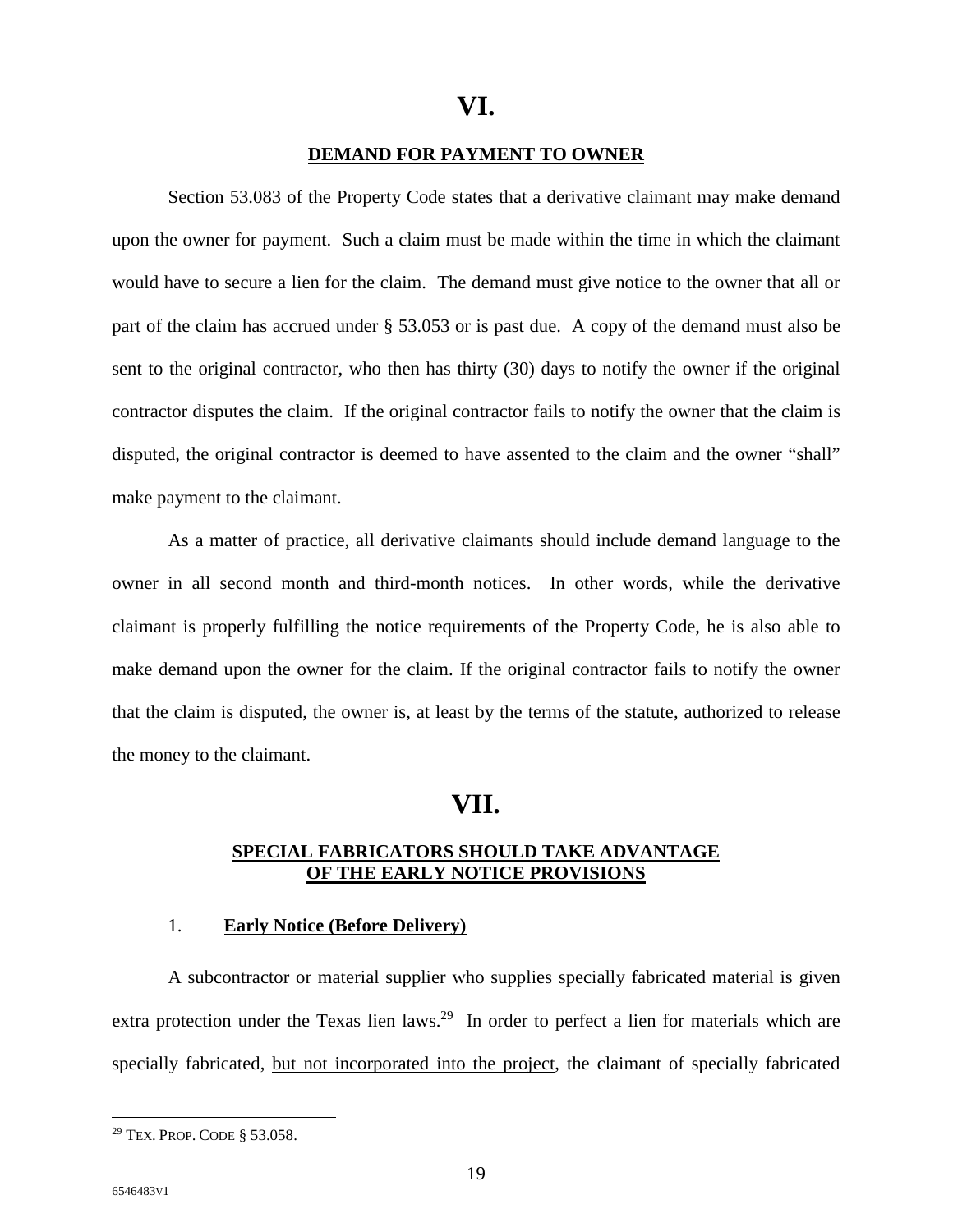materials must take additional steps to perfect a claim.

A fabricator of specially fabricated material must send notice by registered or certified mail to the last known business or residence address of the owner or reputed owner (for first-tier fabricators) and to the original contractor (for second-tier fabricators) not later than the  $15<sup>th</sup>$  day of the second month after the month in which the claimant receives and accepts the order for the material. The notice must contain: (1) a statement that the order has been received and accepted; and (2) the price of the order.

Essentially, the Property Code requires a fabricator of specially fabricated material to give the owner and, if necessary, the original contractor, additional time in which to halt production or become liable for a properly perfected lien. This early notice (together with a lien affidavit) will perfect a lien for specially fabricated material which has not yet been delivered to the project.

#### 2. **§53.056 Notice (After Delivery)**

In addition to the early notice under § 53.058 described above, the claimant must give notice under § 53.056 if delivery has been made or if the normal delivery time for the job has passed. On the other hand, if the fabricator only gives the notices required by § 53.056, but has failed to provide the preliminary notice required by §53.058, then a lien will only be valid and perfected as to the materials actually delivered to the job.

#### 3. **File Lien Affidavit**

After the proper notice has been sent, the claimant for specially fabricated materials must file an affidavit in the real property records of the county where the project is located not later than the  $15<sup>th</sup>$  day of the fourth calendar month after:

1. The last day of the last month in which materials were delivered;

20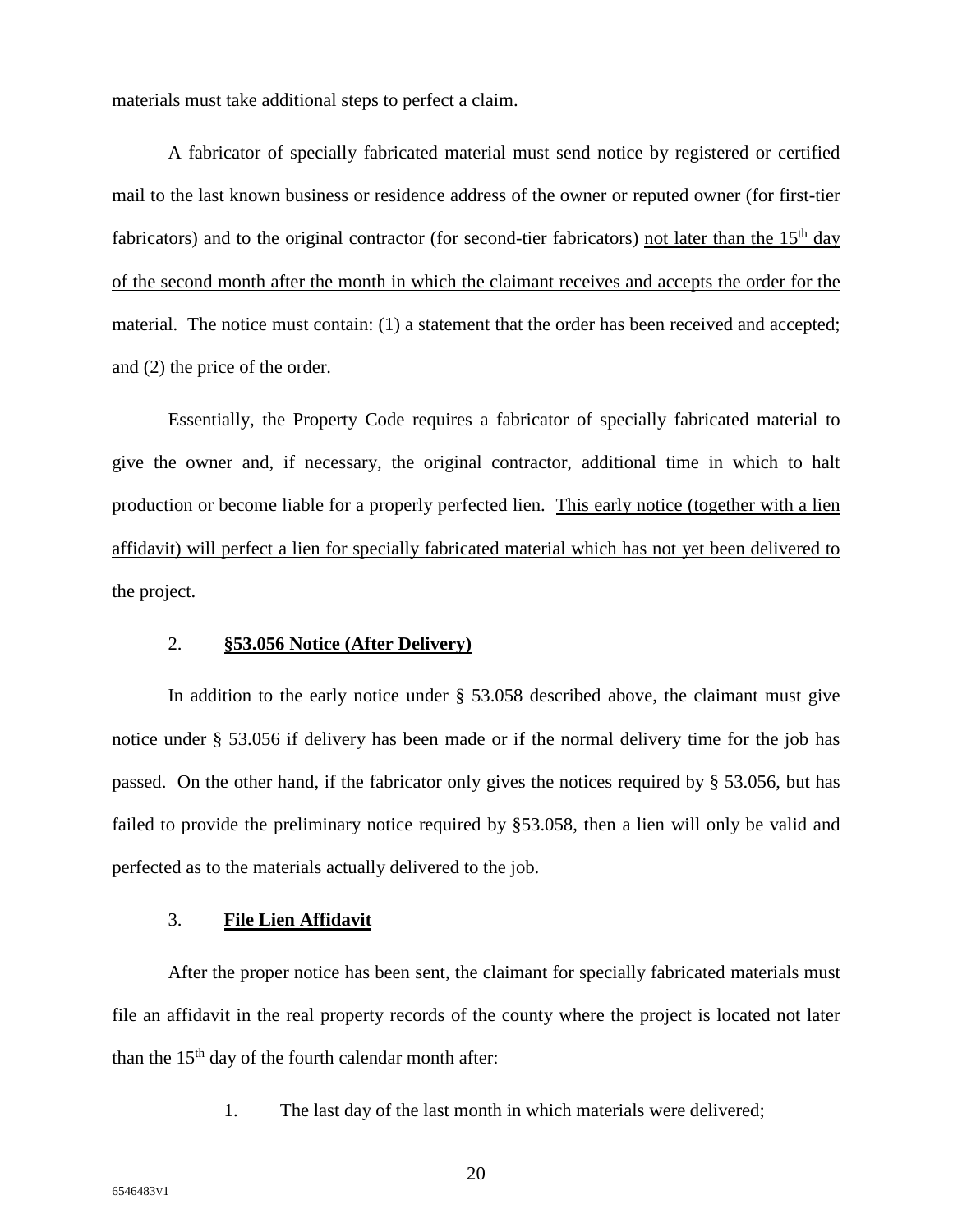- 2. The last day of the last month in which delivery of the last of the material would normally have been required at the job site; or
- 3. On the last day of the month of any material breach or termination of the original contract by the owner, original contractor or of the subcontract under which the special fabricated material was furnished. (Tex. Prop. Code § 53.053.)

The claimant must send a copy of the filed affidavit by registered or certified mail to the owner or reputed owner at the owner's last known business or residence address not later than the fifth day after the date the affidavit is filed with the county clerk. If the claimant is not an original contractor, the person must also send a copy of the affidavit to the original contractor at the original contractor's last known business or residence address within the same five day period.<sup>30</sup>

## **VIII.**

#### **THE GENERAL CONTRACTOR'S CONSTITUTIONAL LIEN**

In addition to the specific statutory procedure outlined above, the Texas Constitution provides a self-executing lien for improvements to property made by an original contractor who is in direct privity of contract with the owner. The original contractor need not comply with the requirements of Chapter 53 of the Property Code to enforce such a constitutional lien. This right, however, is very limited. Art. XVI § 37 of the Texas Constitution provides:

> Mechanics, artisans, and materialmen, of every class, shall have a lien upon the buildings and articles made or repaired by them for the value of their labor done thereon, or materials furnished therefore; and the legislature shall provide by law for the speedy and efficient enforcement of said liens.

On the other hand, subcontractors and suppliers not contracting directly with the owner do not have a constitutional lien, and are relegated to statutory liens. The constitutional lien is only

<sup>30</sup> TEX. PROP. CODE § 53.055.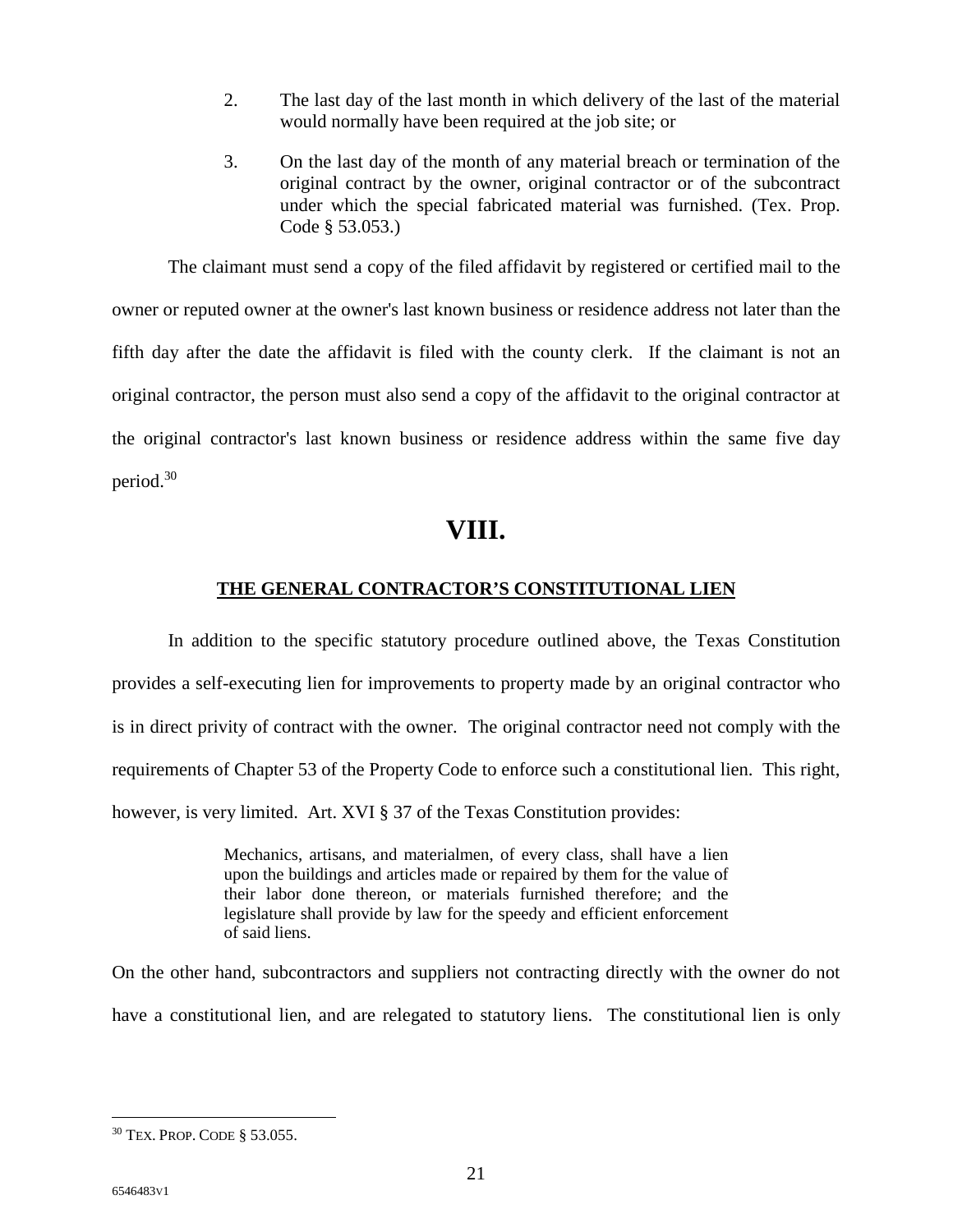available to one in privity with the owner of the property in question.<sup>31</sup>

Although a constitutional lien exists without the necessity of filing a lien affidavit, certain circumstances which would bar collection of the debt can prevent enforcement of the lien. For example, a constitutional lien cannot be enforced against a good faith purchaser for value of the property who had no knowledge of the lien claim.<sup>32</sup> Therefore, in order to preserve such a claim against a subsequent good faith purchaser, claimants are encouraged to file a lien affidavit in the county records for the property in question. The filing of the lien affidavit will put prospective purchasers of the property on notice of the lien.<sup>33</sup>

While a valid constitutional lien requires direct contractual privity with the owner, certain provisions of the Texas Property Code concerning "sham contractors" may allow a subcontractor or supplier to prevail on such a claim. The claimant must show that the original contractor was a corporation effectively controlled through the ownership of voting stock, directorships or otherwise by the owner of the property, or vice versa, or the owner's contract with the general contractor was made with no good faith intention that the general contractor was to perform the contract.<sup>34</sup> Texas Property Code  $\S$  53.026 is most frequently litigated or arbitrated if the subcontractor failed to provide proper notices of its lien or failed to perfect its lien timely, or both, because the rules that allow a general contractor to create and enforce its liens against an owner's property are much easier to follow than those concerning subcontractors.

<sup>31</sup> First Nat'l Bank of Paris v. Lyon-Gray Lumber Co., 194 S.W. 1146 (Tex. Civ. App.—Texarkana 1917), *aff'd*, 110 Tex. 162, 217 S.W. 133 (1919); Ralph M. Parsons Co. v. South Coast Supply Co. (In re A&M Operating Co.), 182 B.R. 997 (E.D. Tex. 1995).

<sup>32</sup> *See* Cavazos v. Munoz, 305 B.R. 661, 681 (S.D. Tex. 2004); *see also* Contract Sales Co. v. Skaggs, 612 S.W.2d 652, 653 (Tex. Civ. App.—Dallas 1981, no writ.).

<sup>33</sup> *See* FDIC v. Bodin Concrete Co., 869 S.W.2d 372 (Tex.App.—Dallas 1993, writ denied); Justice Mortgage Investors v. C.D. Thompson Constr. Co., 533 S.W. 2d 939 (Tex.Civ.App.—Amarillo 1976, writ ref'd n.r.e.).

<sup>34</sup> TEX. PROP. CODE § 53.026. *See* Trinity Drywall Sys. v. TOKA Gen Constrs., Ltd., 416 S.W. 3d 201 (Tex.App.— El Paso 2013, pet. denied); *but see* Southwest Props., L.P. v. Lite-Dec, Inc., 989 S.W. 2d 69 (Tex.App—San Antonio 1998, writ denied).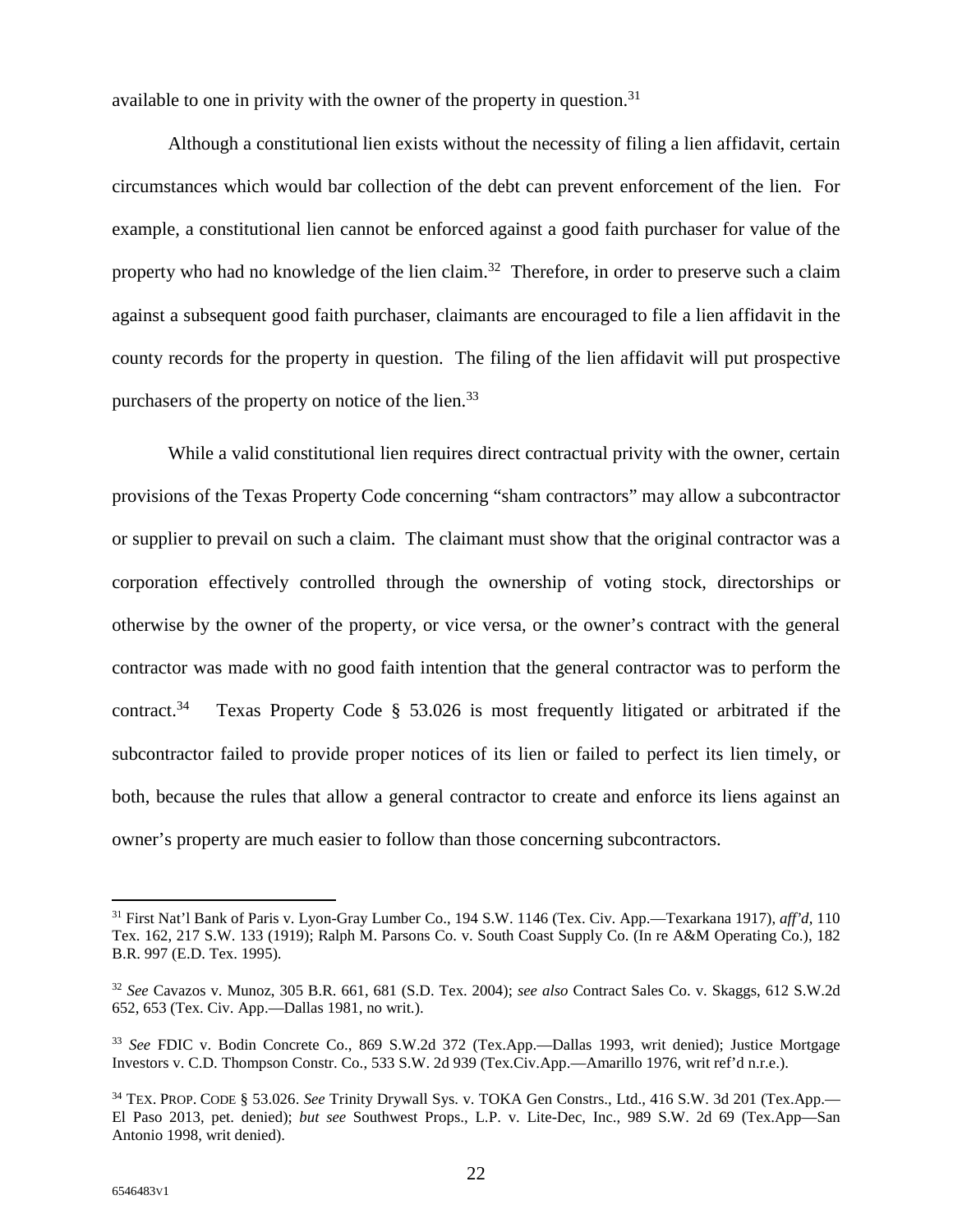Certain types of construction work which may be covered by the statutory lien are not covered by a constitutional lien. The constitutional lien is only valid for articles or buildings. Suppliers of materials such as refrigerators which are not "incorporated" into the project may not acquire a constitutional lien, even if they are ordered directly by the owner. Likewise, claims for landscaping or water lines which are not considered 'buildings' can only be perfected through a statutory claim. However, unlike the mechanic's lien provided under the Texas Property Code, the constitutional lien will attach to the articles, i.e. chattels, made or repaired by the mechanic, artisan or materialman.

Due to the limitations of the constitutional lien, claimants should not rely on it to protect their rights. A statutory lien should always be perfected in order to preserve claims. The constitutional lien is a remedy of last resort for the original contractor who fails to timely perfect the statutory lien.

## **IX.**

#### **RESIDENTIAL CONSTRUCTION PROJECTS**

Subchapter K of the Texas Property Code addresses the additional requirements that exist to perfect a lien on a residential construction project. This section does not describe all of the requirements and you are encouraged to review Subchapter K in its entirety and consult with counsel before setting out to perfect a lien on a residential project.

"Residential construction project" is defined in the Texas Property Code as a "project for the construction or repair of a new or existing residence, including improvements appurtenant to the residence, as provided by a residential construction contract."<sup>35</sup> "Residence" means a "single-family house, duplex, triplex, or quadruplex or a unit in a multiunit structure used for residential purposes that is: (A) owned by one or more adult persons; and (B) **used or intended** 

<sup>35</sup> TEX. PROP. CODE § 53.001(10).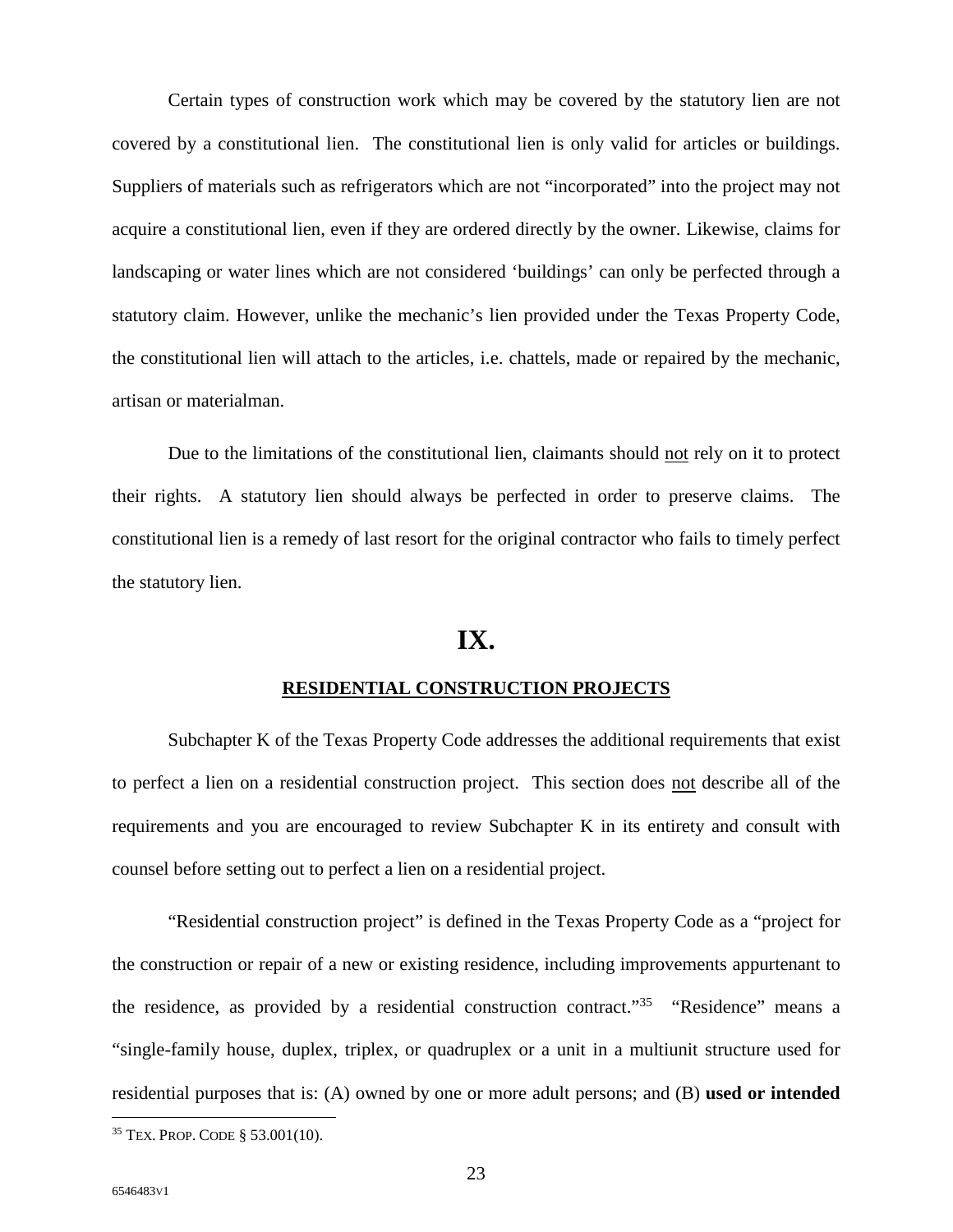**to be used as a dwelling by one of the owners**."<sup>36</sup> For instance, in *Texas Wood Mill Cabinets, Inc. v. Butter*, the court held that a "spec" house was not a residential construction project because the builder and the owner were the same, and there was no residential construction contract or intent by the owner to use the residence as a dwelling. 117 S.W.3d 98, 105 (Tex.App.—Tyler 2003, no pet.). For these reasons, houses built by commercial developers typically do not fit the definition of "residential construction" under the Texas Property Code, because the owner of the property at the time of commencement of construction is not a person who intends to occupy the property as a residence when it is completed.

- Shorter Deadlines to Send Notices and File Lien Affidavits.
	- A. Original Contractors Do not have to provide notice to the owner before filing a lien affidavit. They have until the  $15<sup>th</sup>$  day of the **third** month after the original contract was terminated, completed, settled or abandoned for filing a lien affidavit.<sup>37</sup>
	- B. Subcontractors and Supplies have until the  $15<sup>th</sup>$  day of the **second** month after each month in which they provided labor or materials to send a notice and they have until the  $15<sup>th</sup>$  day of the third calendar month after the last month in which they provided labor or materials to file a lien affidavit.<sup>38</sup>
- Disclosure. When dealing with a residential project, the original contractor must deliver the "disclosure statement" required by Texas Property Code 53.255.
- List of Subcontractors and Suppliers. The original contractor must provide the owner with a list of the name, address and telephone number of each supplier the

<sup>36</sup> TEX. PROP. CODE § 53.001(8).

<sup>37</sup> TEX. PROP. CODE § 53.052(b).

<sup>38</sup> TEX. PROP. CODE § 53.252(b).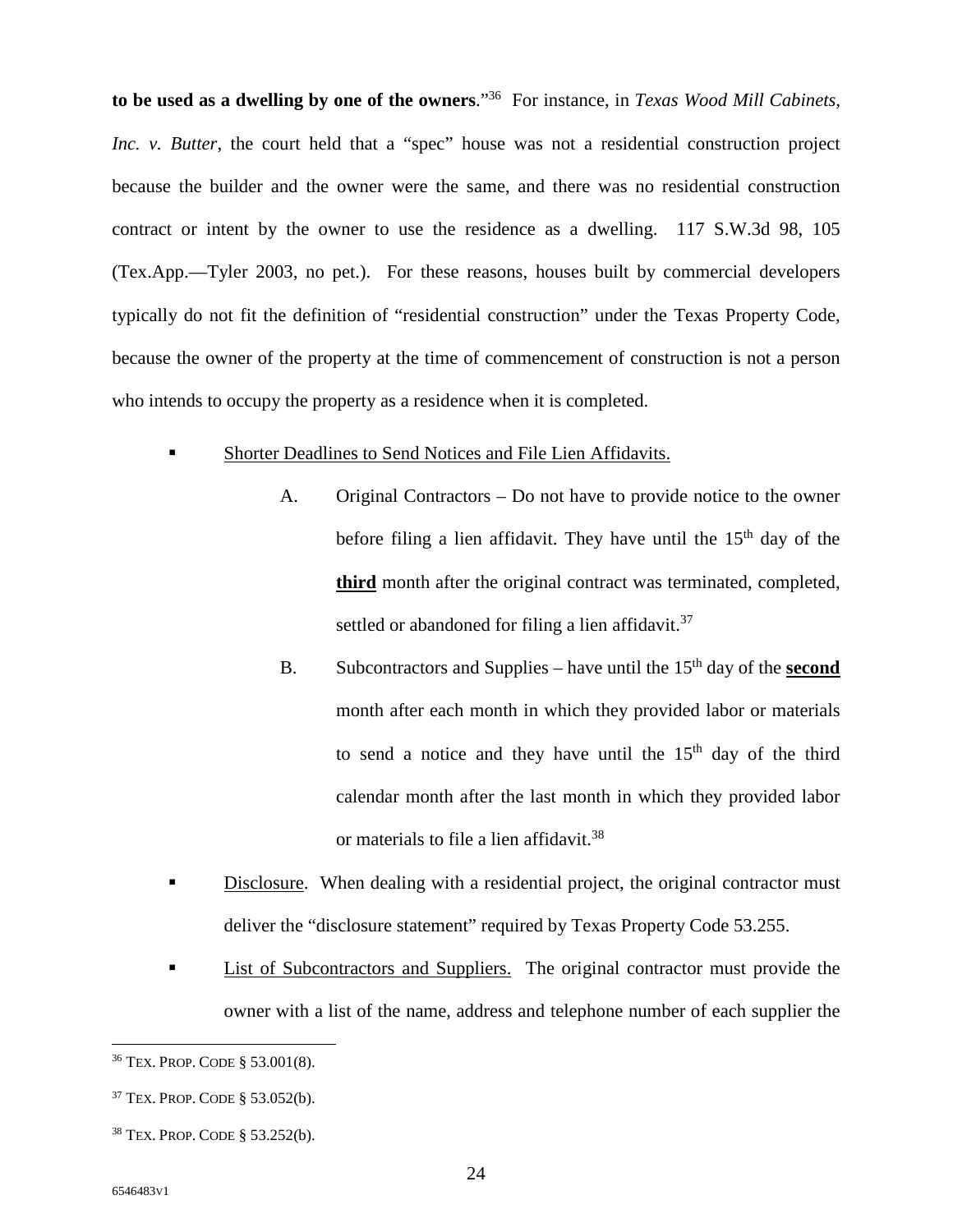contractor intends to use in performance of the work.<sup>39</sup> The owner can waive this requirement as long as such waiver is in writing.

- **Final Bills-Paid Affidavit.** The original contractor shall provide the owner with an affidavit stating that the original contractor has paid for all labor and materials used in construction of the residence as a condition of final payment.<sup>40</sup>
- Homestead. Additionally, if the residence is a homestead, additional requirements are necessary. The original contractor must execute a written contract setting forth the terms of the agreement before the materials are provided or the labor is performed. The contract must be signed by both spouses if the owner is married and must be filed with the county clerk of the county in which the homestead is located. Furthermore, all lien notices and the lien affidavit must contain the specific notice language mandated by statute in order to be effective.<sup>41</sup> A lien on a homestead is valid only if the lien strictly complies with the Texas Constitution and the Texas Property Code.

## **X.**

#### **ARCHITECTS, LANDSCAPERS, AND DEMOLITION CLAIMANTS**

#### **ARCHITECT / ENGINEER LIENS**

Section 53.021 states that an architect, engineer or surveyor who prepares a plan or plat under or by virtue of a written contract with the owner or the owner's agent, trustee, or receiver in connection with the actual or proposed design, construction, or repair of improvements on real property or the location of the boundaries of real property has a lien on the property. As long as

<sup>39</sup> TEX. PROP. CODE § 53.256.

<sup>40</sup> TEX. PROP. CODE § 53.259.

<sup>41</sup> TEX. PROP. CODE § 53.254; CVN Group, Inc. v. Delgado, 47 S.W. 3d 157 (Tex.App.—Austin 2001), *rev'd on other grounds*, 95 S.W. 3d 234 (Tex. 2002); Stewart v. Clark, 677 S.W.2d 246 (Tex. App.—Corpus Christi 1984, no writ).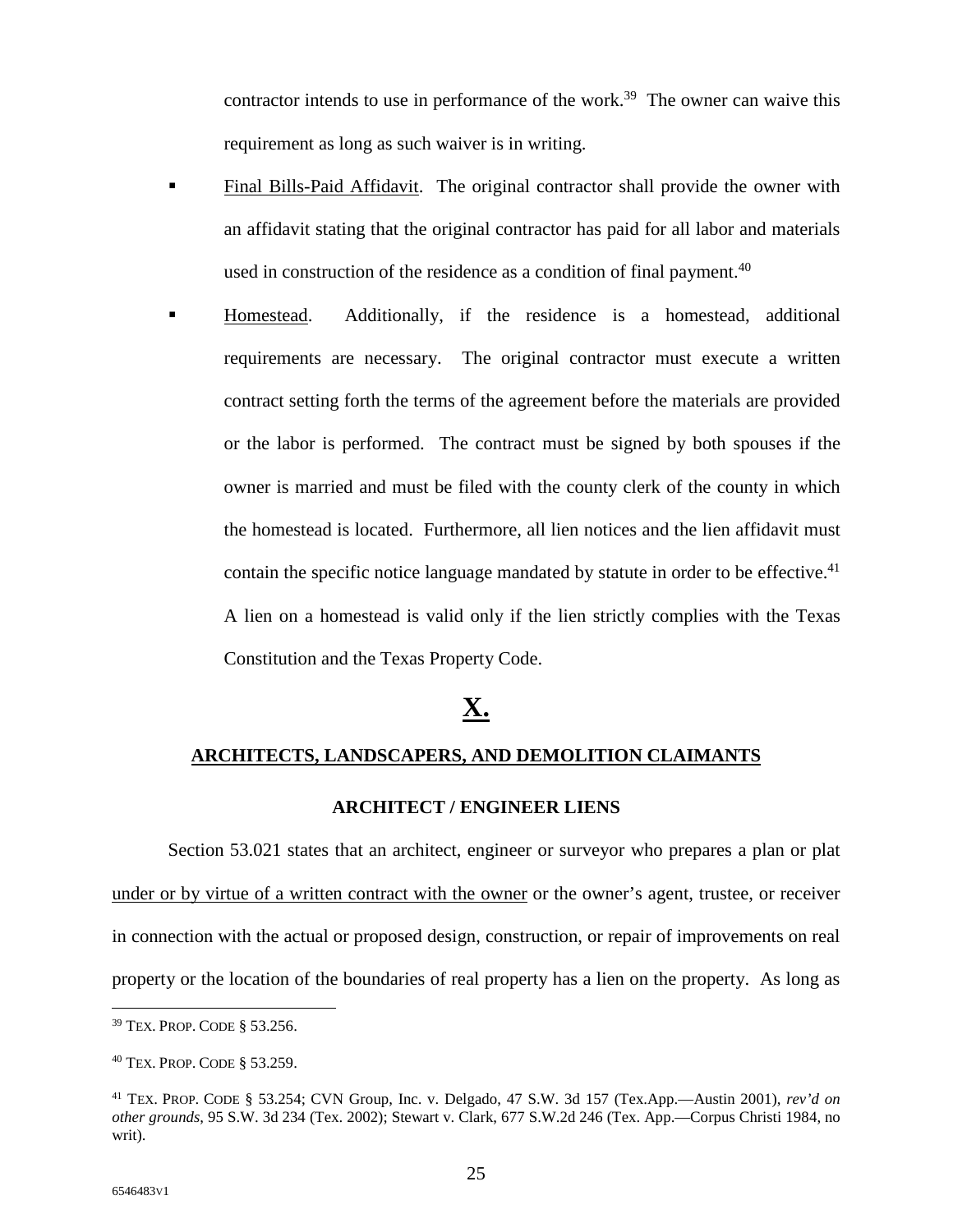the engineer/architect/surveyor has a written contract with the owner and has actually prepared the plan or plat, the engineer/architect/surveyor has the right to a lien regardless of whether construction on the property actually occurred. The notice requirements for an original contractor apply to an engineer, architect, and surveyor. Since they are considered to be original contractors for lien perfection purposes, they do not have to send a notice, but they do have to file a lien affidavit timely.

#### **LANDSCAPER LIENS**

Section 53.021 of the Property Code provides the following:

(d) A person who provides labor, plant material, or other supplies for the installation of landscaping for a house, building, or improvement, including the construction of a retention pond, retaining wall, berm, irrigation system, fountain, or other similar installation, under or by virtue of a written contract with the owner or the owner's agent, contractor, subcontractor, trustee, or receiver has a lien on the property.

Prior to January 1, 2012, a person who provides the landscaping work and/or materials described above had lien rights as long as he had a written contract with the <u>owner</u> or the owner's agent, trustee, or receiver. However, after January 1, 2012, that requirement was deleted from the statute.

#### **DEMOLITION WORK**

Section 53.021 (e) states:

"(e) A person who performs labor as part of, or who furnishes labor or materials for, the demolition of a structure on real property under or by virtue of a written contract with the owner of the property or the owner's agent, trustee, receiver, contractor, or subcontractor has a lien on the property."

In 2003, demolition contractors were added to the list of those given lien rights under the

Property Code. Initially, this provision required that the demolition company have a contract directly with the owner. However, the current language allows demolition companies of all tiers to maintain lien rights.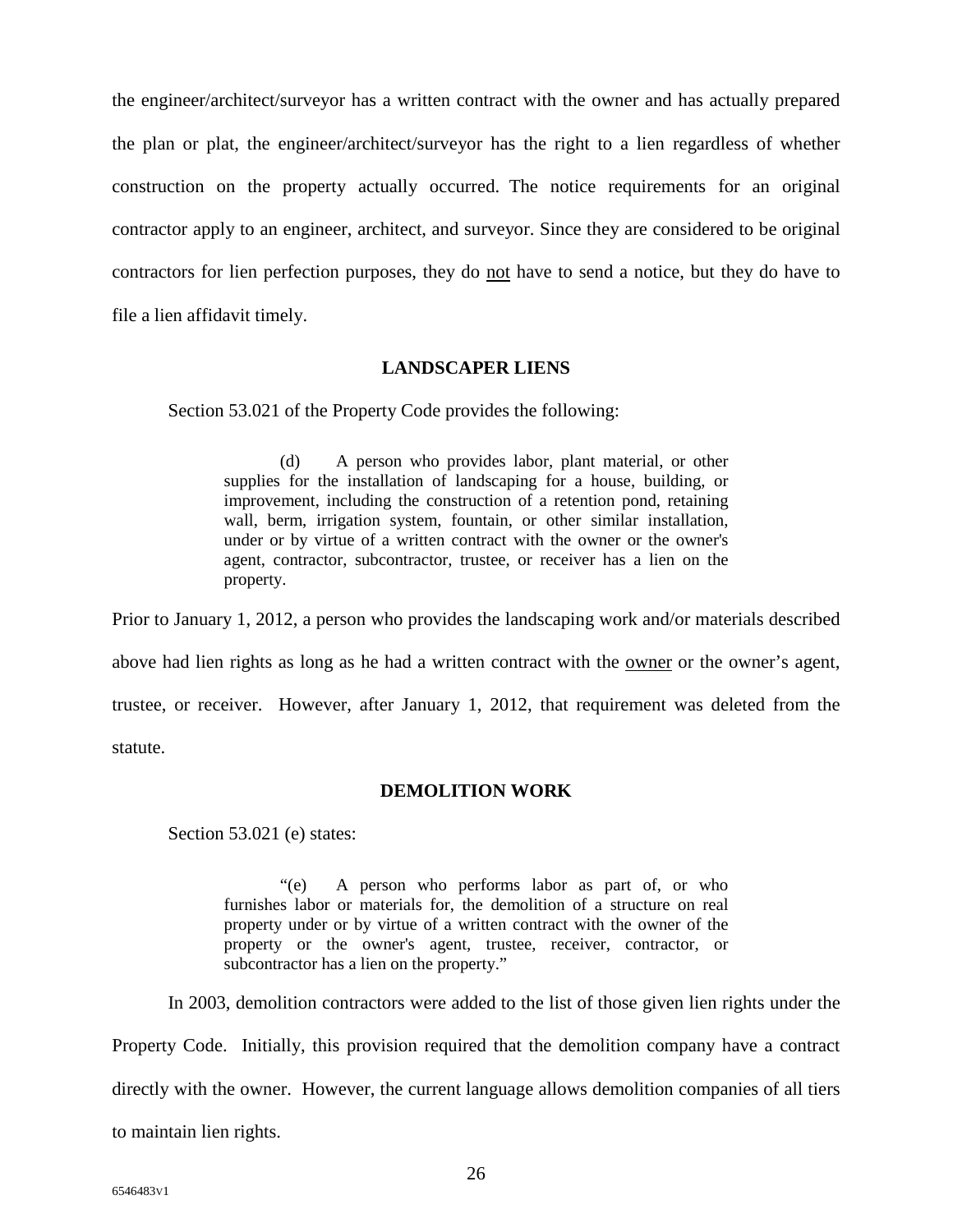## **XI.**

#### **HOW DO I GET THE INFORMATION I NEED TO FILE A STATUTORY LIEN AFFIDAVIT WITH THE PROPER CONTENT?**

#### **THE "REQUEST FOR INFORMATION"**

Claimants should ask for the information they may eventually need when the project begins. Pursuant to § 53.159, a claimant should make a written request of the owner, original contractor and/or subcontractor, as applicable, for needed information.

A. Claimants can get the following information from an **owner** within 10 days after receipt of the request:

- (a) A legal description of the property;
- (b) Whether there is a surety bond and if so, the name and address of the surety and a copy of the bond;
- (c) whether there are any prior recorded liens or security interests on the real property, and if so, the name and address of the person having the lien or security interests; and
- (d) the date on which the original contract for the project was executed.

A subcontractor who does not receive "the date on which the original contract for the project was executed" from the owner within the time required, is not required to comply with Section 53.057 in perfecting its claim for retainage and may perfect a claim for retainage by filing a lien affidavit under Section 53.052.<sup>42</sup>

B. Claimants can get the following information from a **general contractor** within 10

 $42$  TEX. PROP. CODE § 53.158(g).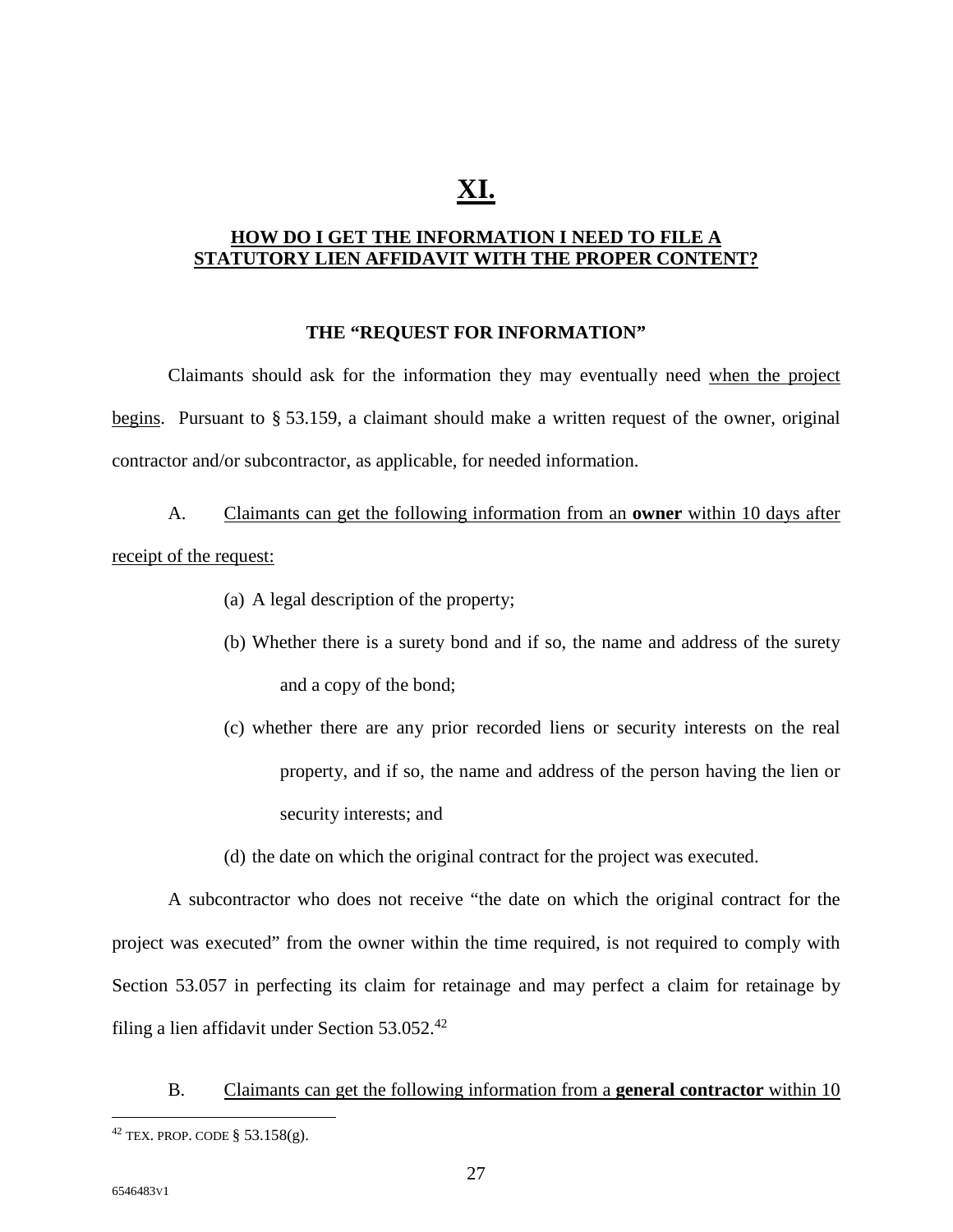#### days after the receipt of the request:

- (a) the name and last known address of the person to whom the original contractor furnished labor or materials for the construction project;
- (b) whether the original contractor has furnished or has been furnished a payment bond for any of the work on the construction project and if so, the name and last known address of the surety and a copy of the bond; and

(c) the date on which the original contract for the project was executed.

#### C. Claimants can get the following information from a **subcontractor** within 10

#### days after the receipt of the request:

- (a) the name and last known address of each person from whom the subcontractor purchased labor or materials for the construction project, other than those materials that were furnished to the project from the subcontractor's inventory;
	- (b) the name and last known address of each person to whom the subcontractor furnished labor or materials for the construction project; and
- (c) whether the subcontractor has furnished or has been furnished a payment bond for any of the work on the construction project and if so, the name and last known address of the surety and a copy of the bond.

#### D. In addition, the owner, surety or general contractor can ask a **claimant** for:

- (a) his contract or purchase order;
- (b) any billing, statement or payment request that is unpaid; and
- (c) the estimated amount due for each calendar month the claimant has provided labor or material.<sup>43</sup>

 $43$  TEX. PROP. CODE § 53.159(d).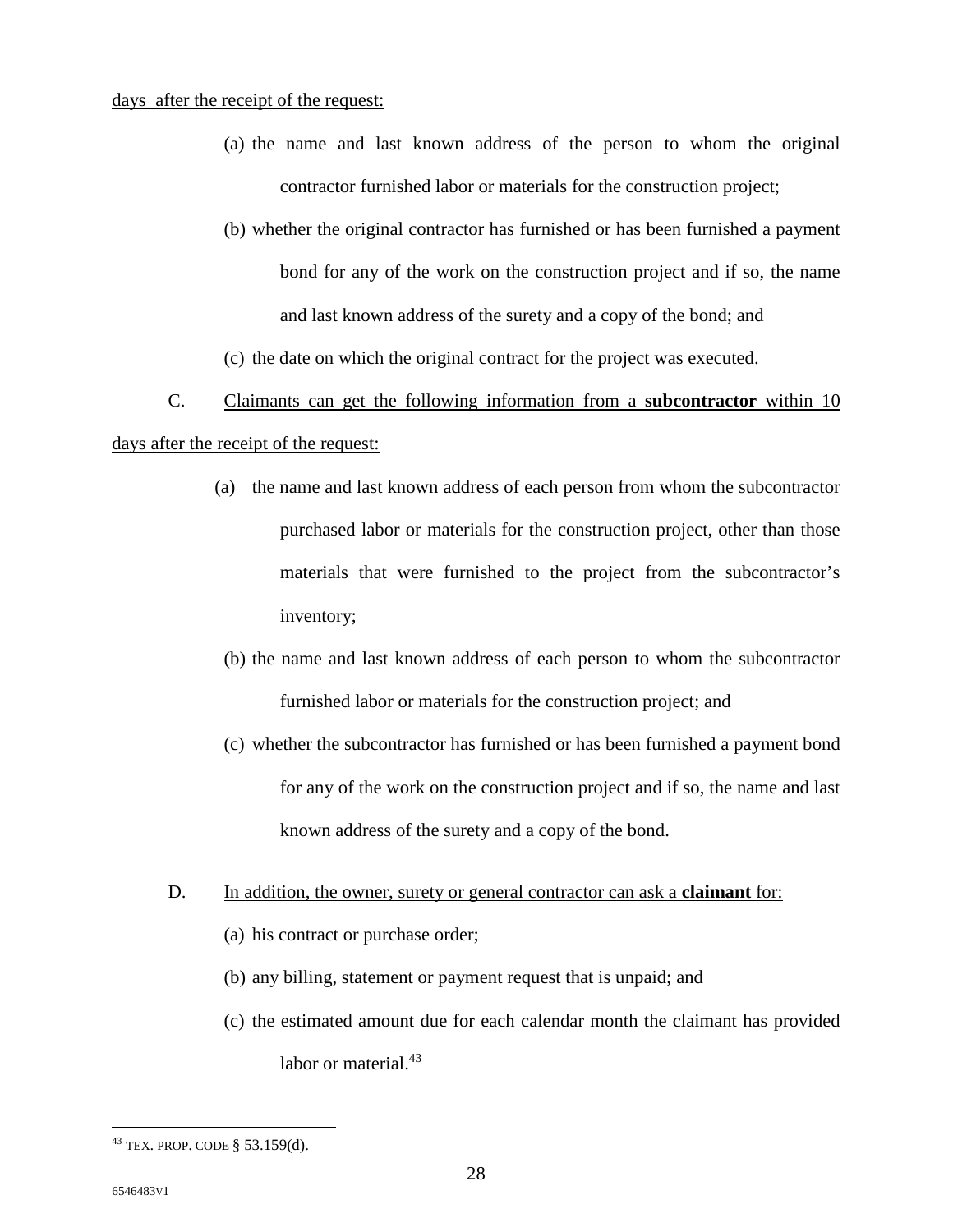If the person from whom the information is sought does not have a direct contractual relationship with the person requesting the information, the person supplying the information can require payment of actual costs up to \$25.00.

## **XII.**

#### **CONTENTS OF THE LIEN AFFIDAVIT**

Section 53.054 states that a lien affidavit must be signed by the person claiming the lien or by another person on the claimant's behalf and must contain substantially the following:

- (i) A sworn statement of the amount of the claim;
- (ii) The name and last known address of the owner or reputed owner;
- (iii) A general statement of the kind of work done and materials furnished by the claimant and, for a claimant other than an original contractor, a statement of each month in which the work was done and materials furnished for which payment is requested;
- (iv) The name and last known address of the person by whom the claimant was employed or to whom the claimant furnished the materials or labor;
- (v) The name and last known address of the original contractor;
- (vi) A description, legally sufficient for identification, of the property sought to be charged with the lien;
- (vii) The claimant's name, mailing address, and if different, physical address; and
- (viii) For a claimant other than an original contractor, a statement identifying the date each notice of the claim was sent to the owner and the method by which the notice was sent.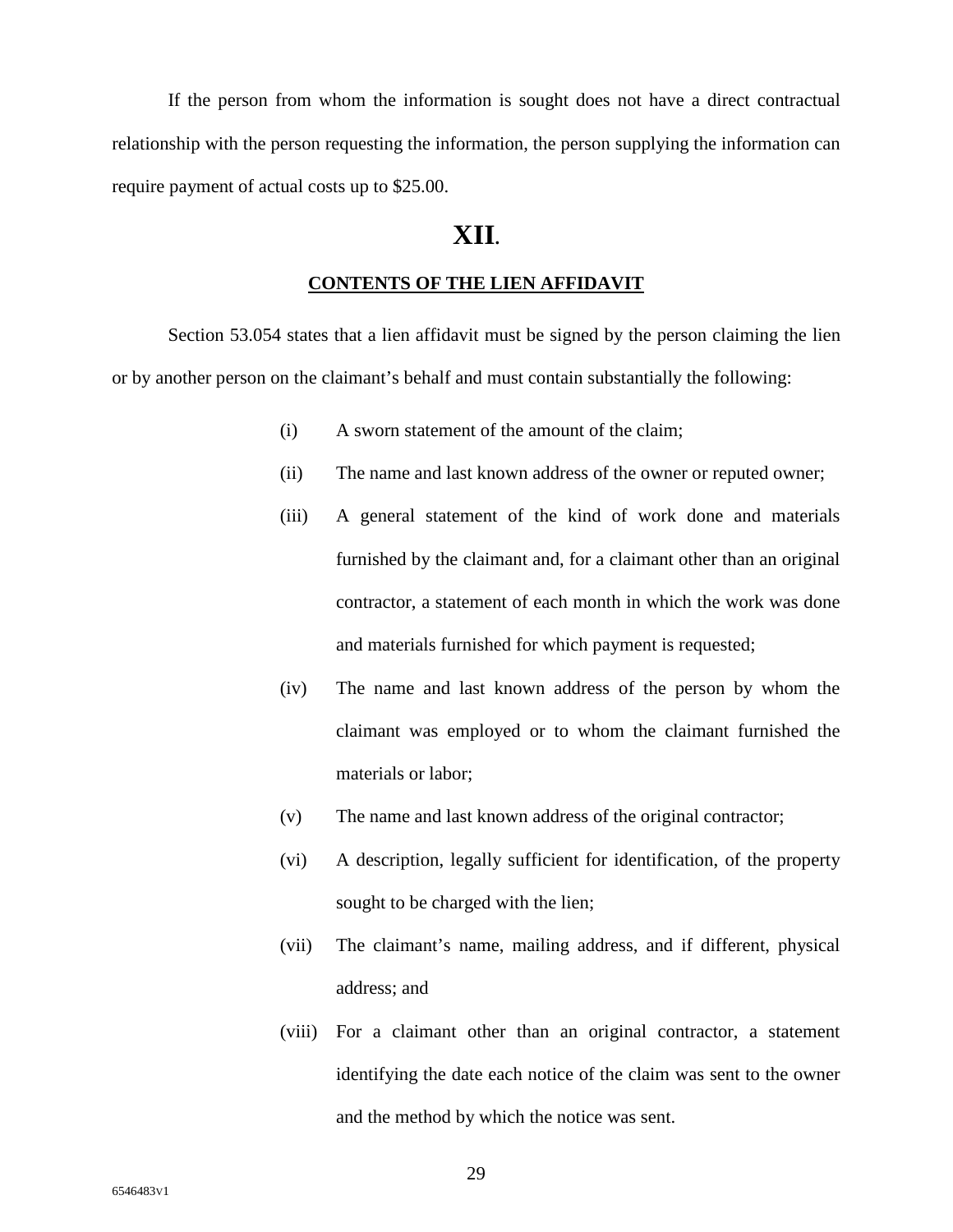It is crucial that the affidavit meet the requirement of a sworn statement. The affidavit must state that it was "subscribed and sworn to", not just acknowledged,<sup>44</sup> and the affidavit must be sworn to before a notary.

The Property Code states that a claimant may attach to the affidavit a copy of any applicable written agreement or contract, as well as a copy of each notice sent to the owner.<sup>45</sup> However, this attachment is not required and many practitioners do not attach these documents to mechanic's lien affidavits due to the filing costs and for other reasons.

#### **DESCRIPTION OF THE MATERIAL OR LABOR AND APPLICABLE MONTHS**

Section 53.054(c) states that the affidavit is not required to set forth individual items of work done or material furnished or specially fabricated.<sup>46</sup> An affidavit may use any abbreviations or symbols customary in the trade. However, Texas courts have held that the statute contemplates a description which is meaningful and intelligible, and meets the substantial compliance test.<sup>47</sup> In the labor context, the court in *In re: Orah Wall Fin. Corp.*, 84 B.R. 448, 444 (Bankr. W.D. Tex. 1986) found "[i]t is difficult to see what elaboration of 'General Contractor Responsibilities' is necessary in order to meet the statutory requirement of a 'general statement.' A general contractor is a general contractor is a general contractor." Conversely, in one specific case, the description of labor and materials furnished by the claimant as "5-12'2" x 14'1" O.H. St.d M.G. \$3,328.00" was held to be insufficient and "gibberish" and the lien was

<sup>44</sup> TEX. PROP. CODE § 53.054 ; *see also* Sugarland Bus. Ctr., Ltd. v. Norman, 624 S.W.2d 639, 641 (Tex. App.— Houston [14th Dist] 1981, no writ) ("It is well established under the Texas law that a subcontractor must file an affidavit containing a "sworn statement" of his claim as an essential part of perfecting a Mechanic's Lien against the landowner."); *accord* Perkins Construction Co. v. Ten-Fifteen Corp., 545 S.W.2d 494 (Tex. Civ. App.—San Antonio 1976, no writ); Crockett v. Sampson, 439 S.W.2d 355 (Tex. Civ. App.—Austin 1969, no writ).

<sup>45</sup> TEX. PROP. CODE § 53.054(b).

<sup>46</sup> TEX. PROP. CODE § 53.054(c).

<sup>47</sup> James Mechanical Contractors, Inc. v. Tate*,* 647 S.W.2d 347, 349 (Tex. App.—Corpus Christi 1982, no writ); Haden Co., Inc. v. Mixers, Inc., 667 S.W.2d 316, 318 (Tex. App.—Dallas 1984, no writ).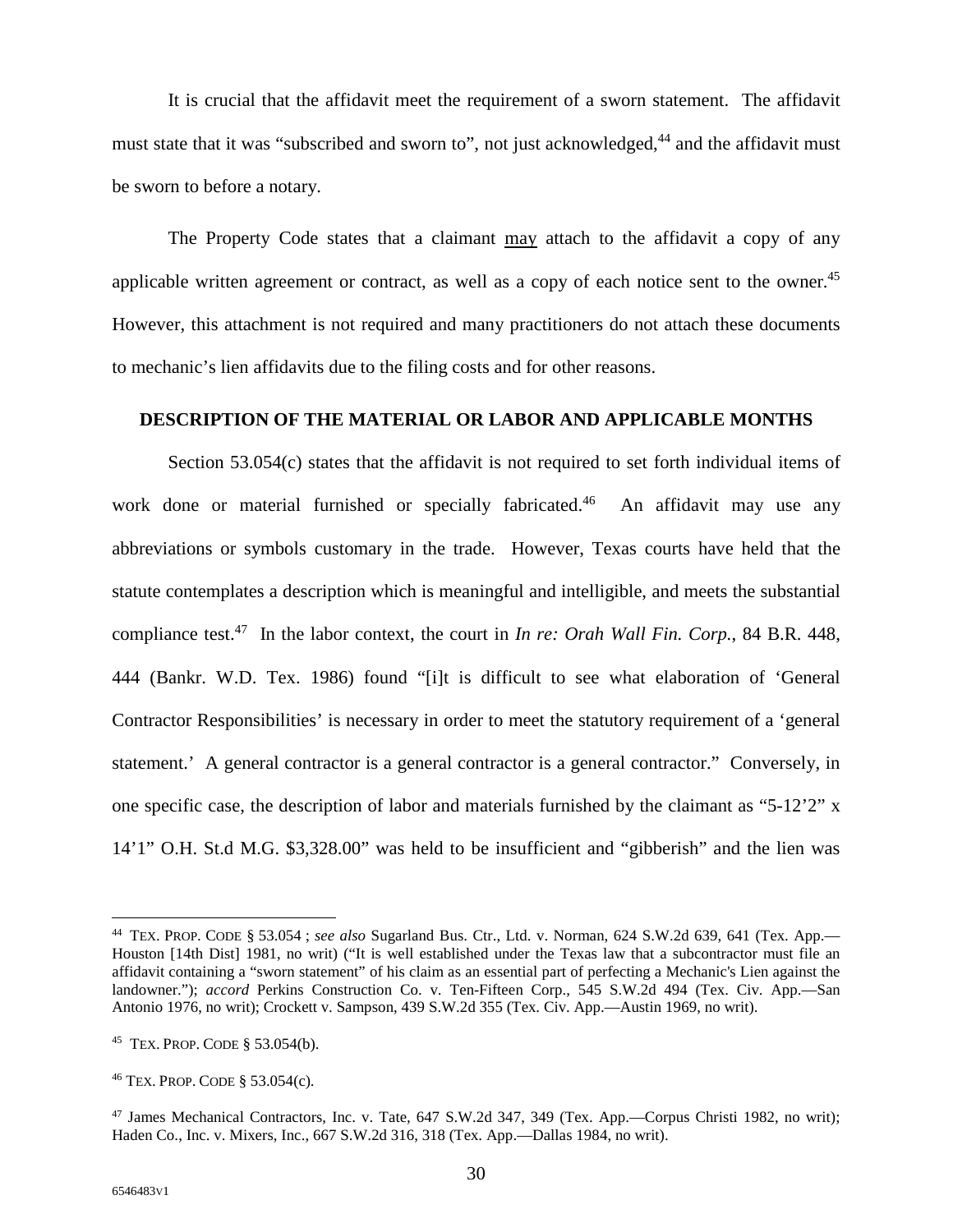held invalid.<sup>48</sup> In other words, the more specific and "understandable" the description, the less risk a claimant takes in a court finding that the lien is insufficient. One way for the claimant to meet these requirements is to attach dated, descriptive invoices to the lien affidavit setting forth the individual items of work done or material furnished. Invoices are strongly encouraged because they assist in clarifying the claimant's lien. Although abbreviations or symbols customary in the trade may be used, the best practice is to indicate plainly and clearly (with complete words) the services or materials provided.<sup>49</sup>

The failure to include a statement of each month in which the work was done and the materials was furnished, as required by  $\S$  53.054(a)(3), has been held to be grounds for finding that the lien is not perfected.<sup>50</sup> The failure of a derivative claimant to provide the months for their work will not meet the substantial compliance standard.<sup>51</sup>

#### **DESCRIPTION OF THE PROPERTY**

While the courts have reiterated that there is no clear and fast rule as to what constitutes a legally sufficient description of property for purposes of the Mechanic's Lien Statute, the Texas Supreme Court has held that there must "appear enough in the description to enable a party familiar with the locality to identify the premises intended to be described with reasonable certainty, to the exclusion of others."<sup>52</sup> In fact, Texas courts have continually cited the holding that:

<sup>48</sup> *Haden Co.*, 667 S.W.2d at 317-18.

<sup>49</sup> TEX. PROP. CODE § 53.054(c); In re Orah Wall Financial Corp.*,* 84 B.R. 442 (Bankr. W.D. Tex. 1986).

<sup>50</sup> Milner v. Balcke-Durr, Inc., 03-05-00547-CV, 2006 WL 2190516, at \*1 (Tex. App.—Austin Aug. 4, 2006, no pet.).

<sup>51</sup> *Id.* (citing First Nat'l Bank v. Sledge, 653 S.W.2d 283, 285 (Tex. 1983); *see* LTF Real Estate Co., Inc. v. D & D Util. Supply, LLC, 01-11-00244-CV, 2013 WL 1183300, at \*10 (Tex. App.—Houston [1st Dist.] Mar. 21, 2013, no pet.) (citing *Milner*, 2006 WL 2190516, at \*3); *see also* Addison Urban Dev. Partners, LLC v. Alan Ritchey Materials Co., LC*,* 437 S.W.3d 597, 606 (Tex.App.—Dallas 2014, no pet.) (citing TEX. PROP. CODE § 53.054).

 $52$  Scholes & Goodall v. Hughes & Boswell, 14 S.W. 148, 149 (Tex. Ct. App. 1890).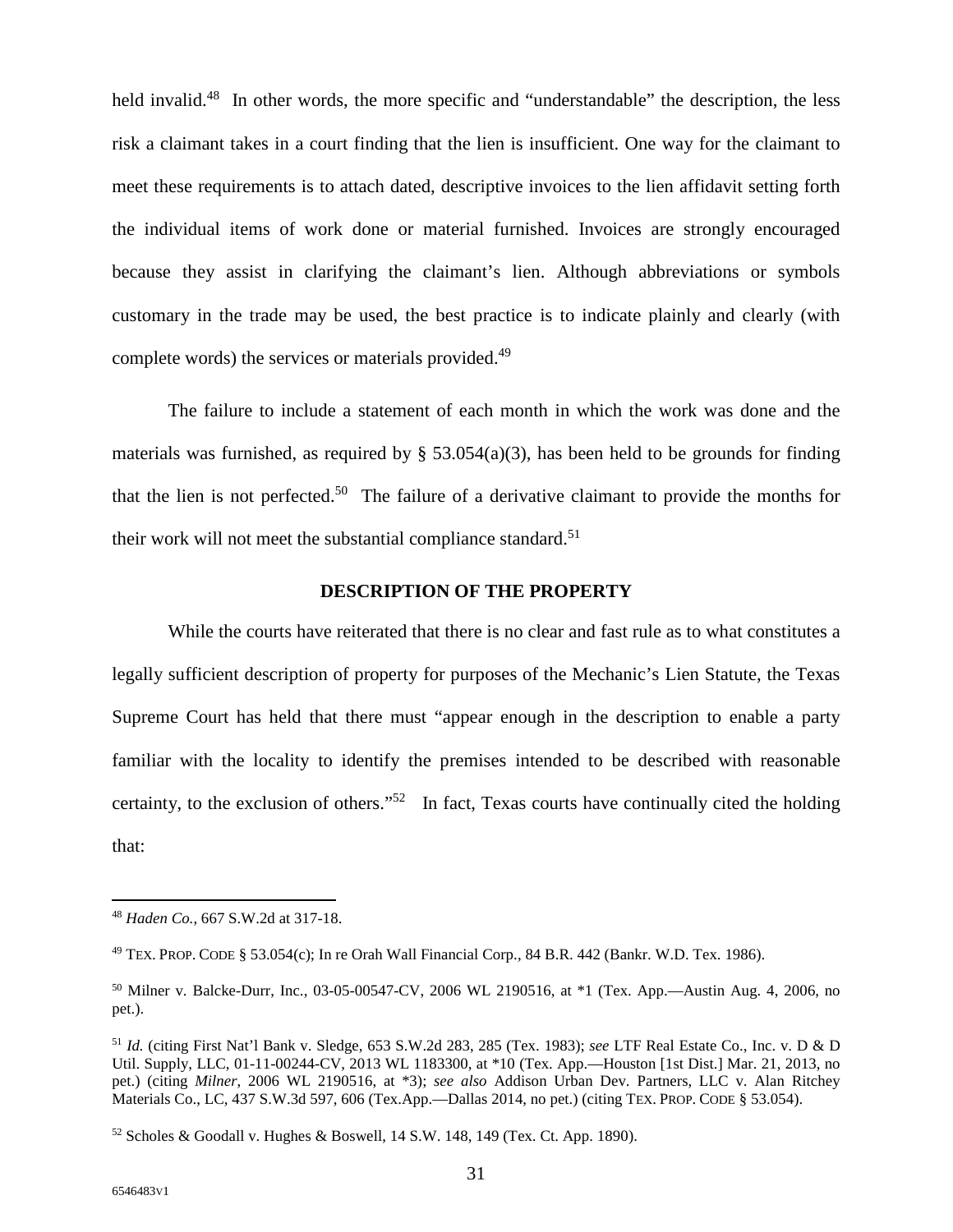The descriptive words in an instrument should be given a liberal construction, in order that the writing may be upheld, and parol evidence is admitted to explain the descriptive words and to identify the land; but the instrument itself must contain a nucleus of description. The parol testimony must directly be connected with the descriptive data, and when more than this is required, the description is insufficient.<sup>53</sup>

Applying the general rule, however, can be problematic. For example, describing property only by quantity and as part of a larger tract is generally void for uncertainty.<sup>54</sup> Yet, adding additional information to the description through the introduction of evidence which makes the property identifiable by someone familiar with the area may be sufficient. In describing the particular property charged with the lien, a claimant should use a legal description and not merely a street address; however, in *AMS Constr. Co. v. Warm Springs Rehab. Found. Inc.,* 94 S.W.3d 152 (Tex. App.—Corpus Christi 2002, no writ), a street address listing the name of the owner but the wrong county, was held to be sufficient under the "substantial compliance" standard. The affidavit was, however, filed in the right county. The best practice is to use either a lot, block, and subdivision description, or a meter-and-bounds description from a surveyor's field notes if the lot-and-block description is not available. Failing to provide the identifiable legal description and omitting the name or reputed name of the owner resulted in a void lien in *Perkins Constr. Co. v. Ten-Fifteen Corp.*, 545 S.W.2d 494 (Tex.App.—San Antonio 1976, no writ).

In *Blanco, Inc. v. Porras,* 897 F.2d 788 (5th Cir. 1990), the court found that a mechanic's lien affidavit need not contain a metes-and-bounds survey of the property in order to be valid. Instead, a land description was deemed legally sufficient within the meaning of Texas Property Code § 53.054(a)(6) if it contains a "nucleus of information" that would enable a party familiar with the locality to identify with reasonable certainty the premises intended to be described. The

<sup>53</sup> Smith v. Sorrelle*,* 87 S.W.2d 703, 705 (Tex. 1935).

<sup>54</sup> Perkins Constr. Co. v. Ten-Fifteen Corp*.,* 545 S.W. 2d 494, 501 (Tex. Civ. App.—San Antonio, 1976, no writ).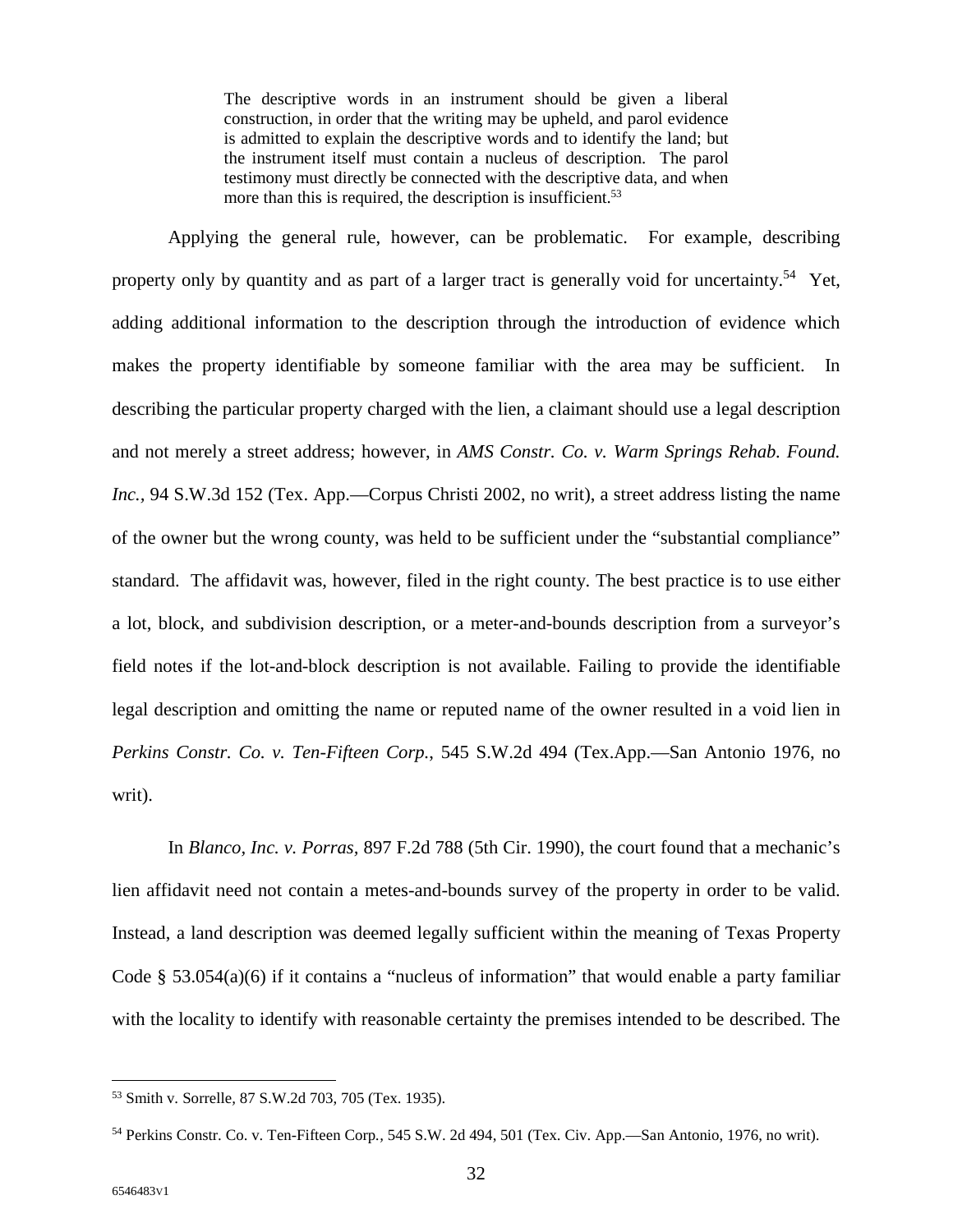court held that a lien affidavit was sufficient that described 1500 acres as those on which the corporation asserting the lien performed "clearing, leveling and dirt work." The court further observed "that witnesses familiar with the property testified that it was possible to identify those acres given the fact that the unimproved land was densely forested and covered with deep ravines and gullies prior to the "dirt work."

Descriptions of rural routes and box numbers in the absence of appropriate evidence can be insufficient. Claimants should always endeavor to use metes and bounds or lot, block and subdivision descriptions whenever possible. The description should always include the city, county and state as well.

Claimants should obtain a legal description and determine the identity of the true owner. For a quick look before you send your notice, visit the website for the County Appraisal District, then conduct a street address "search" to see who owns the property, and obtain the legal description. Generally the "Owner" information is correct at the County Appraisal District website but their legal descriptions can be questionable. Since the appraisal districts are not the final word, you must search the Real Property Deed Records maintained by the County Clerk before you send the notice, or file an affidavit, you should "run title" to get the correct owner and legal description. If you fail to send the lien notices to the true owner, you will not have an enforceable lien.<sup>55</sup>

#### **AMOUNT OF THE LIEN**

When money is owed to a contractor, subcontractor, or material supplier, Chapter 53 authorizes the claimant to file a lien. When the claimant has fully performed its contractual obligations without compensation, the claimant is entitled to file a lien up to the full amount of

<sup>55</sup> Texas courts have held that giving the § 53.056 notice to the owner "is a condition precedent to the validity of a lien claimed by a subcontractor." *See, e.g.,* Yeager Elec. & Plumbing, Inc. v. Ingleside Cove Lumber & Builders, Inc., 526 S.W.2d 738, 741-42 (Tex. App.—Corpus Christi 1975, no writ) (involving predecessor statute).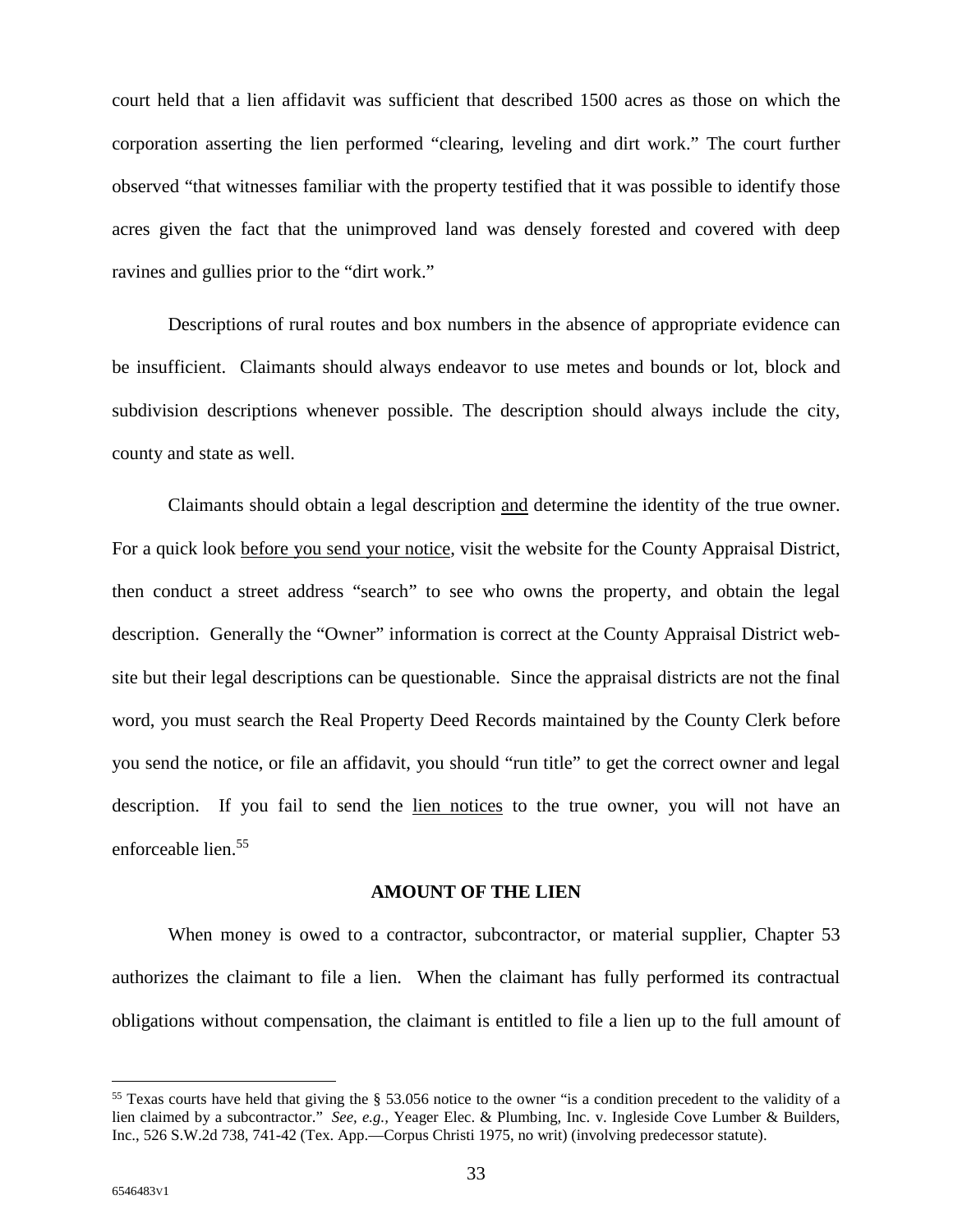the money owed under the contract, plus any charges for extra work performed.<sup>56</sup> Sales tax on items which have been incurred in the process of completing the project may also be included in the lien amount.<sup>57</sup> However, attorneys' fees and prejudgment interest may not be included as part of the lien.<sup>58</sup> However, attorney's fees that are "fair and just" may be awarded to the prevailing party in an action to foreclose a lien.<sup>59</sup> Furthermore, any items which are returned or repossessed by the claimant may not be included in the lien.<sup>60</sup>

#### **LIMITATION ON SUBCONTRACTOR'S LIEN**

The amount of a subcontractor's lien may not exceed:

(a) An amount equal to the proportion of the total subcontract price that the sum of the labor performed, materials furnished, materials specially fabricated, reasonable overhead costs incurred, and proportionate profit margin bears to the total subcontract price; minus

(b) The sum of previous payments received by the claimant on the subcontract.<sup>61</sup>

<sup>56</sup> Graves v. Hallmark, 232 S.W.2d 130, 133 (Tex.Civ.App.—Amarillo 1950, writ ref'd n.r.e.).

<sup>57</sup> First Nat'l Bank v. Whirlpool Corp., 517 S.W.2d 262, 27d (Tex. 1974).

<sup>58</sup> Dossman v. Nat'l Loan Investors, L.P., 845 S.W.2d 386-87 (Tex. App.—Houston [1st. Dist] 1992, writ denied); Ambassador Dev. Corp. v. Valdez, 791 S.W.2d 612, 622-24 (Tex.App.—Fort Worth 1990, no writ).

<sup>59</sup> TEX. PROP. CODE §53.156.

 $60$  Murphy v. Fleetford, 70 S.W. 989, 990 (Tex. Civ. App. 1902, no writ).

<sup>61</sup> TEX. PROP. CODE § 53.024.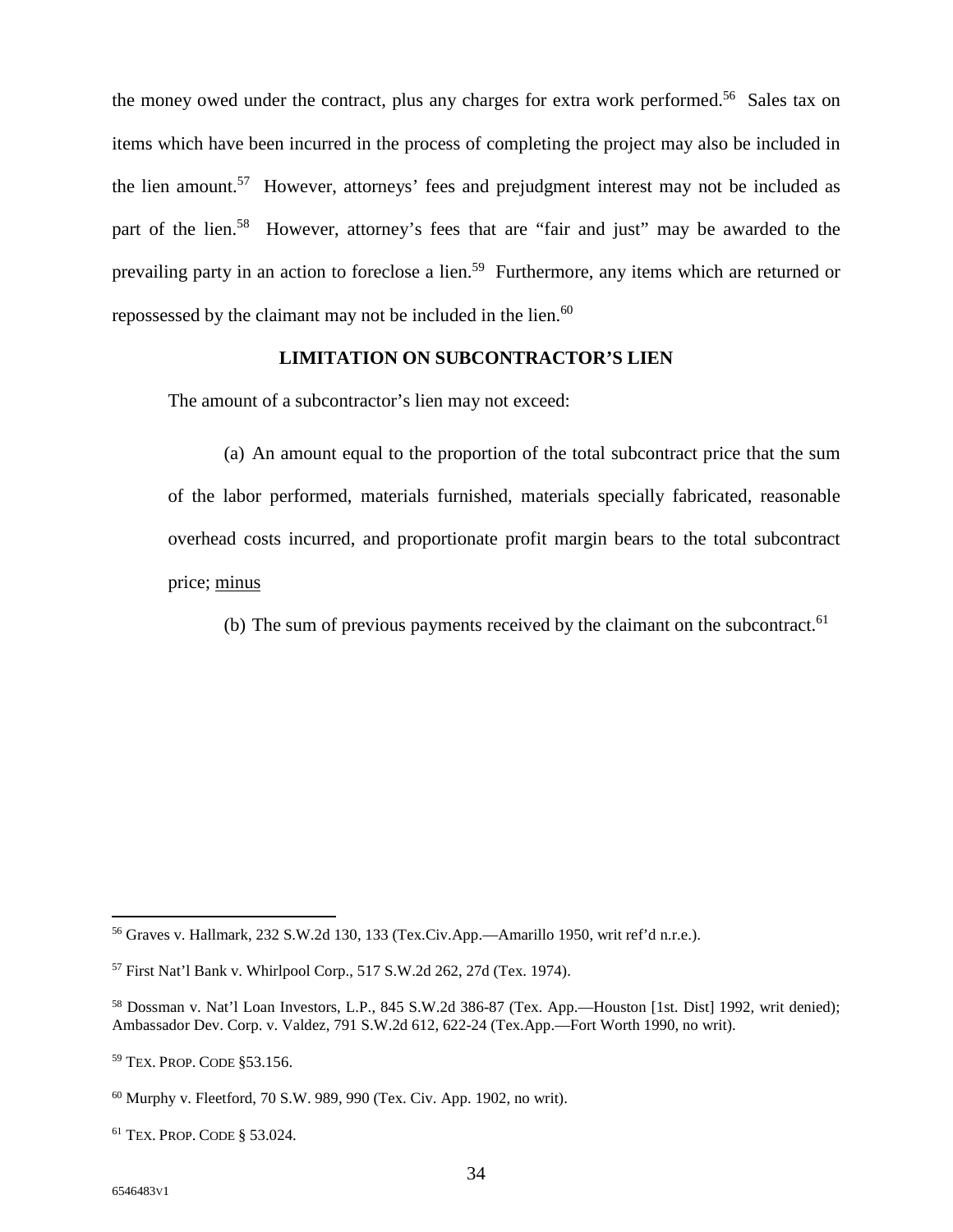## **XIII.**

#### **COMMONLY ENCOUNTERED LIEN ISSUES**

#### Penalty for Filing a Fraudulent Lien

Chapter 12 of the Texas Civil Practice and Remedies Code, known as the Fraudulent Lien Statute, gives an owner a cause of action and imposes liability on one who records a fraudulent lien. However, the statute limits the circumstances when one can be liable for filing a fraudulent lien to those cases when the person filing the lien does so with "the intent to defraud."<sup>62</sup> The Houston [1st Dist.] Court of Appeals held that unless a claimant provides evidence of every compenent of the statutory formula provided in Texas Property Code § 53.024, the evidence is legally insufficient to support a finding of a fraudulent lien.<sup>63</sup> The liability imposed for filing a fraudulent lien with the intent to defraud is the greater of \$10,000.00 or the actual damages caused by the violation plus court costs, reasonable attorneys' fees and exemplary damages as awarded by the court.<sup>64</sup>

#### Liens for Temporary Labor

*Reliance Nat'l Indemnity Co. v. Advanc'd Temporaries, Inc.*<sup>65</sup> – The Texas Supreme Court held that temporary employment agencies can lien a project for the labor they furnish to the project.

#### Deadlines Are Strictly Enforced

*Suretec Ins. Co. v. Myrex Industries*<sup>66</sup> – The Beaumont Court of Appeals held that the requirement set forth in the Texas Property Code Section 53.154, requiring a lien to be filed not

<sup>62</sup> TEX. CIV. PRAC. & REM. CODE § 12.002(c).

<sup>63</sup> Lyon v. Bldg. Galveston, Inc., 01-15-00664-CV, 2017 WL 4545831, at \*6 (Tex. App.—Houston [1st Dist.] Oct. 12, 2017, no pet.).

<sup>64</sup> TEX. CIV. PRAC. & REM. CODE § 12.001 *et al.*

<sup>65</sup> 227 S.W.3d 46 (Tex. 2007).

<sup>66</sup> 232 S.W.3d 811 (Tex.App.—Beaumont 2007, pet. denied).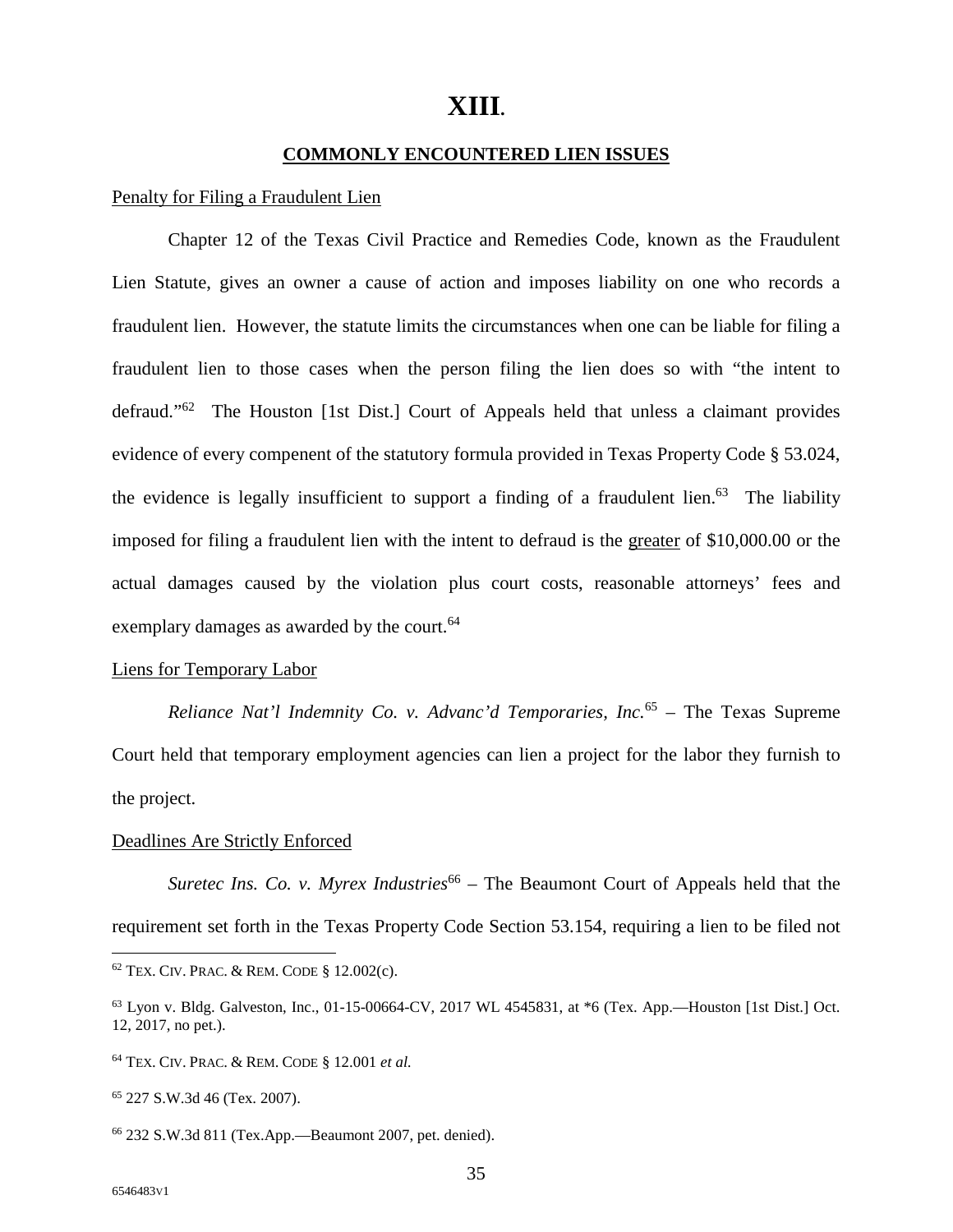later than the 15<sup>th</sup> day of the fourth calendar month after the indebtedness accrues, meant that the lien must be filed on or before the  $15<sup>th</sup>$ , regardless of whether the  $15<sup>th</sup>$  was a Saturday, Sunday or legal holiday.

#### Checks Are Not Payment

In *Honeycutt*, a nonpayment issue arose on a project involving the owner, general contractor, and a subcontractor. The subcontractor sent the appropriate fund-trapping notice to the owner regarding the amounts owed to it by the general contractor. The general contractor issued a post-dated check to the subcontractor in exchange for a mutual release. At the same meeting, the owner issued a check (presumably not post-dated) to the general contractor. The check from the general contractor to the subcontractor was subsequently returned NSF, so the subcontractor then filed a lien and sued the owner to recover the amount owed.

The subcontractor argued the mutual release failed for lack of consideration, and therefore the subcontractor should be able to pursue the owner for, among other things, paying over a trap notice. The court cited the applicable statutory language when it stated "…the ability to 'trap' funds is extinguished if the 'claim is otherwise paid or settled.'"<sup>67</sup> The court held that the acceptance of a post-dated check in exchange for a mutual release operates as payment and settlement, and therefore the subcontractor had no claim regarding trapped funds.<sup>68</sup>

Claimants should take care to not execute a release in exchange for a check, as a check is a negotiable instrument. Since 2012, some of this issue has been solved by the statutorily prescribed forms, where conditional releases are exchanged for checks and unconditional releases are subsequently executed after the checks clear and collected funds are confirmed. However, in practice, many upstream parties attempt to have potential claimants sign the *unconditional* form of release in exchange for a check. Claimants should insist on using the

<sup>67</sup> TEX. PROP. CODE §§ 53.056(d), 53.082.

<sup>68</sup> *See* Stolz v. Honeycutt, 42 S.W.3d 305, 313 (Tex.App.—Houston [14th Dist.] 2001, no pet.).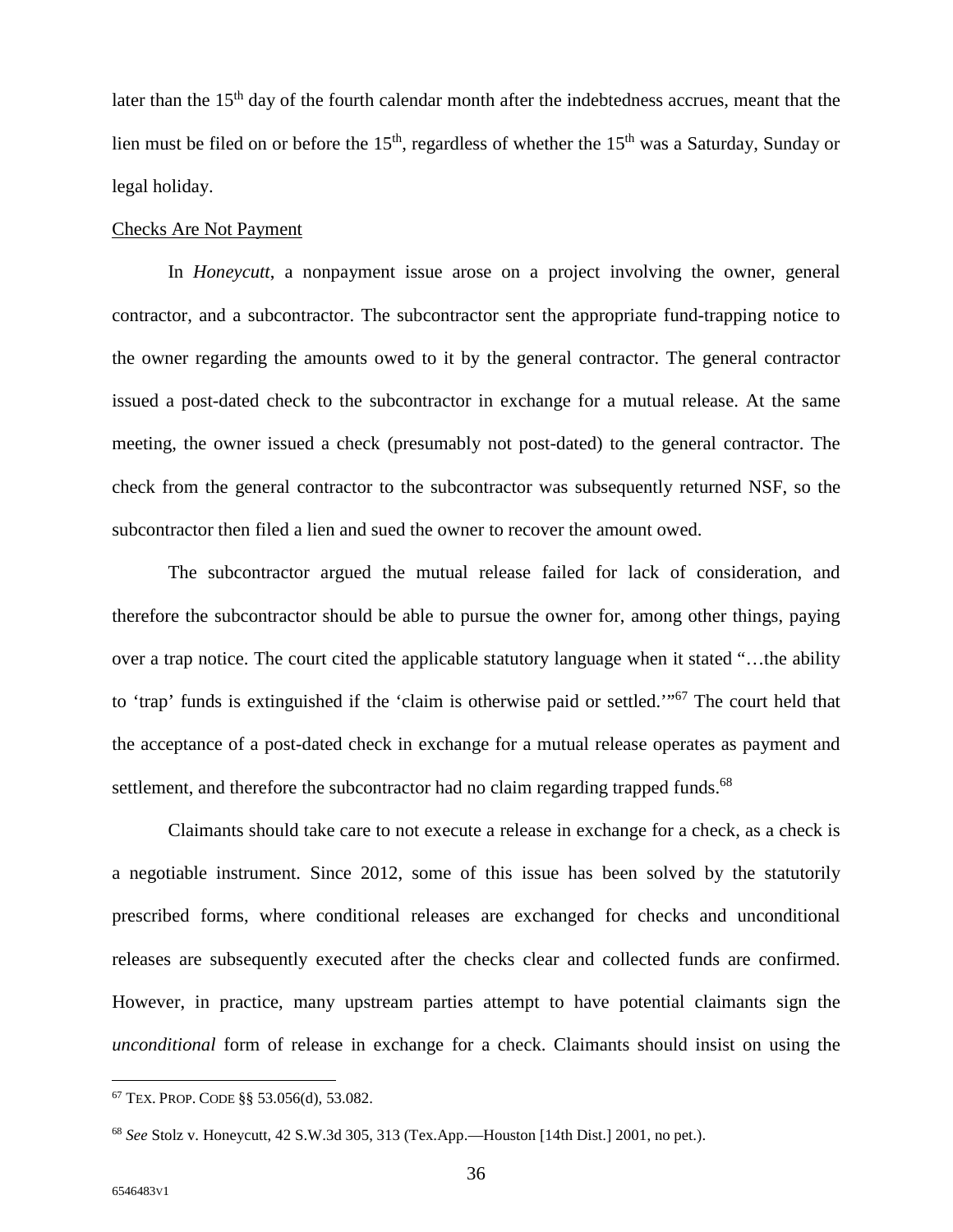conditional release forms until the actual funds are in their possession.

#### Substantial Compliance with the Substance of Notices

*Mustang Tractor & Equipment Co. v. Hartford Accident & Indemnity Co.* – The Austin Court of Appeals held that a subcontractor's failure to include a statement identifying the date each notice of claim was sent to the owner and the method by which the notice was sent in a lien affidavit, as required by Texas Property Code Section 53.054, was not fatal to the subcontractor's claim in light of the fact that the subcontractor "substantially complied" with the statutory requirements.<sup>69</sup>

### **XIV.**

#### **JUDICIAL FORECLOSURE**

In order to enforce a perfected mechanic's and materialman's lien against a private construction project in Texas, a lawsuit must be filed seeking the foreclosure of the lien. A mechanic's lien can only be foreclosed on the judgment of a court of competent jurisdiction.<sup>70</sup> Upon showing that a lienholder has a valid debt and perfected mechanic's lien, the court is required to enter a judgment of foreclosure and order the sale of the property subject to that  $lien.71$ 

#### **Jurisdiction**

Basically, Texas has three types of Courts that hear and determine lawsuits filed by individuals other than small claims. These three types of Courts are district courts, statutory county courts at law, and constitutional county courts. The jurisdiction of the various courts in the State of Texas is determined by the amount in controversy and the subject matter involved.

<sup>69</sup> 263 S.W.3d 437 (Tex.App.—Austin 2008, pet. denied).

<sup>70</sup> TEX. PROP. CODE § 53.154.

<sup>71</sup> Crawford Servs., Inc. v. Skillman Intern. Firm, LLC, 444 S.W.3d 265 (Tex. App.—Dallas 2014, pet. dism'd).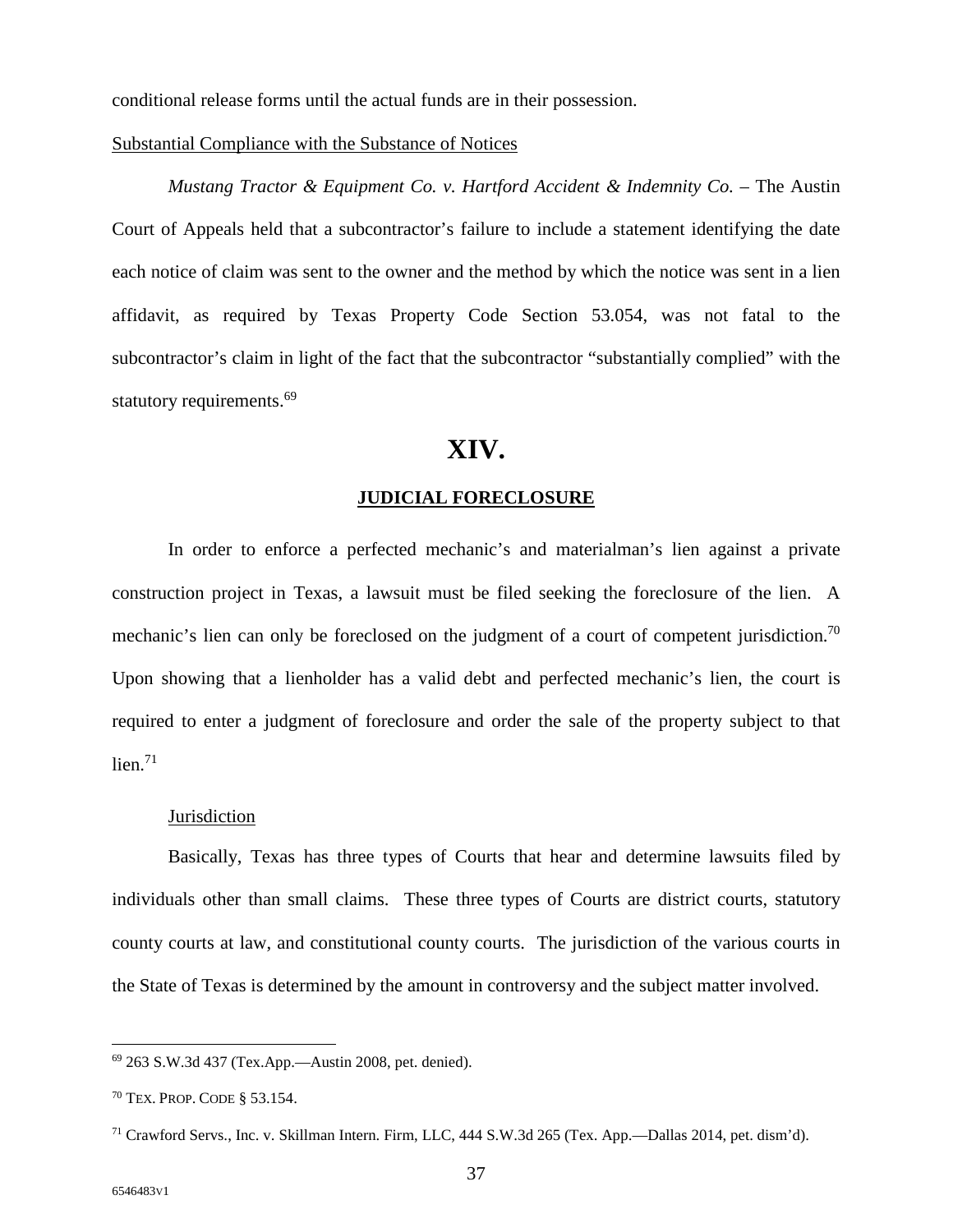Article 5, Section 8 of the Constitution of the State of Texas grants to the district courts of this state exclusive, original, and appellate jurisdiction of all actions except those where the original, exclusive or appellate jurisdiction has been conferred by the legislature on another court. The legislature of the State of Texas, pursuant to Texas Government Code Section 25, Subchapter C, grants to certain statutory county civil courts at law (specifically, Harris, Dallas, El Paso, and Tarrant Counties) concurrent jurisdiction with the district courts on suits for the enforcement of liens on real property.<sup>72</sup> On the other hand, the legislature, pursuant to Texas Government Code § 26.043, prohibits constitutional county civil court from having jurisdiction in suits involving, among other things, suits for the enforcement of a lien on land. In summary, a suit to foreclose a lien on real property may be filed in district court in all counties. In addition, suits to foreclose liens on real property in Harris,<sup>73</sup> Tarrant, El Paso, and Dallas counties may be filed in that county's statutory county courts at law. Lastly, suits to foreclose a lien on real property may not be filed in constitutional county courts.

#### Venue

Every county in the State of Texas has a statutory county court and a district court. Some of the smaller counties share district courts. Once a determination is made as to which court has jurisdiction of the suit to foreclose a mechanic's and materialman's lien, a determination must then be made regarding in which county the suit must be brought. There is no mandatory venue provision governing where a suit to foreclose on a lien must be brought. Section 53.154 of the Texas Property Code only requires that the suit be heard by a "court of competent jurisdiction." However, Section 53.157 of the Texas Property Code provides that a mechanic's lien may be

 $72$  The county courts at law which have this concurrent jurisdiction include: Harris County (25.1032 (c)(3)specifically enumerated lien claim jurisdiction), Tarrant County (25.2222 (b)(7)- specifically enumerated lien claim jurisdiction), Dallas County (25.0592 (a) concurrent jurisdiction with the district court regardless of amount in controversy), and El Paso County (25.0732 (a) jurisdiction provided by the constitution and by general law for district courts).

<sup>&</sup>lt;sup>73</sup> The amount in controversy must exceed \$500 and be less than \$100,000 for the suit to be filed in Harris County.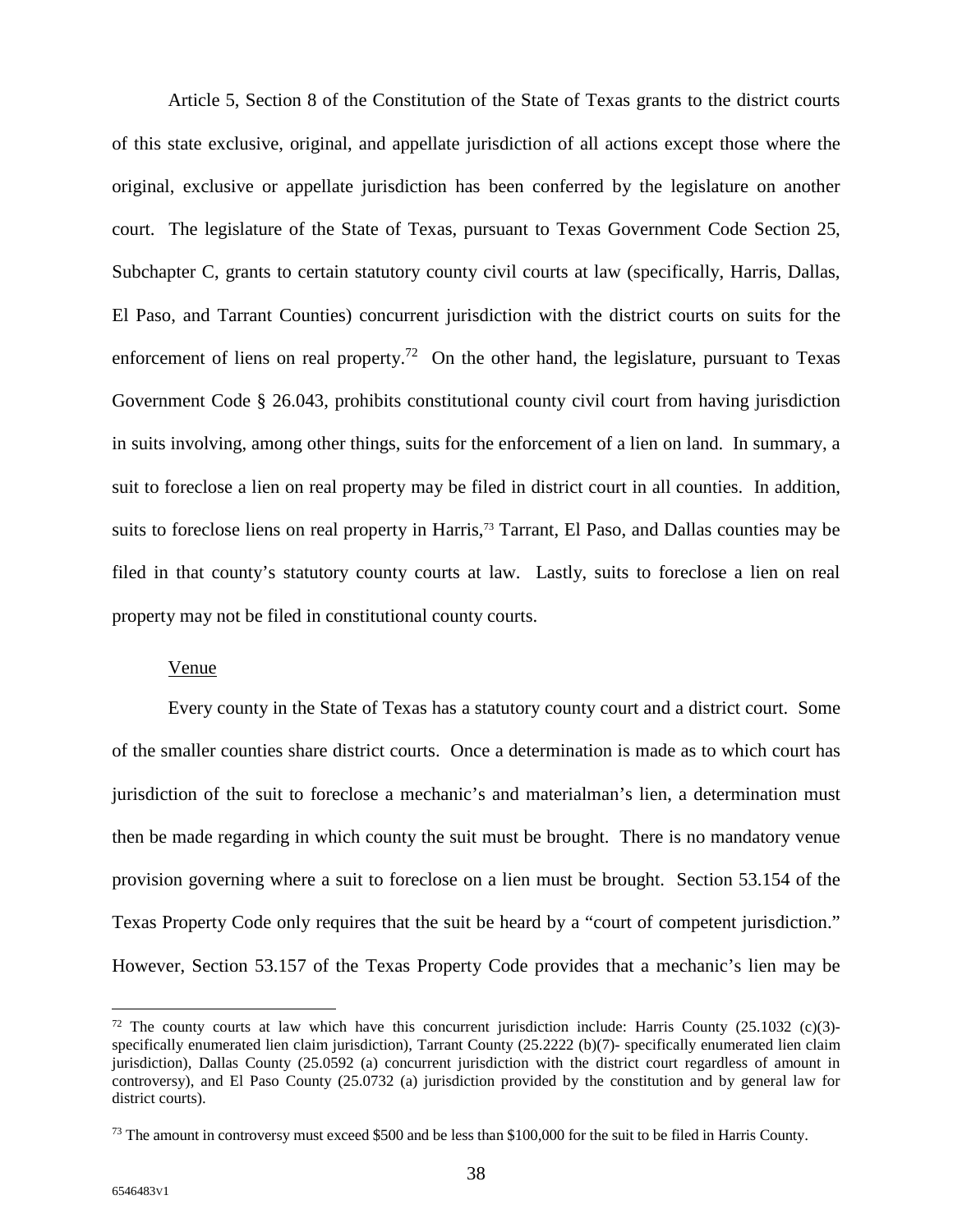extinguished by "failing to institute suit to foreclose the lien **in the county in which the property is** located . . . ." Therefore, Chapter 53 appears to require a claimant to file suit to foreclose a lien in the county where the project is located. While there is no case that decides the issue definitively, the best practice is to file suit in the county where the project is located.

#### Limitations To File Suit

Under the Texas Property Code there are two different time limitations by which a Claimant must file suit to foreclose a mechanic's and materialman's lien. On non-residential construction projects, a claimant must file suit to foreclose the lien **within two years after the last day the claimant could have filed the lien affidavit** under Texas Property Code §53.052 or **within one year after completion, termination, or abandonment of the work under the original contract under which the lien is claimed, whichever is later**.

A suit to foreclose a lien against residential property must be brought **within one year after the last day the claimant could have filed a lien affidavit** under Texas Property Code §53.052 or **within one year after completion, termination, or abandonment of the work under the original contract under which the lien is claimed, whichever is later**. Any suit to foreclose a lien not brought within the applicable time period(s) discussed above will be barred. The limitation periods will not affect the applicable limitation periods for other causes of action that a claimant may possess.

#### Parties

Pursuant to Rule 39 of the Texas Rules of Civil Procedure, a person or entity must be made a party to a lawsuit if:

(a) in his absence complete relief cannot be granted; or

(b) he claims an interest related to the subject matter of the suit and is so situated that the disposition of the suit in his absence would impair or impede his ability to protect that interest or leave any of the parties to the suit in substantial risk of incurring double, multiple, or otherwise inconsistent obligations because of the claimed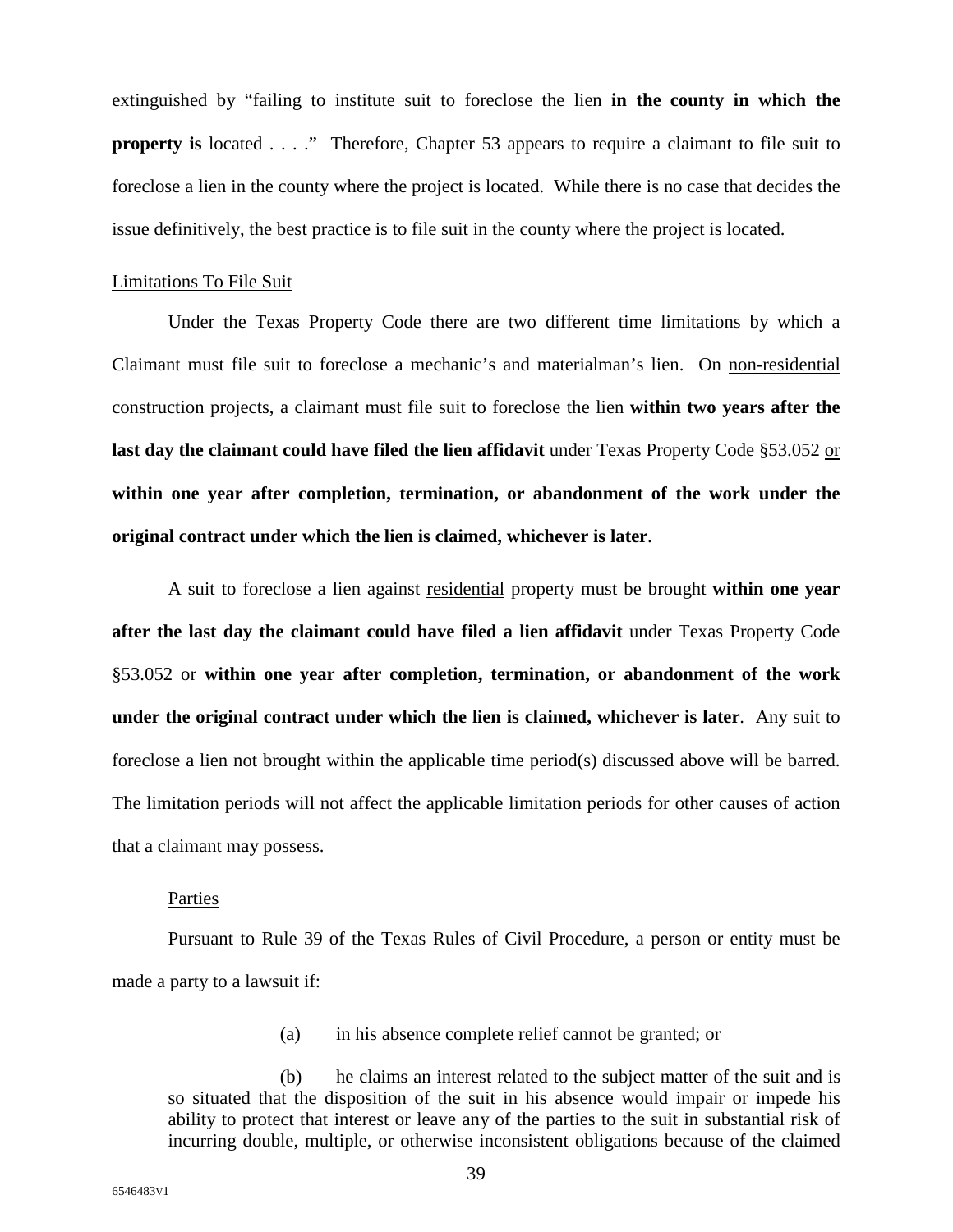interest.

The Constitution of the United States prohibits the taking of property without due process of law. Since the entry of a judgment foreclosing a mechanic's and materialman's lien and ordering the sale of the property can result in the owner of the property being divested of his property, the owner of the property at the time the suit is filed is a necessary party to any lawsuit to foreclose a mechanic's and materialman's lien. If the property that is the subject of the mechanic's and materialman's lien has been sold subject to the accrual of the indebtedness giving rise to the lien, the former owner of the property is not a necessary party to the suit to foreclose the lien.<sup>74</sup> The holder of a lien, encumbrance, or mortgage that has priority over the mechanic's and materialman's lien is not a necessary party to a suit to foreclose the lien (Texas Property Code Sec. 53.123).

## **XV.**

#### **PROPERTY SUBJECT TO THE LIEN**

A statutory lien extends to the house, building, fixture, or improvements, the land reclaimed from overflow, or improvements, or the railroad and all of its properties, and to each lot of land necessarily connected or reclaimed.<sup>75</sup> The Texas Property Code defines the term "improvement" as "includ[ing]: abutting sidewalks and streets and utilities in or on those sidewalks and streets; clearing, grubbing, draining, or fencing of land; wells, cisterns, tanks, reservoirs, or artificial lakes or pools made for supplying or storing water; pumps, siphons, and windmills or other machinery or apparatuses used for raising water for stock, domestic use, or irrigation; and planting orchard trees, grubbing out orchards and replacing trees, and pruning of

<sup>74</sup> *See* Matthews v. First State Bank, 312 S.W.2d 571 (Tex. Civ. App.—Texarkana 1961, writ ref'd n.r.e.).

<sup>75</sup> *See* TEX. PROP. CODE § 53.022(a); *see also* Moore v. Brenham Ready Mix, Inc., 463 S.W.3d 109, 118 (Tex. App.—Houston [1st Dist.] 2015, no pet.).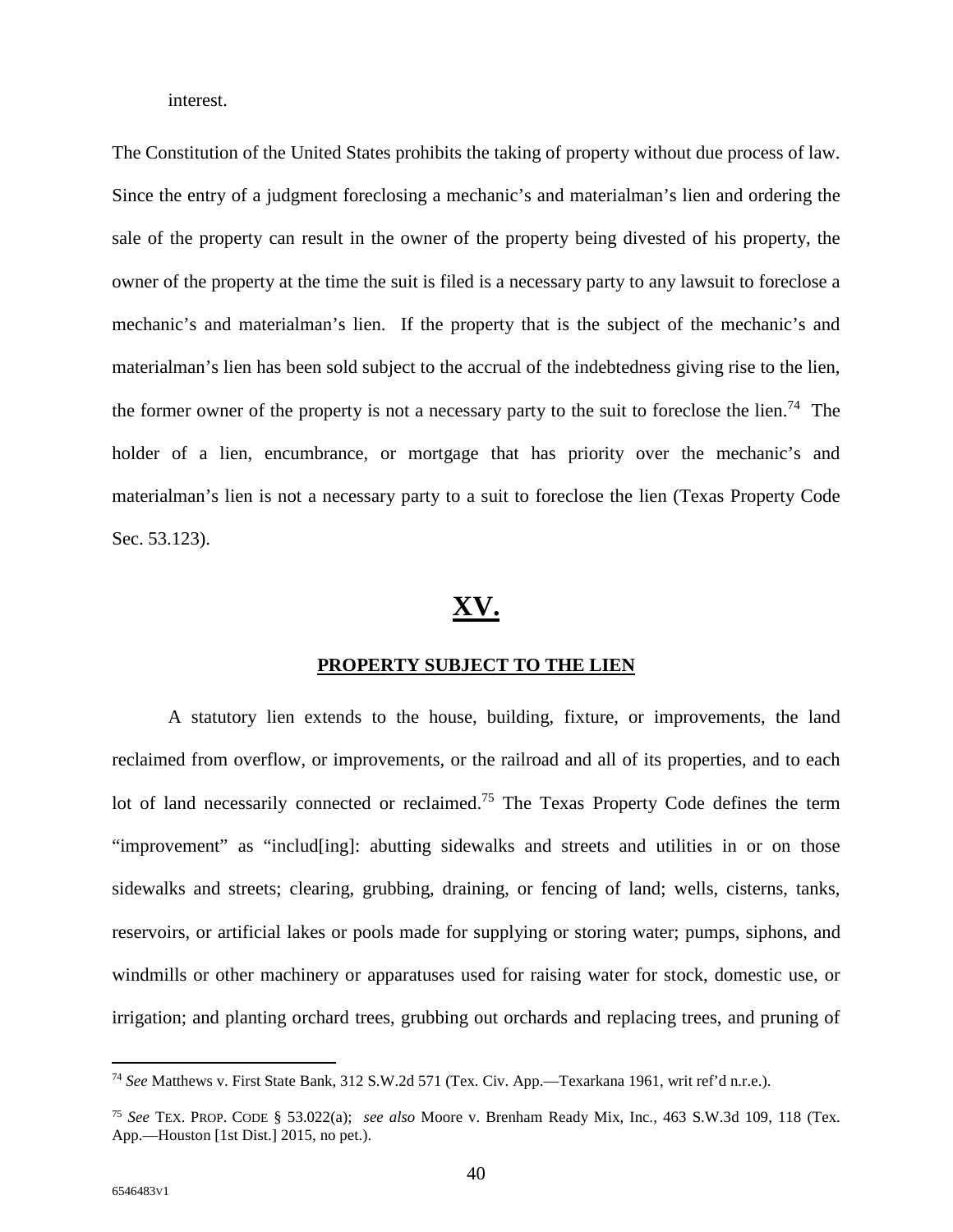orchard trees."<sup>76</sup> A perfected mechanic's and materialman's lien extends to all improvements without regard to who placed them there.<sup>77</sup> The lien does not extend to abutting sidewalks, streets, and utilities that are public property.<sup>78</sup>

Pursuant to the Texas Property Code, fixtures are also specifically made subject to a materialman and mechanic's lien.<sup>79</sup> Texas courts have adopted the following test for determining whether materials have become fixtures for mechanic's lien purposes: if the materials or items are annexed to, and essential for the use of the property, and removal would damage the underlying property and its value, then the materials are fixtures and subject to the statutory mechanic's lien. $80$  In deciding the answer, the intent of the parties is examined. $81$ 

A lien against land in a city, town or village extends to each lot on which the house, building, or improvement is situated or on which the labor was performed.<sup>82</sup> A lien against land not in a city, town or village extends to not more than 50 acres on which the house, building, or improvement is situated or on which the labor was performed.<sup>83</sup> The Property Code does not define the term "lot," but the Texas Supreme Court has stated that the term "lot" "usually refers to a parcel of land as marked on a plat or survey."<sup>84</sup>

<sup>76</sup> *See* TEX. PROP. CODE § 53.001(2).

<sup>77</sup> Richard H. Sikes, Inc. v. L & N Consultants, Inc., 586 S.W.2d 950 (Tex. Civ. App.—Waco 1979, writ ref'd n.r.e.).

<sup>78</sup> TEX. PROP. CODE § 53.022(b).

<sup>79</sup> TEX. PROP. CODE § 53.022(a).

<sup>80</sup> *See* First Nat'l Bank in Dallas v. Whirlpool Corp., 517 S.W.2d 262, 266 (Tex. 1974) (holding that refrigerators and ranges, which were not built into or in any other manner affixed or incorporated in the construction of the apartment building, fall in the same category as floor lamps, irons, television sets and other chattels which are connected by cords and plugs into an electrical outlet).

<sup>81</sup> *See* Campbell v. Teeple, 273 S.W. 304, 307 (Tex. Civ. App.—San Antonio 1925, no writ).

<sup>82</sup> *See* TEX. PROP. CODE § 53.022(c).

<sup>83</sup> TEX. PROP. CODE § 53.022(d).

<sup>84</sup> Valdez v. Diamond Shamrock Ref & Mktg. Co., 842 S.W.2d 273, 275 (Tex. 1992).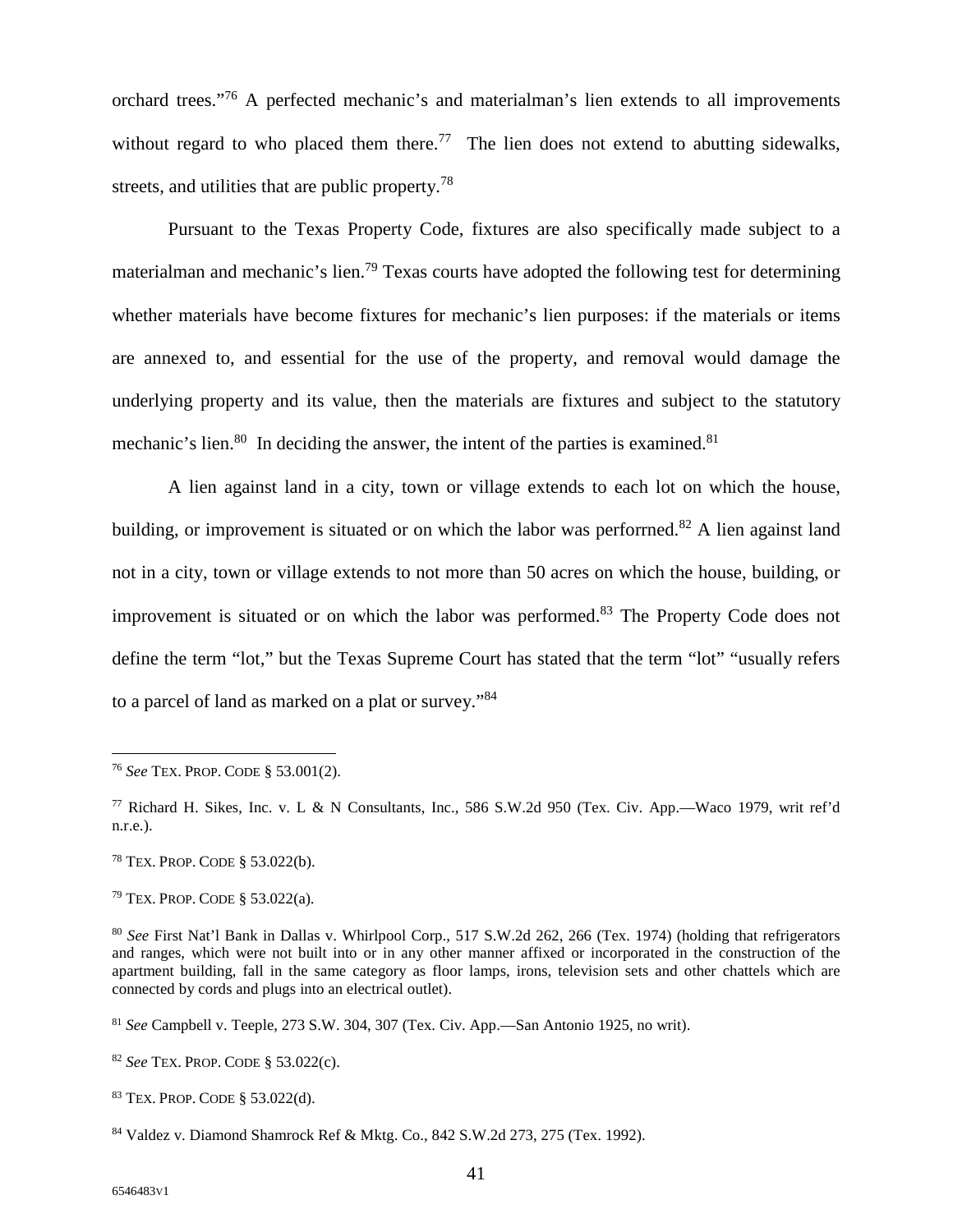But what happens when a lien attaches to undivided property and is subsequently sold to individual lot owners? When (1) improvements are made to an undivided parcel of land, (2) the mechanic or materialman has properly perfected its lien against the whole, and (3) the land is parceled off to individual lot owners, then the lien can only be enforced against each lot owner based on the portion of the property purchased by that individual lot owner.<sup>85</sup> In other words, each individual lot owner is only liable for its pro rata share of the total value of the lien.

## **XVI.**

#### **PRIORITIES**

The perfection of a mechanic's and materialman's lien does not guarantee a claimant payment. Instead, it improves the claimant's chances of payment and gives him a right to a share of any funds available or that should be available to pay mechanic's and materialman's lien claimants. The priority of the various types of claims determines what funds, if any, should be, or are available to pay claims and also the amount of any judgment the claimant is entitled to receive in a suit brought to foreclose his mechanic's and materialman's lien.

#### Inception of Lien

Pursuant to Texas Property Code Sec. 53.124, the time of inception of a mechanic's and materialman's lien for a claimant other than an architect, engineer, surveyor, or landscaper is the earlier of: 1) the commencement of visible construction of the improvements on the land on which the improvements are to be located, or 2) the first delivery of materials to be used in the construction of the improvements to the land on which the improvements are to be located, or 3) the recording of an affidavit of commencement pursuant to Texas Property Code Sec. 53.124(c). In order for the commencement of construction to be sufficient to constitute the inception of the lien, it must be conducted on the land to be improved itself, be visible on that land, and constitute

<sup>85</sup> Moore v. Brenham Ready Mix, Inc., 463 S.W.3d 109, 118 (Tex. App.—Houston [1st Dist.] 2015, no pet.).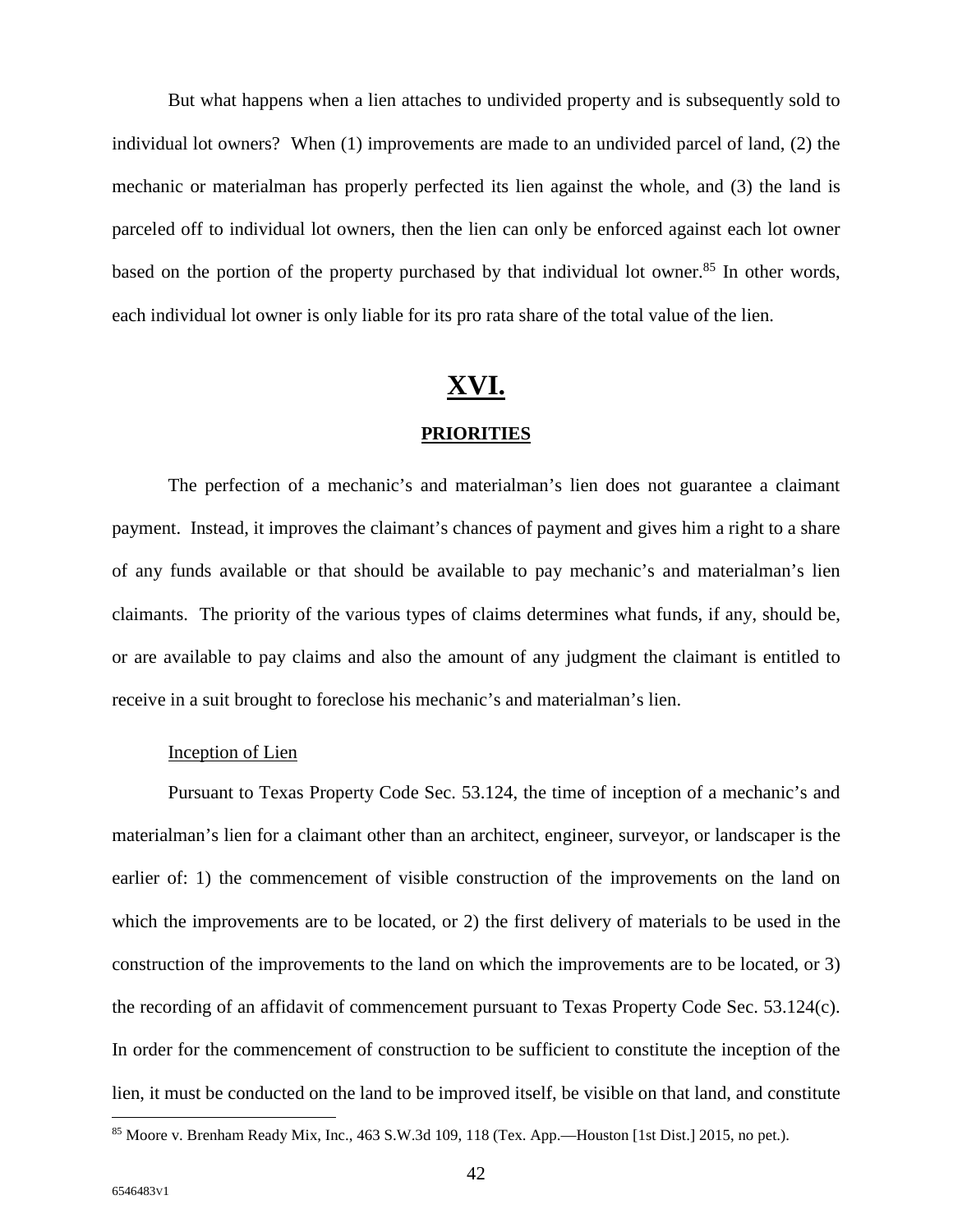either an activity defined as an "improvement" under Texas Property Code Sec. 53.001 or excavation for or laying of the foundation or structure of the building.<sup>86</sup> The clearing of the construction site is not sufficient to constitute commencement of construction for inception purposes.<sup>87</sup> In order to constitute inception of the lien, the materials delivered to the improvement site must be materials that will be used during the construction or incorporated into the permanent structure.<sup>88</sup> The recording of an affidavit of completion that is in compliance with Texas Property Code Sec. 53.124(c) is prima facia evidence of the date of commencement.

The time of inception of a mechanic's and materialman's lien claimed by an architect, engineer, surveyor, or landscaper, as those persons are defined in Texas Property Code § 53.021(c) and (d), is the date of the recording of the affidavit of lien under Texas Property Code  $§$  53.052.<sup>89</sup>

#### Relation Back Doctrine

This doctrine comes into play in situations where a receiver, mortgagee or other lien claimant attempts to hold his lien or claim superior to that of the mechanic's and materialman's lien claimant. It determines the priority of liens that may be filed. Pursuant to this doctrine, all mechanic's and materialman's liens relate back to their time of inception regardless of when the affidavit claiming the lien was actually recorded or when the work resulting in the lien claim was performed, except for, as described above, architect's, engineer's, surveyor's, and landscaper's liens, where the time of inception for their liens is decided by the date the lien affidavit is

<sup>86</sup> *See* Diversified Mortg. Inv'rs v. Lloyd D. Blalock General Contractor, Inc., 576 S.W.2d 794 (Tex. 1978).

<sup>87</sup> *See* Perkins Const. Co. v. Ten-Fifteen Corp*.*, 545 S.W. 2d 494 (Tex. Civ. App.—San Antonio 1976, no writ).

<sup>88</sup> *See Diversified Mortg. Investors*, 576 S.W.2d at 794.

<sup>89</sup> *See* TEX. PROP. CODE § 53.124(e). Section 53.021(d) of the Texas Property Code, creates lien rights for:

A person who provides labor, plant material, or other supplies for the installation of landscaping for a house, building, or improvement, including the construction of a retention pond, retaining wall, berm, irrigation system, fountain, or other similar installation, under or by virtue of a written contract with the owner or the owner's agent, contractor, subcontractor, trustee, or receiver has a lien on the property.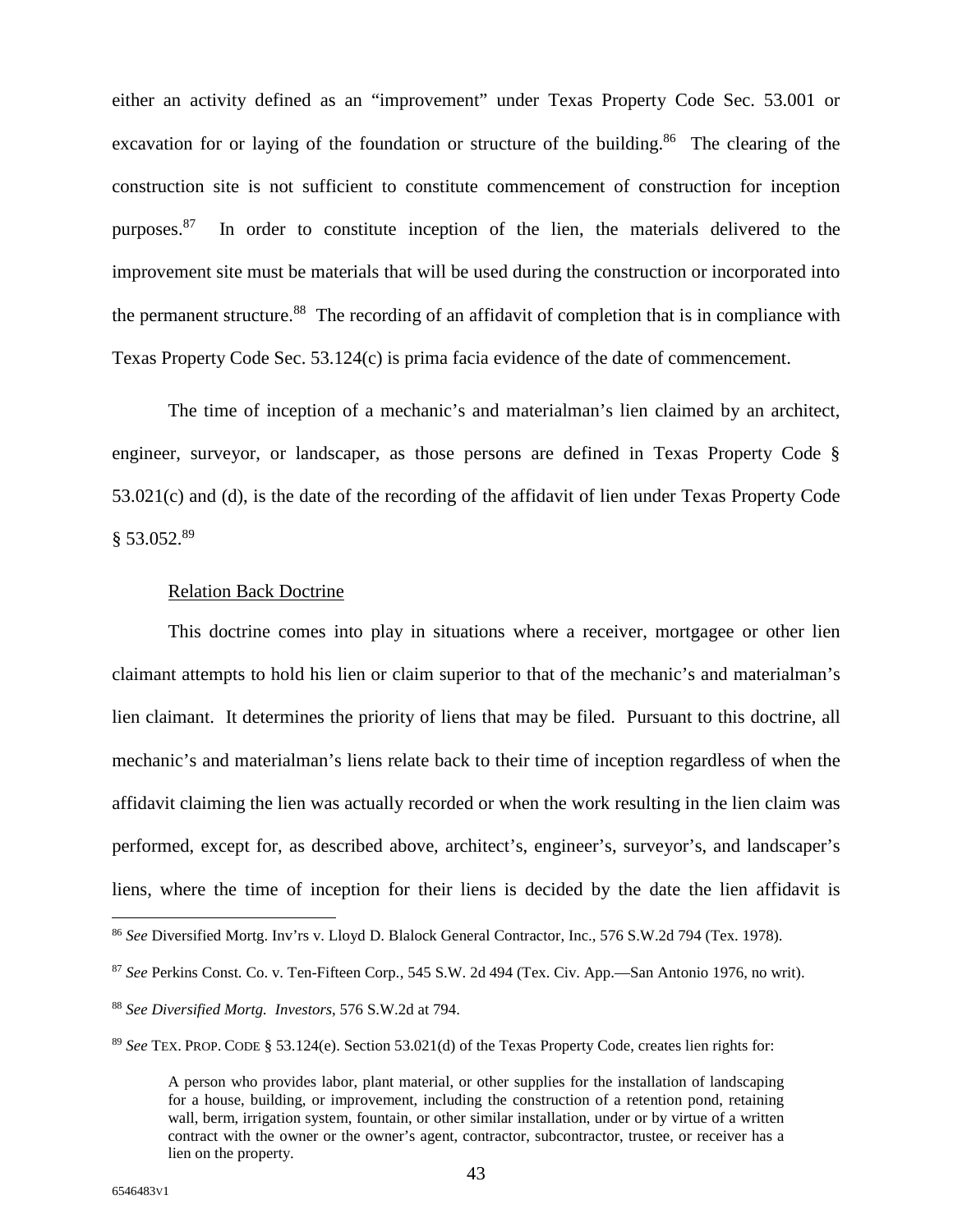actually recorded. The relation back doctrine, along with Texas Property Code §§ 53.122 and 53.124, place all mechanic's and materialman's liens, with the exception of architect's, engineer's, surveyor's, and landscaper's liens, on an equal footing, regardless of when the affidavit claiming the lien was actually recorded or when the work resulting in the lien claim was performed. The priority of a lien claimed by an architect, engineer, surveyor, or landscaper is determined by the date of recording.<sup>90</sup> Texas Property Code  $\S$  53.123 provides that all mechanic's and materialman's lien claims have priority over any lien, mortgage or encumbrance recorded or arising after the date of inception of the mechanic's and materialman's lien.

#### **Priorities**

Except for liens claimed by architects, engineers, surveyors, and landscapers, all perfected mechanic's and materialman's liens are on equal footing regardless of the date of the filing of the affidavit claiming the lien. Texas Property Code Sec. 53.122 does not create a "race to the courthouse" situation. As such, a properly recorded affidavit claiming a mechanic's and materialman's lien that is recorded in April is treated equally to one properly recorded in June. If the proceeds of a foreclosure sale of property are insufficient to discharge all properly perfected mechanic's and materialman's liens in full, the various liens share pro rata in the proceeds.<sup>91</sup>

#### Preferences

Individual artisans and mechanics are entitled to a preference to statutory retainage.<sup>92</sup> A mechanic is generally defined as those that perform manual labor, while an artisan is generally defined as an individual skilled in a trade requiring manual dexterity (Black's Law Dictionary). After payment of the individual artisans and mechanics, other perfected lien claimants share proportionally in the balance of the retained funds. These individual artisans and mechanics,

<sup>90</sup> TEX. PROP. CODE §§ 53.021(d), 53.124(e).

<sup>91</sup> TEX. PROP. CODE § 53.122(b).

<sup>92</sup> TEX. PROP. CODE § 53.104.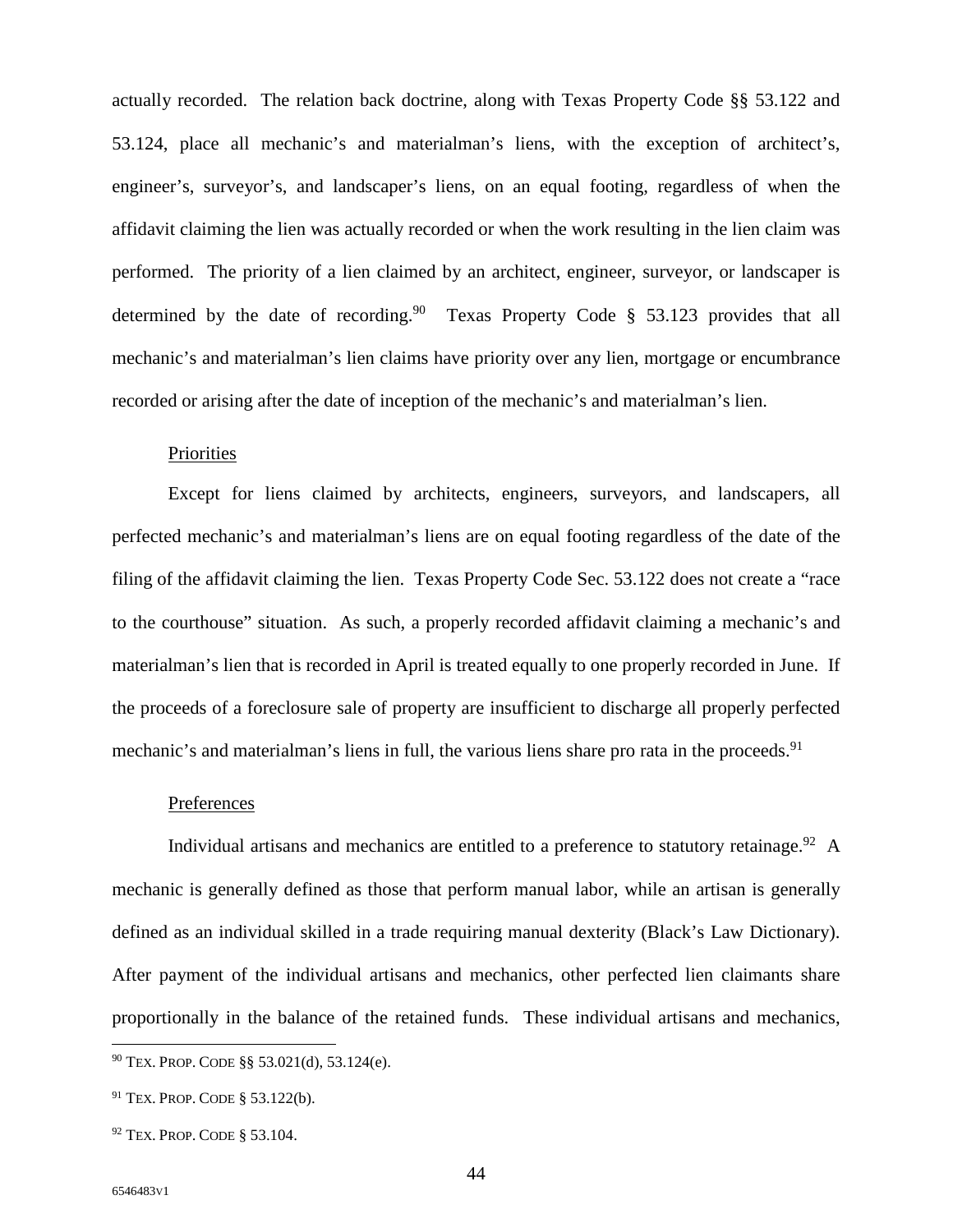however, share equally with other lien claimants in available trapped funds.

## **XVII. REMOVABLES**

Perfected mechanic's and materialman's liens are granted a preference over all other liens on improvements that can be removed without material injury to the land, pre-existing improvements, or improvements to be removed from the structure. This preference even extends to deeds of trust filed prior to the inception of the mechanic's lien.<sup>93</sup> The courts, however, have held that a claimant cannot remove a removable unless it can be proven that the claimant furnished the removable that it seeks to remove, (i.e., unless it can identify its materials).<sup>94</sup> Thus, a lumber supplier cannot remove the air handling unit because the lumber supplier did not provide them. The original contractor, however, is entitled to remove all removables provided by it and its subcontractors and suppliers since the entirety of the construction was provided pursuant to his contract with the owner.<sup>95</sup> A lien as to such removables can only be foreclosed by the order of a court with competent jurisdiction. The claimant is not entitled to self-help repossession in regard to these items.

Whether or not a particular item constitutes a "removable" is a question of fact for a jury to decide and will be decided on a case by case basis. The following questions must be asked to determine removablity. Will the removal cause: (1) material damage to the land; (2) material damage to an improvement that was already in existence at the time the improvement in question was installed or affixed; (3) material detriment or material injury to the building or lot; or (4) material injury to the improvement itself? The following is a list of some of the items that the

<sup>93</sup> TEX. PROP. CODE § 53.122; First Nat'l Bank v. Whirlpool Corp., 517 S.W.2d 262 (Tex. 1974).

<sup>94</sup> *See* Kaspar v. Cockrell-Riggens Lighting Co., 511 S.W.2d 109 (Tex. Civ. App.—Eastland 1974, no writ); Suburban Homes Lumber Co. v. Lomas & Nettleton Fin. Corp., 609 F.2d 1387 (5th Cir. 1980).

<sup>95</sup> *See* L & N Consultants, Inc. v. Sikes, Inc., 648 S.W.2d 368 (Tex. Civ. App.—Dallas 1983, writ ref'd n. r. e.).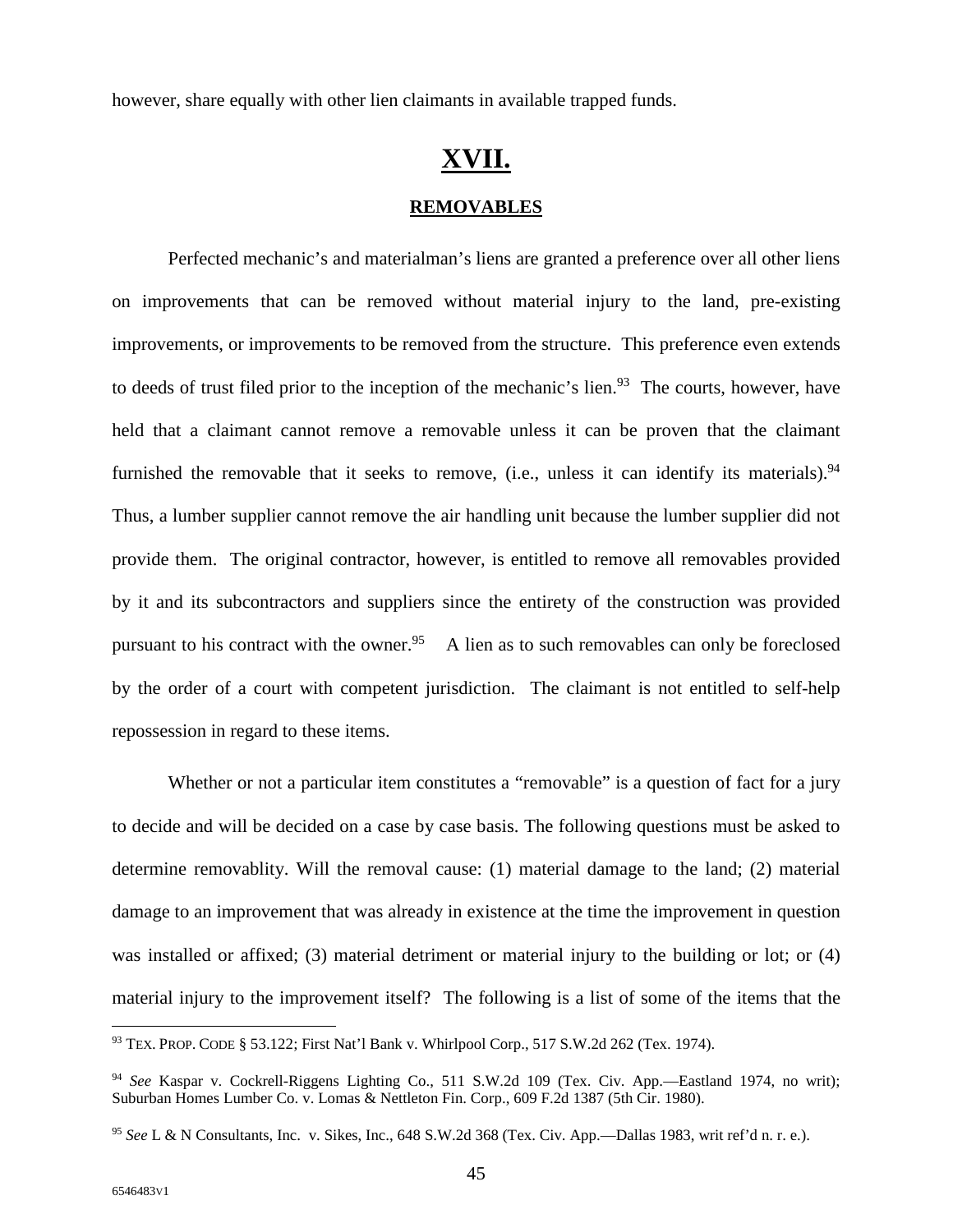courts have, in the past, held to be removables:

- 1. Garbage disposals and dishwashers. *See First Nat. Bank in Dallas v. Whirlpool*, 517 S.W.2d 262 (Tex. 1974);
- 2. Air conditioning and heating system equipment such as furnaces, air conditioning coil, compressor, thermostat, and condensing unit. *See Houck Air Conditioning, Inc. v. Mortgage & Trust, Inc.*, 517 S.W.2d 593, (Tex. Civ. App.—Waco 1974, reh'g denied);
- 3. Windows and doors that can be removed by temporarily taking out surrounding brick without causing ultimate damage to a residence. *See First Continental Real Estate Investment Trust v. Continental Steel Co.*, 569 S.W.2d 42 (Tex. Civ. App.—Fort Worth 1978, no writ);
- 4. Lighting fixtures, cabinets, chimes, buttons, mail boxes and lamps. *See Kaspar v. Cockrell-Riggens Lighting Company*, 511 S.W.2d 109 (Tex. Civ. App.—Eastland 1974, no writ);
- 5. Picture screen, ticket booth, neon sign, and speaker pools at drive-in movie. *See Freed v. Rozman*, 304 S.W.2d 235 (Tex. Civ. App.—Texarkana 1951, writ ref'd n.r.e.);
- 6. Pumps fastened to beds of concrete. *See Mogul Prod. & Refining Co. v. Southern Engine & Pump Co.*, 244 S.W. 212 (Tex. Civ. App.—Beaumont 1922, no writ);
- 7. Carpets, appliances, air conditioning and heating components, smoke detectors, burglar alarms, light fixtures, and door locks. *See Richard H. Sikes Inc. v. L & N Consultants Inc.***,** 586 S.W.2d 950 (Tex.Civ.App.—Waco 1979, writ ref'd n.r.e.);
- 8. Mirrors. *See Occidental Nebraska FSB v. East End Glass Co.,* 773 S.W.2d 687 (Tex.App.—San Antonio 1989, no writ);
- 9. Pumps, compressors, fans for air conditioning and heat systems, toilets, basins, doors, windows, light fixtures, wall switches, electrical control panels, building hardware, and cabinets. *See In re Orah Wall Finan. Corp.*, 84 B.R. 442 (Bankr. W.D. Tex. 1986);
- 10. Highway billboard signs. *See Hoarel Sign Co. v. Dominiom Equity Corp.*, 910 S.W.2d 140 (Tex.App.—Amarillo 1995, writ denied);
- 11. Light fixtures, gears, electrical panels, lamps, wire, electrical wire. *See In re Demay Inter., LLC,* 431 B.R. 164 (Bankr. S.D. Tex. 2010);
- 12. Chiller to provide air conditioning. *See RDI Mechanical, Inc. v. WPVA, L.P.,* 2008 WL 920315 (Tex.App.—Houston  $[1<sup>st</sup> Dist.]$  2008);
- 13. Air conditioning compressors, acoustic tiles and ceiling grid, air handling units, distribution air grills, doors, elevator equipment and cab, electric circuit breaker panels. *See Cornerstone Bank. N.a. v. J. N. Kent Constr. Co.,* 1992 WL 86591 (Tex.App.— Dallas 1992); and
- 14. Mirrors. *See Occidental Nebraska Fed.Sav. Bank v. East End Glass co.,* 773 S.W. 2d 687 (Tex.App.—San Antonio 1989).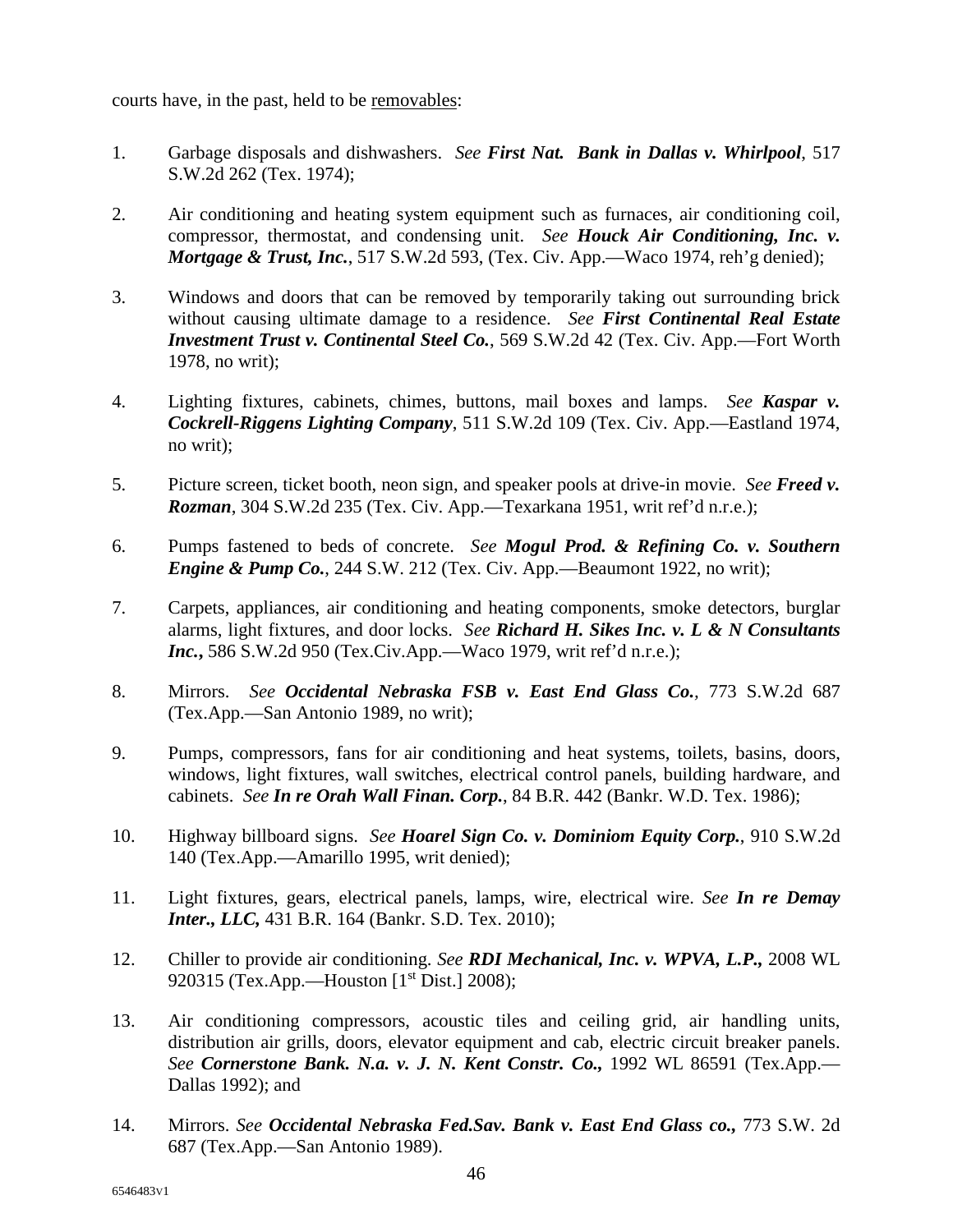The following is a list of some of the items that the courts have, in the past, held to be nonremovable:

- 1. Concrete roof tiles. See Exchange Sav. & Loan Assn. v. Mononcret Party Ltd., 629 S.W.2d 34 (Tex. 1982);
- 2. Window frames. *See McCallen v. Mogul Prod. & Refining Co.*, 257 S.W. 918 (Tex. Civ. App.—Galveston 1923, no writ);
- 3. Certain types of cabinets. *See Houck Air Conditioning, Inc. v. Mortgage & Trust Inc.*, 517 S.W.2d 593 (Tex. Civ. App.—Waco 1974, rehearing denied);
- 4. Plastering and painting. *See R.B. Spencer & Co. v. Brown*, 198 S.W. 1179 (Tex. Civ. App.—El Paso 1917, writ ref'd);
- 5. Lumber used in construction of a house. *See Cameron County Lumber Co. v. Al & Lloyd Parker Inc.*, 122 Tex. 487, 62 S.W.2d 63 (1933);
- 6. Bricks utilized in the construction of a fireplace and chimney. *See Chamberlain v. Dollar Sav. Bank*, 451 S.W.2d 518 (Tex. Civ. App.—Amarillo 1970, no writ);
- 7. Roofing tiles. *See Exchange Sav. & Loan Ass'n v. Monocrete Property Ltd.*, 629 S.W.2d 34 (Tex. 1982);
- 8. A shell home. *See Irving Lumber Co. v. Alltex Mortgage Co.*, 446 S.W.2d 64 (Tex. Civ. App.—Dallas 1969), *aff'd*, 468 S.W.2d 341 (Tex. 1971);
- 9. Duct work for air conditioning and heating systems, copper plumbing, piping, sheet rock, electrical wiring and conduit, electromagnetic insulation, glass brick interior wall, and suspended ceiling. *See In re Orah Finan. Corp.*, 84 B.R. 442 (Bankr. W.D. Tex. 1986);
- 10. Lumber, nails, roofing, hardware, reinforcing mesh, rebar steel. *See In re Jamail,* 609 F. 2d 1387 (5th Cir. 1980); and
- 11. Exterior glass, including gasket material and aluminum framing. *See Cornerstone Bank. N.a. v. J. N. Kent Constr. Co.,* 1992 WL 86591 (Tex.App.—Dallas 1992).

In determining whether an item is removable, the court will look to the manner of its attachment

to the land or existing improvements, the extent to which the removal of the item would require

repairs, modifications, or protection of the land or existing improvements, the status of the

construction at the time the removal is sought, and the function of the improvements sought to be

removed.<sup>96</sup>

## **XVIII.**

<sup>96</sup> *See* Exchange Sav. & Loan Assn., 629 S.W.2d 34 (Tex. 1982).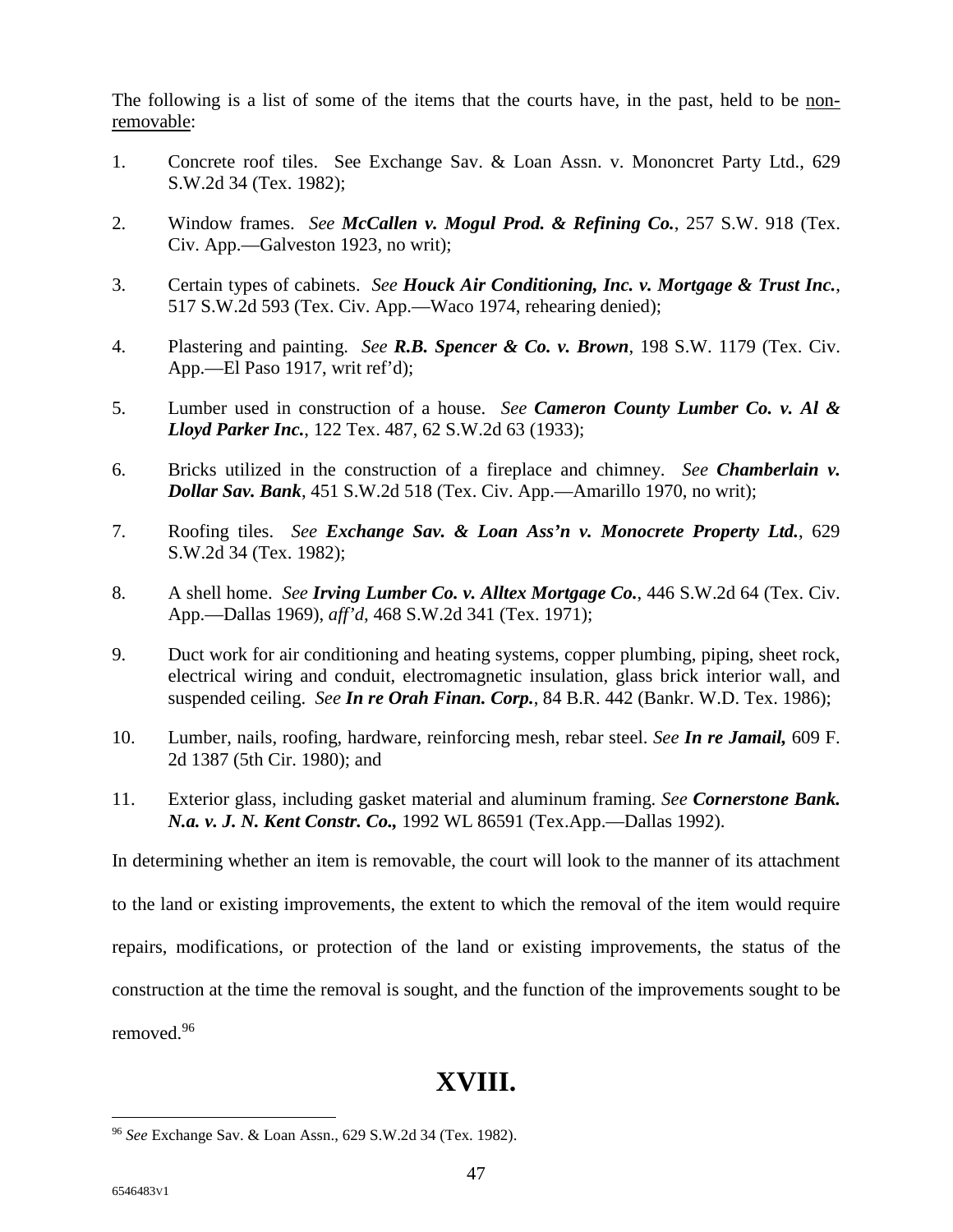#### **LEASED PROPERTY – LIENS AGAINST A LEASEHOLD**

The extent of a leasehold interest and thus, the leasehold improvements, is determined by the terms of the lease agreement itself. A ground lease is an agreement pursuant to which a land owner leases his land to a tenant who, in turn, constructs a building upon the property. In that situation, the leasehold improvements would consist of the construction performed by the tenant such as the building constructed, underground utilities constructed by the tenant, parking lots, landscaping, etc. The leasehold interest of a tenant in an existing structure such as a shopping center is far less inclusive. The improvements would still consist of the construction performed by the tenant, but would not include the structure since it most likely was already in place. Leasehold improvements in an existing structure could, depending upon the terms of the lease, include HVAC equipment, interior walls, lighting, doors, floor and wall coverings, cabinets, and built-ins. A claimant can perfect a mechanic's and materialman's lien against leasehold improvements. The rights of a contractor or materialman can be no greater than those of the person with whom he has contracted. As such, contracts with a lessee of real property cannot give any rights against the lessor or his title to the realty.<sup>97</sup> A contractor, subcontractor or supplier that supplies labor and/or materials for the construction of leasehold improvements can perfect a mechanic's and materialman's lien against the leasehold interest, but the lien affidavit must specify that the lien is limited to that interest.<sup>98</sup> The mechanic's and materialman's lien attaches to any interest in the real estate and fixtures held by or that later come into the hands of the person that contracted for the improvements.<sup>99</sup> The mechanic's and materialman's lien

<sup>97</sup> *See* Schneider v. Delwood Ctr., 394 S.W.2d 671 (Tex. Civ. App.—Austin 1965, reh'g denied); Grube v. Nick's No. *2*, 278 S.W.2d 252 (Tex. Civ. App.—El Paso 1955, writ ref'd n.r.e.).

<sup>98</sup> Denco CS Corp. v. Body Bar, LLC, 445 S.W.3d 863 (Tex. App.—Texarkana 2014, no pet.); *see* Ogburn Gravel Co. v. Watson Co., 190 S.W. 205 (Tex. Civ. App.—Dallas 1916), *aff'd*, 110 Tex. 161, 217 S.W. 373 (Tex. 1919).

<sup>99</sup> *See* Diversified Mortgage Inv'rs v. Blalock, 576 S.W.2d 794 (Tex. 1978).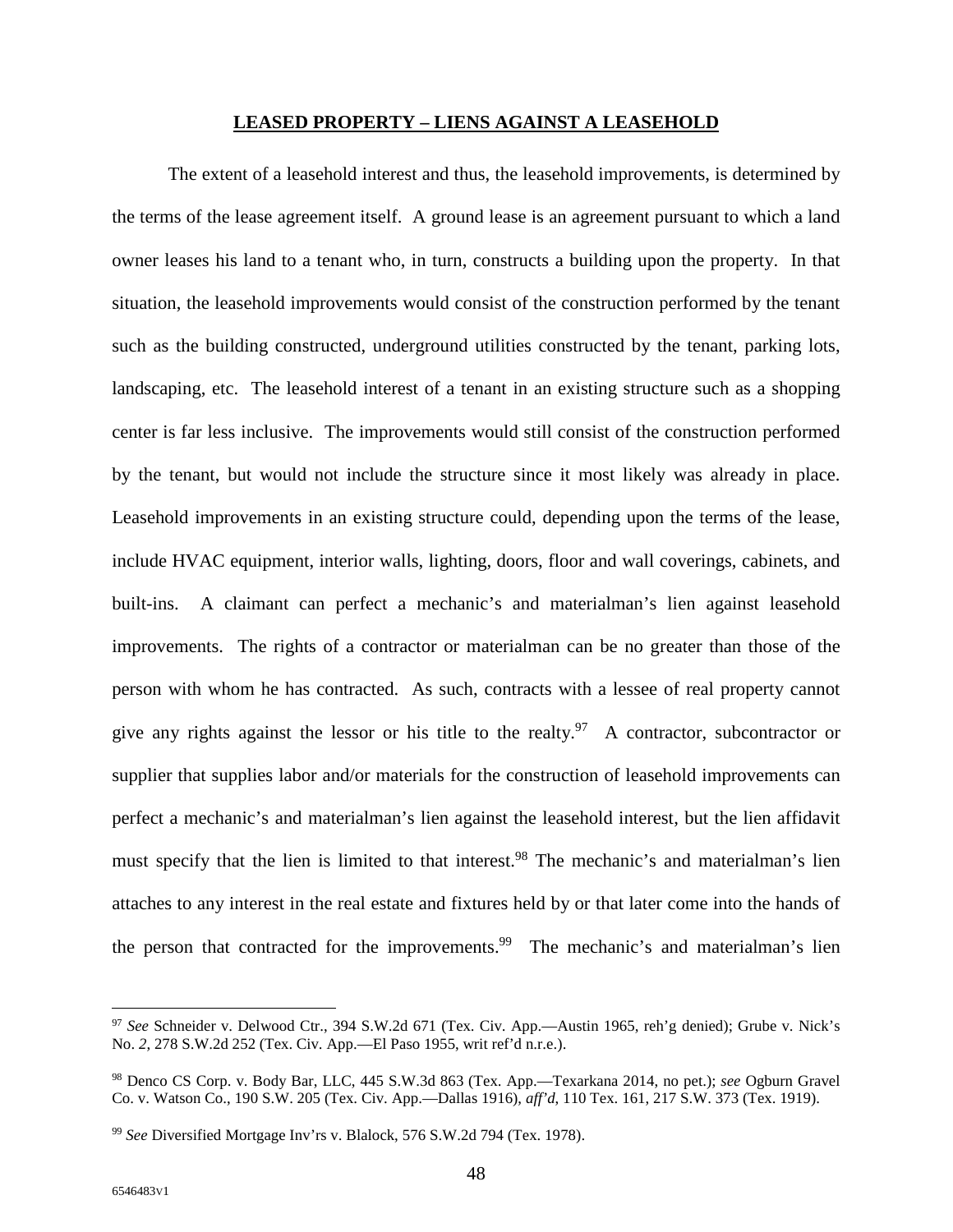attaches to fixtures which the tenant is entitled to remove as well as those affixed to the property.<sup>100</sup> Many leases contain a reversionary interest provision. This is a provision that provides that the tenant, upon termination of the lease, shall surrender the premises and all improvements thereon to the landlord. Lease agreements also frequently provide that all improvements constructed become the property of the landlord when constructed or become the landlord's property upon the termination of the lease. The inclusion of a reversionary interest provision in a lease agreement can defeat a mechanic's and materialman's lien. A tenant's contractors and materialmen have no lien against the leasehold improvements, even if the improvements are removable, if the lease contains a reversionary claim and if the lease is terminated prior to the foreclosure of the mechanic's and materialman's lien.<sup>101</sup>

## **XIX.**

#### **SUMMARY MOTION TO REMOVE A LIEN**

In 1997, the Texas Legislature created a procedure to remove invalid liens.

#### **§ 53.160. Summary Motion to Remove Invalid or Unenforceable Lien**

(a) In a suit brought to foreclose a lien or to declare a claim or lien invalid or unenforceable, a party objecting to the validity or enforceability of the claim or lien may file a motion to remove the claim or lien. The motion must be verified and state the legal and factual basis for objecting to the validity or enforceability of the claim or lien. The motion may be accompanied by supporting affidavits.

(b) The grounds for objecting to the validity or enforceability of the claim or lien for the purposes of the motion are limited to the following:

<sup>100</sup> *See* Summerfield v. King, 98 Tex. 332, 83 S.W. 680 (Tex. 1904), *modified on reh'g*, 84 S.W. 643 (Tex. 1905).

<sup>101</sup> *See* Schneider v. Delwood Ctr., 394 S.W.2d 671 (Tex. Civ. App.—Austin 1965, no writ).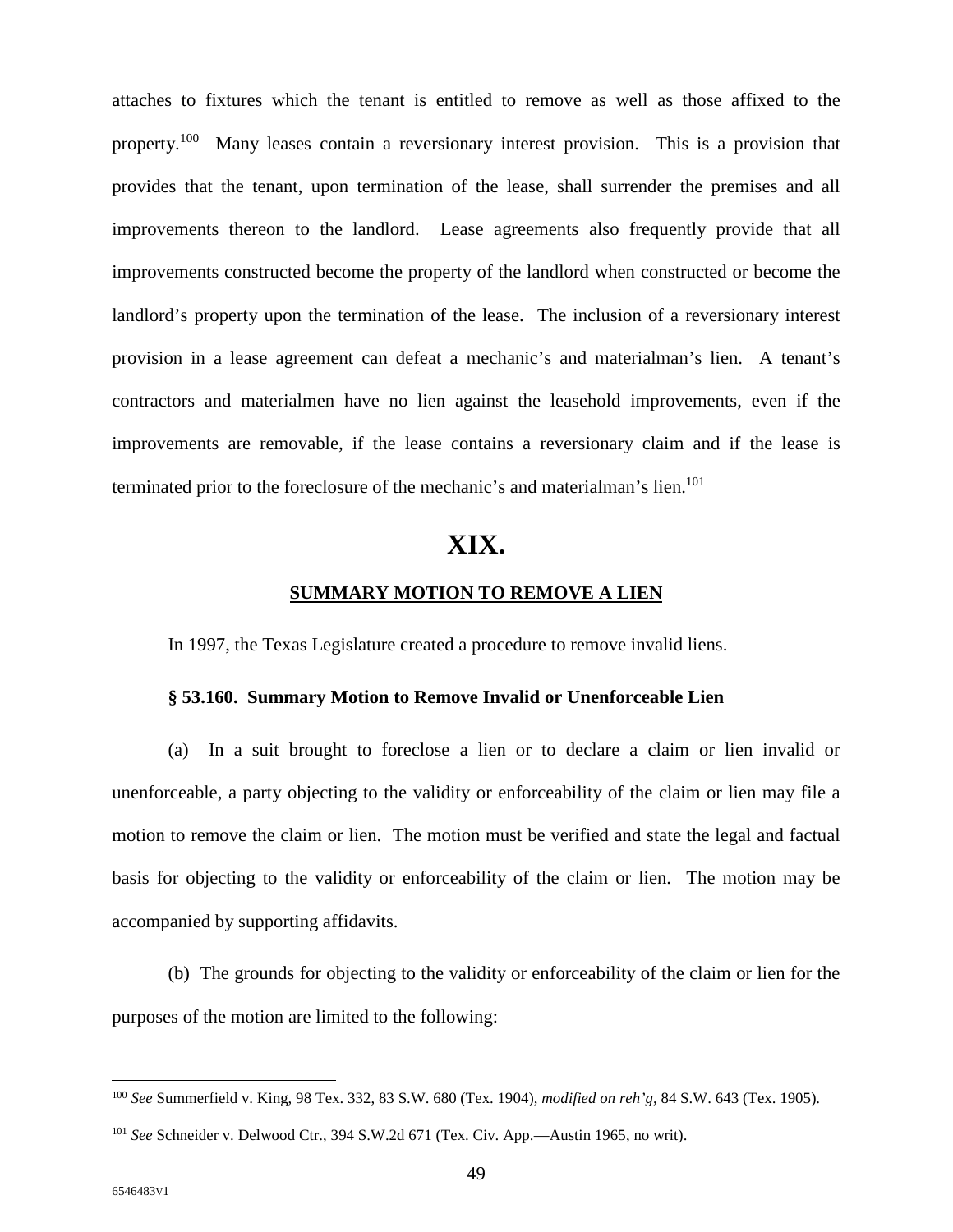(1) notice of claim was not furnished to the owner or original contractor as required by § 53.056, 53.057, 53.058, 53.252, or 53.253;

(2) an affidavit claiming a lien failed to comply with Section 53.054 or was not filed as required by § 53.052;

(3) notice of the filed affidavit was not furnished to the owner or original contractor as required by § 53.055;

(4) the owner complied with the requirements of § 53.101 and paid the retainage and all other funds owed to the original contractor before:

(A) the claimant perfected the lien claim; and

(B) the owner received a notice of the claim as required by this chapter;

(5) all funds subject to the notice of a claim to the owner and the perfection of a claim against the statutory retainage have been deposited in the registry of the court and the owner has no additional liability to the claimant;

(6) when the lien affidavit was filed on homestead property:

(A) no contract was executed or filed as required by § 53.254;

(B) the affidavit claiming a lien failed to contain the notice as required by § 53.254; or

(C) the notice of the claim failed to include the statement required by § 53.254; and

(7) the claimant executed a valid and enforceable waiver or release of the claim or lien claimed in the affidavit.

(c) The claimant is not required to file a response. The claimant and any other party that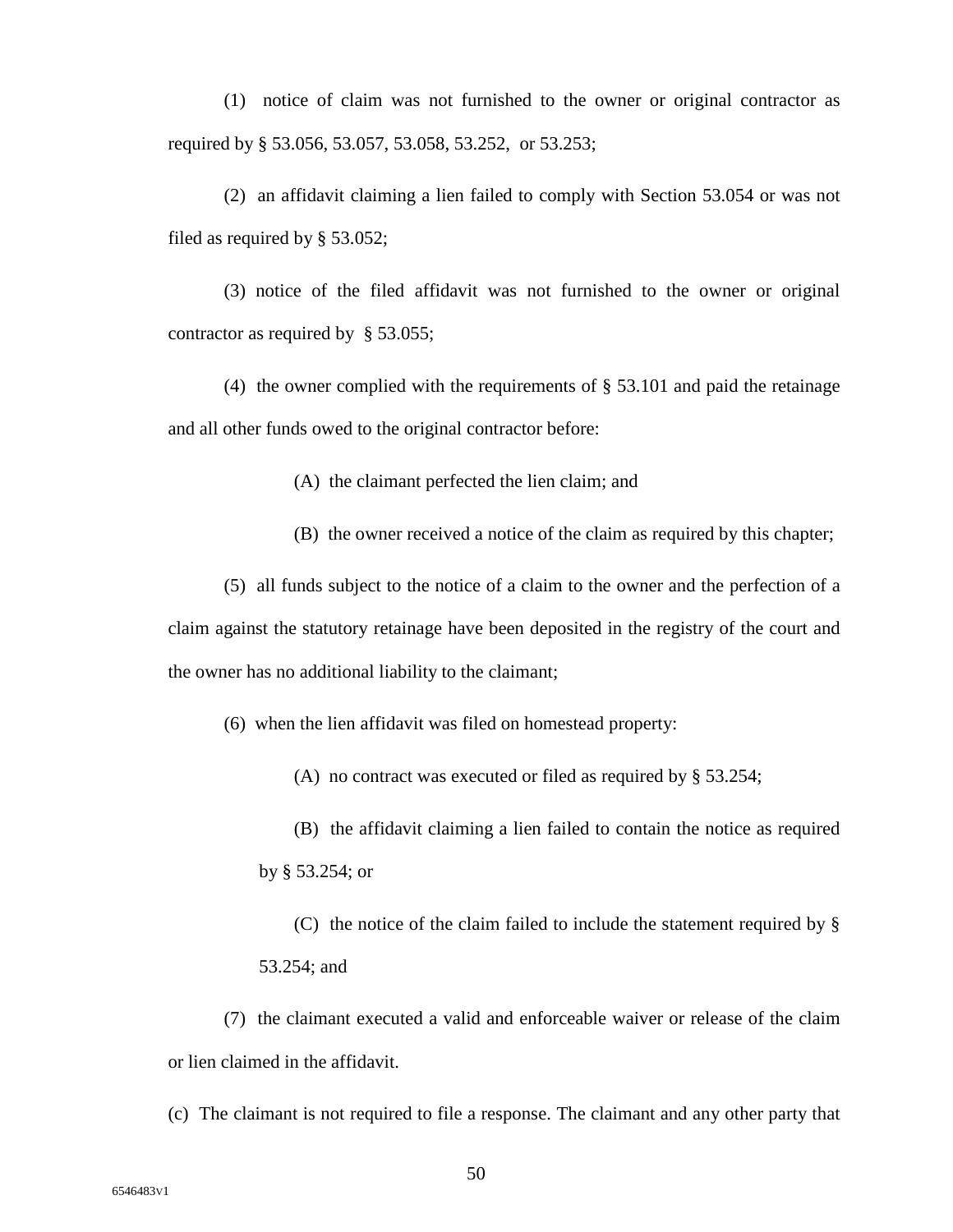has appeared in the proceeding must be notified by at least 21 days before the date of the hearing on the motion. A motion may not be heard before the  $21<sup>st</sup>$  day after the date the claimant answers or appears in the proceeding.

(d) At the hearing on the motion, the burden is on:

(1) the claimant to prove that the notice of claim and affidavit of lien were furnished to the owner and original contractor as required by this chapter; and

(2) the movant to establish that the lien should be removed for any other ground authorized by this section.

(e) The court shall promptly determine a motion to remove a claim or lien under this section. If the court determines that the movant is not entitled to remove the lien, the court shall enter an order denying the motion. If the court determines that the movant is entitled to remove the lien, the court shall enter an order removing the lien claimed in the lien affidavit. A party to the proceeding may not file an interlocutory appeal from the court's order.

(f) Any admissible evidence offered at the hearing may be admitted in the trial of the case. The court's order under Subsection (e) is not admissible as evidence in determining the validity and enforceability of the claim or lien.

A motion to remove an invalid lien under Section 53.160 of the Texas Property Code operates, in effect, as a motion for partial summary judgment and an order granting such a motion may constitute a final and appealable judgment.<sup>102</sup>

#### **§ 53.161 Bond Requirements After Order To Remove**

(a) In the order removing a lien, the court shall set the amount of security that the claimant may provide in order to stay the removal of the claim or lien. The sum must be an

<sup>102</sup> In re M & O Homebuilders, Inc., 516 S.W.3d 101, 107 (Tex. App.—Houston [1st Dist.] 2017, no pet.).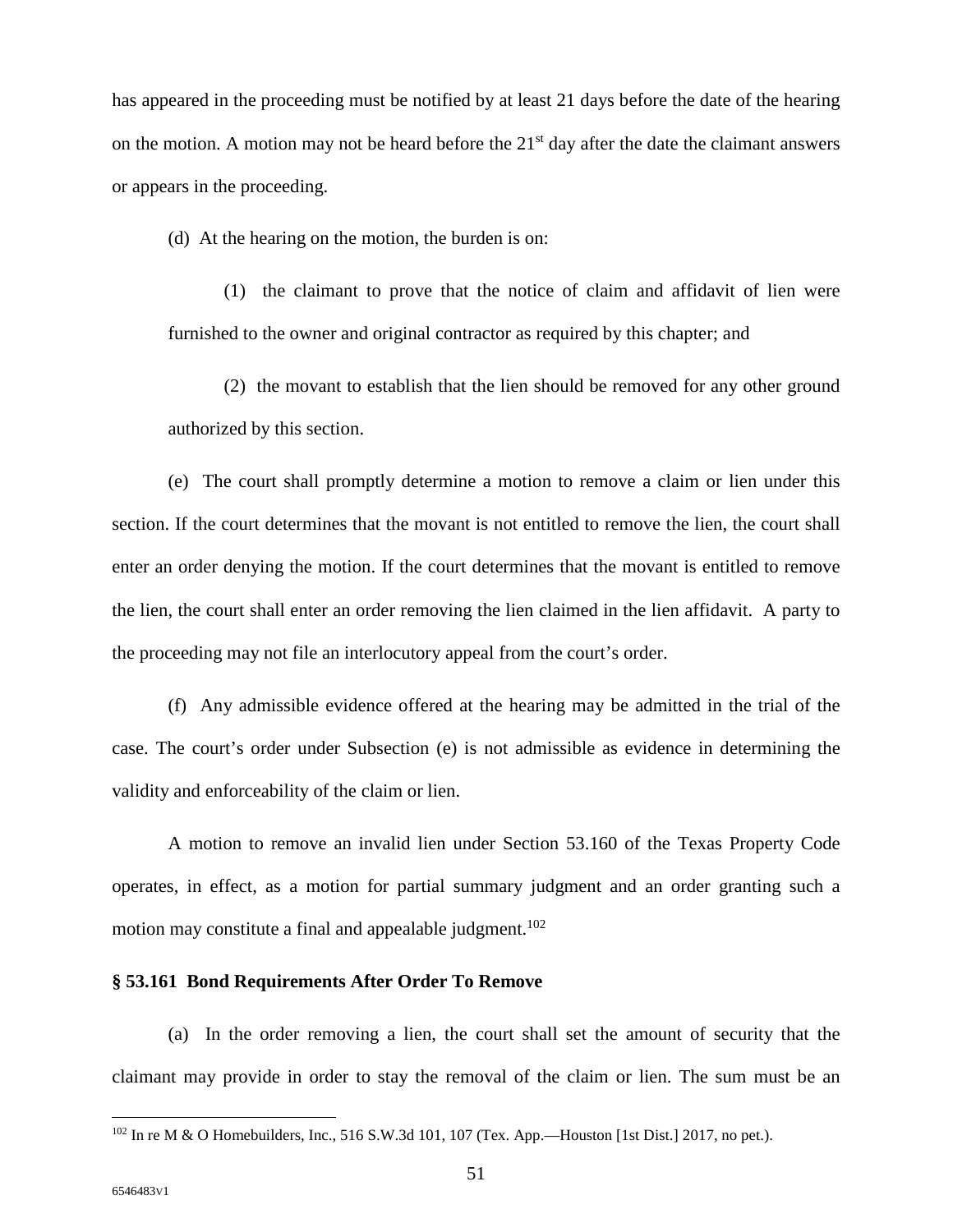amount that the court determines is a reasonable estimate of the costs and attorney's fees the movant is likely to incur in the proceeding to determine the validity or enforceability of the lien. The sum may not exceed the amount of the lien claim.

(b) The court shall stay the order removing the lien if the claimant files a bond or a deposit in lieu of a bond in the amount set in the order with the clerk of the court not later than the  $30<sup>th</sup>$  day after the date the order is entered by the court unless, for good cause, the court orders a later date for filing the bond or the deposit in lieu of a bond. If the court fails to set the amount of the security required, the amount required is the amount of the lien claim.

(c) The bond must be:

(1) executed by a corporate surety authorized to do business in this state and licensed by this state to execute bonds as surety; and

(2) conditioned on the claimant's payment of any final judgment rendered against the claimant in the proceeding for attorney's fees and costs to the movant under Section 53.156.

(d) In lieu of filing a bond, the claimant may deposit in the amount set by the court for the surety bond:

(1) cash;

(2) a negotiable obligation of the federal government or a federal agency; or

(3) a negotiable obligation of a financial institution chartered by the federal or state government that is insured by the federal government or a federal agency.

(e) A deposit made under Subsection (d) must be conditioned in the same manner as a surety bond. Any interest accrued on the deposit amount is a part of the deposit.

(f) If the claimant fails to file the bond or the deposit in lieu of the bond in compliance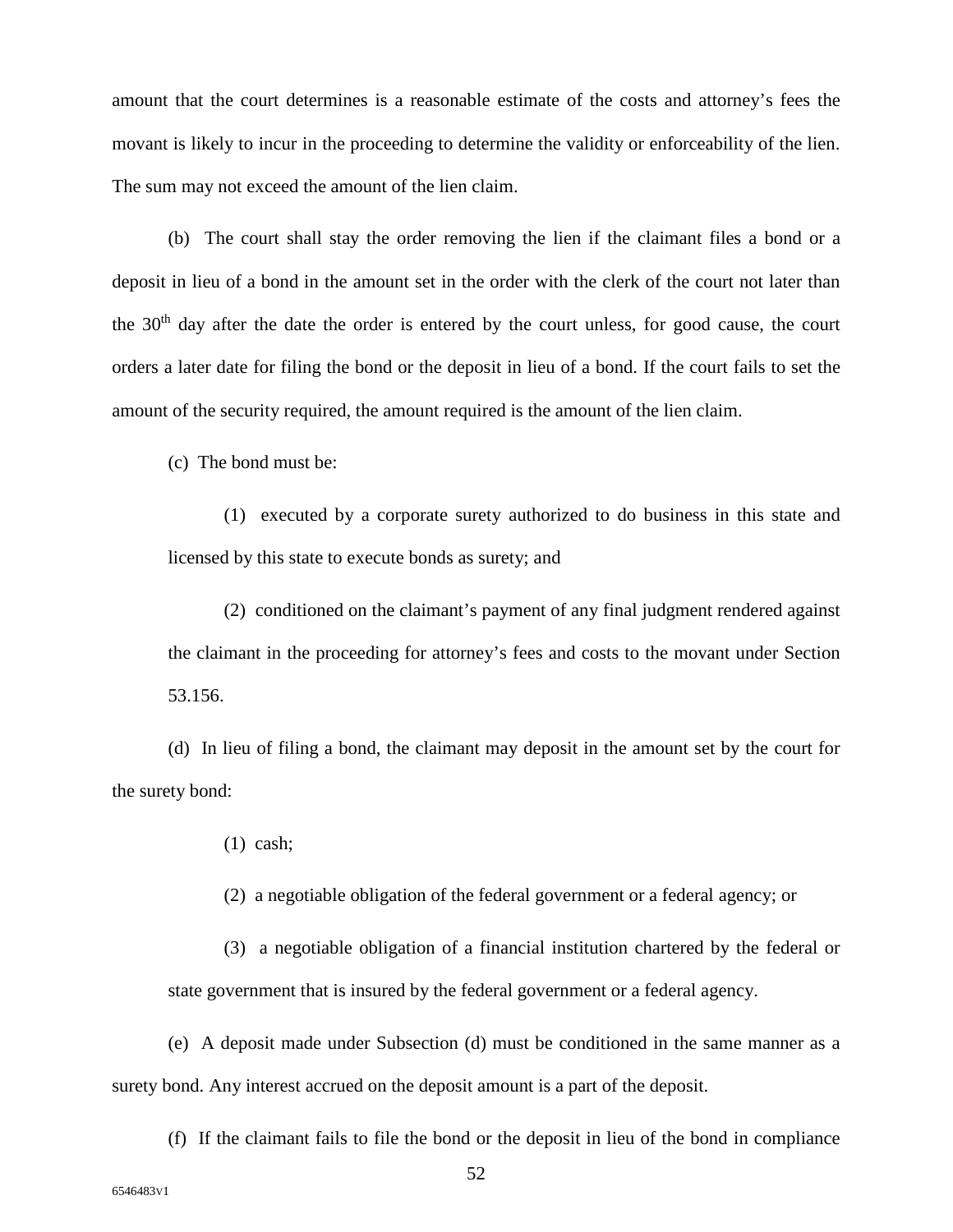with this section, the owner may file:

- (1) a certified copy of the order; and
- (2) a certificate from the clerk of the court stating that:

(A) no bond or deposit in lieu of the bond was filed within 30 days after the date the order was entered by the court; and

(B) no order staying the order to remove the lien was entered by the court.

(g) The claim or lien is removed and extinguished as to a creditor or subsequent purchaser for valuable consideration who obtains an interest in the property after the certified copy of the order and certificate of the clerk of the court are filed with the county clerk. The removal of the lien does not constitute a release of the liability of the owner, if any, to the claimant.

#### **§ 53.162 Revival of Removed Lien**

(a) If an order removing the lien is not stayed as provided by § 53.161 and the claimant later obtains a final judgment in the suit establishing the validity and ordering the foreclosure of the lien, the claimant may file a certified copy of the final judgment with the county clerk.

(b) The filed judgment revives the lien, and the claimant may foreclose the lien.

(c) A lien revived under this section is void as to a creditor or subsequent purchaser for valuable consideration who obtained an interest in the property;

- (1) after the order removing the lien and the certificate from the clerk of the court was filed with the county clerk; and
	- (2) before the final judgment reviving the lien was filed with the county clerk.

53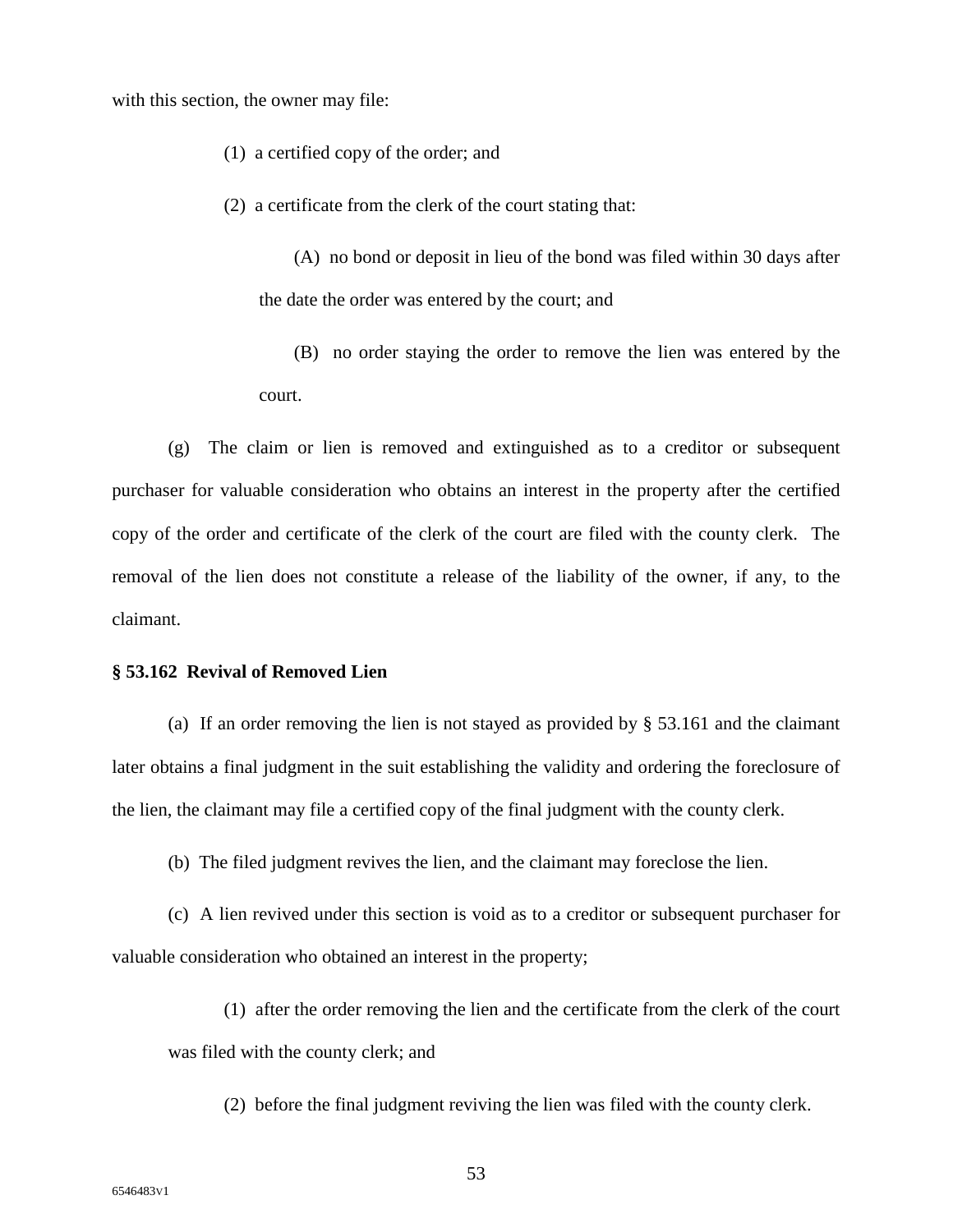#### **BOND TO INDEMNIFY AGAINST LIEN**

If a lien is filed by a subcontractor and the general contractor disputes the claim, the general contractor may choose (or may be required by contract) to file a Bond to Indemnify. This will "rid" the owner's property of the lien while the claim is disputed. This process is also referred to as bonding around a lien.

1. The Bond must be filed with the county clerk in the county in which the property subject to the lien is located. TEX.PROP.CODE § 53.171(b).

2. Requirements under TEX.PROP.CODE § 53.172:

a. Describe the property on which the liens are claimed;

b. Refer to each lien claimed in a manner sufficient to identify it;

c. Be in an amount that is double the amount of the lien referred to in the bond unless the total amount of the lien exceeds \$40,000, in which case the bond must be in an amount that is the greater of 1-1/2 times the amount of the lien or the sum of \$40,000 and the amount of the lien;

d. Be payable to the party claiming the lien:

e. Be executed by:

(i) The party filing the bond as principal; and

(ii) By a corporate surety authorized and admitted to do business under the law in this state and licensed by this state to execute the bond as surety; and

(iii) Be conditioned substantially that the principal and surety will pay to the named obligees or to their assignees the amount that the name obligees would have been entitled to recover if their claim had been proved to be a valid and enforceable lien on the

54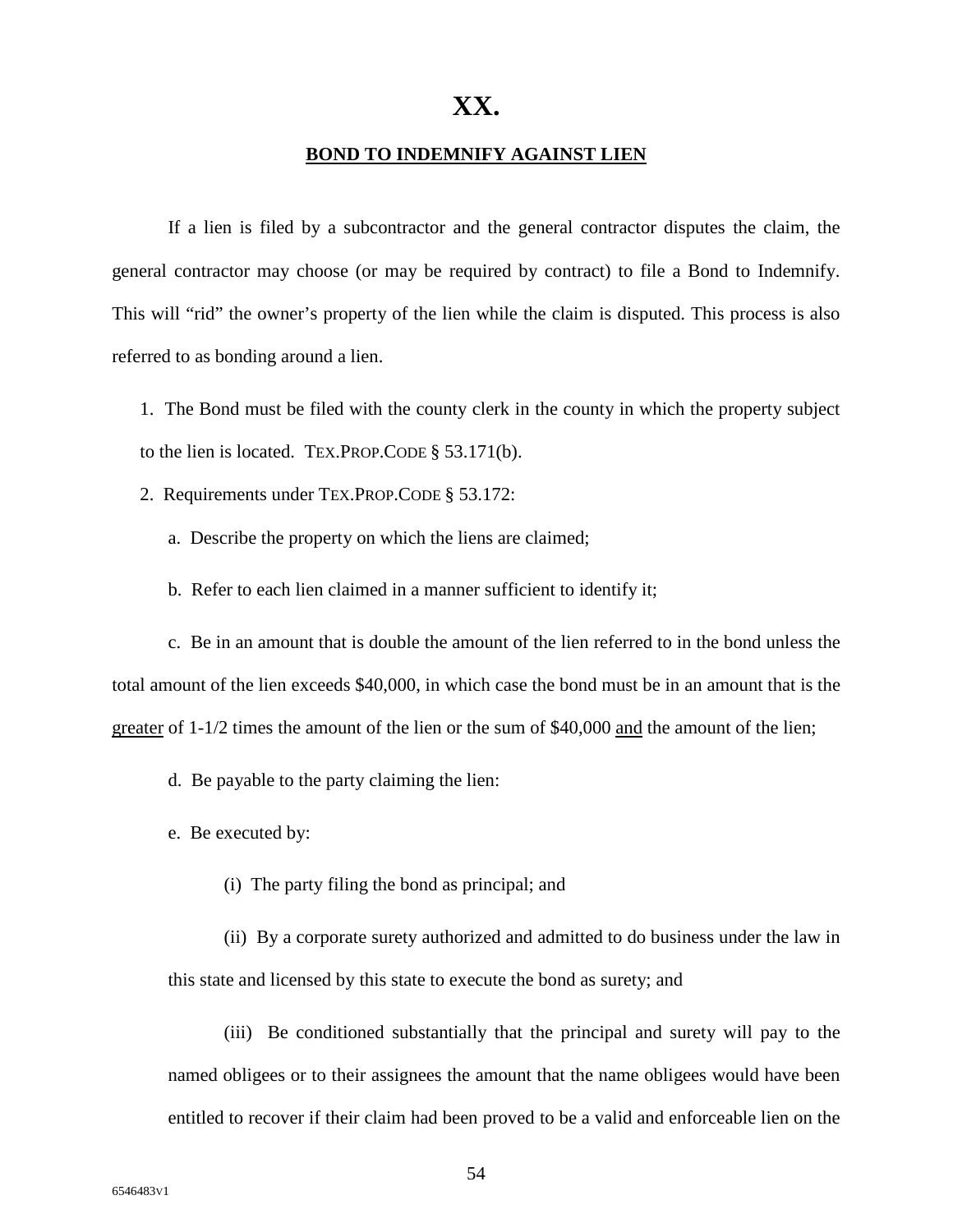property.

3. After the bond is filed, the county clerk shall issue notice of the bond to all named obligees. TEX. PROP. CODE § 53.173(a).

a. A copy of the bond must be attached to the notice. TEX. PROP. CODE § 53.173(b).

b. The notice may be served on each obligee by having a copy delivered to the obligee by certified mail return receipt requested to the address of the claimant as listed in the lien affidavit. TEX. PROP. CODE § 53.173(c).

4. A party making or holding a lien claim may not sue on the bond later than one (1) year after the date on which the notice is served or after the date on which the underlying lien claim becomes unenforceable under § 53.158 (statute of limitations for lien claims). TEX. PROP. CODE § 53.175(a).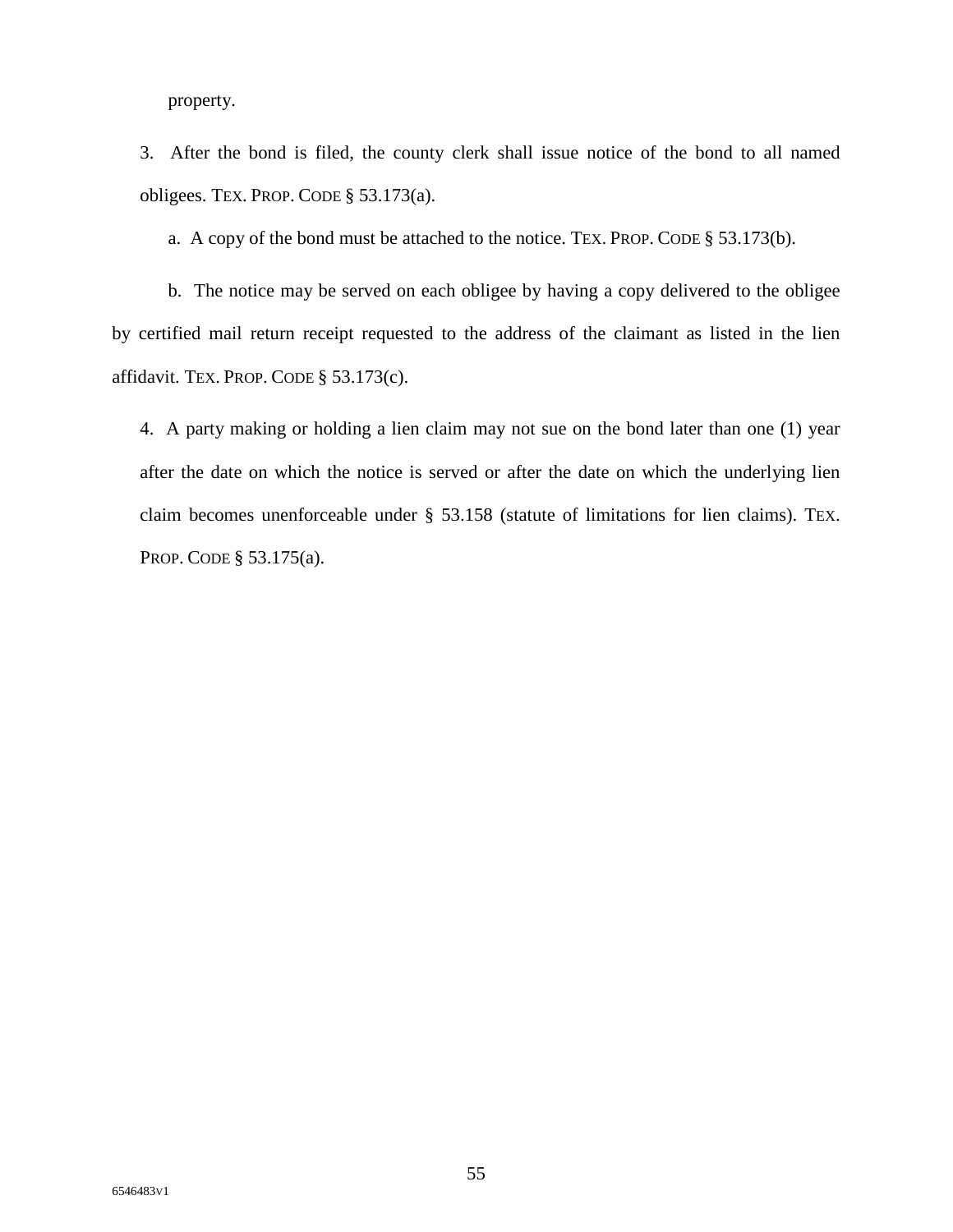#### **PAYMENT BOND CLAIMS ON PRIVATE PROJECTS**

Under Subchapter I of the Texas Property Code, an original contractor who has a written contract with the owner may furnish a bond for the benefit of claimants. If a valid bond is recorded with the county clerk, the claimant may not file suit against the owner or the owner's property and the owner is relieved of its obligation to withhold retainage.<sup>103</sup>

The payment bond or "property code payment bond" (also called "statutory bond") is a payment bond posted by an original contractor which meets the requirements set out in the next paragraph. Bonds posted by subcontractors are not Property Code payment bonds. When a valid Property Code payment bond has been filed, subcontractors and suppliers cannot foreclose liens against the Project, or file suits against the owner, but must look to the bond as their security in case the contractor does not pay.<sup>104</sup> In other words, the property is cleared of the liens filed by subcontractors and suppliers. $105$ 

The bond must be in a penal sum at least equal to the total of the original contract amount, be written in favor of the owner, and have the written approval of the owner endorsed on the bond. The bond must also be executed by the original contractor as principal and a corporate surety authorized and admitted to do business in the State of Texas and licensed by the State to execute bonds as a surety.

The bond and the contract between the original contractor and the owner (or a memorandum of contract) must be filed in the county where the owner's property is on which the construction is being performed. The bond must be approved by the owner and that approval must be endorsed across the face of the bond. Once filed in the real property records as required

<sup>103</sup> TEX. PROP. CODE § 53.201.

<sup>104</sup> *Id.*

<sup>105</sup> Sentry Ins. Co. v. Radcliff Materials of Texas, Inc.*,* 687 S.W.2d 437 (Tex.Civ.App.—Houston 1985, no writ).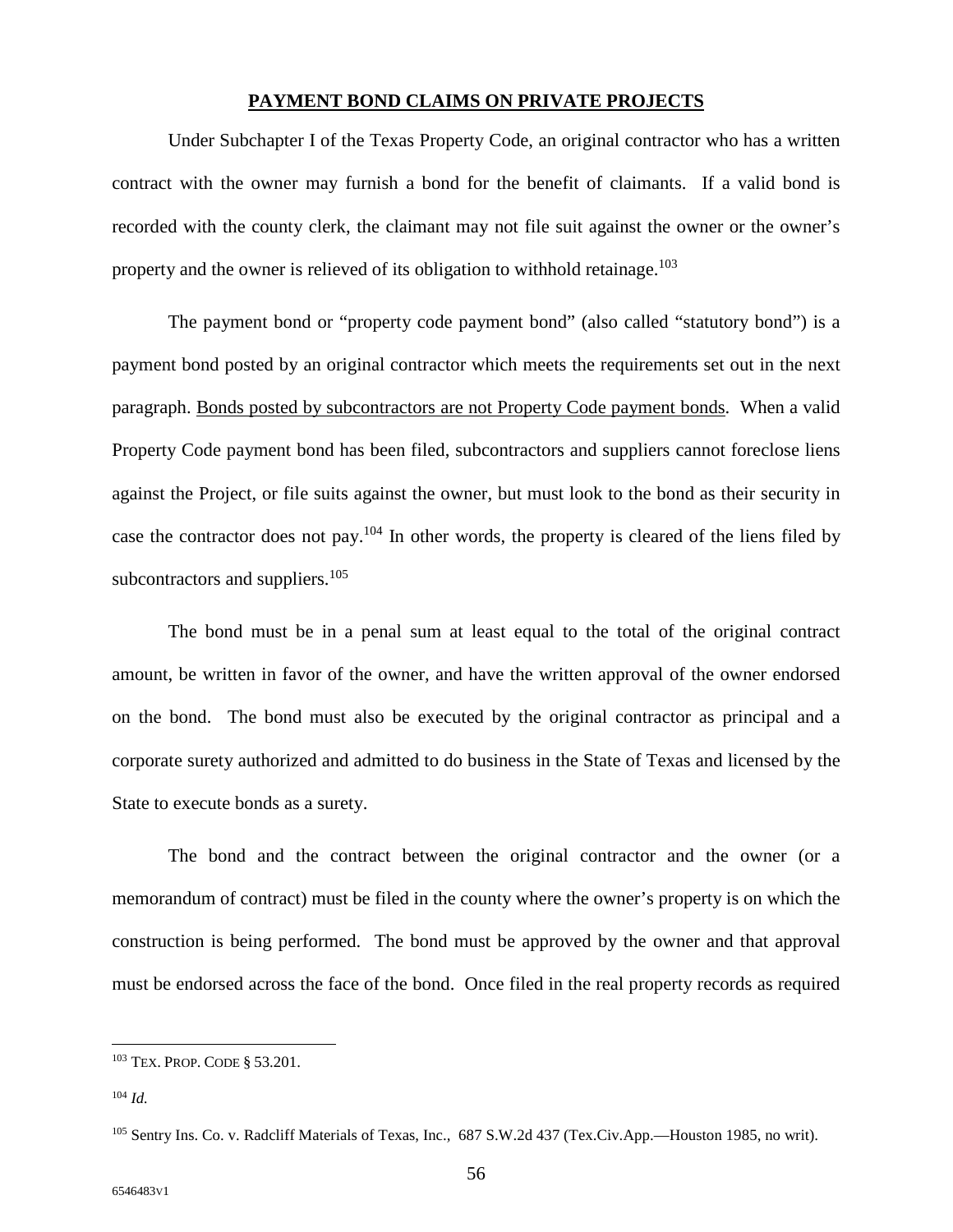under § 53.203, a purchaser, lender, or other person acquiring an interest in the property, is entitled to rely on the record of the bond and the contract as constituting payment of all claims as if each claimant had filed a complete release and relinquishment of lien rights.<sup>106</sup>

Advantage of Bond Claim. One significant advantage of a bond claim is that the claimant does not have to worry about "fund trapping" and statutory retainage. As long as the statutory requirements are met for perfecting the bond claim, a claimant's valid claim should be paid by the surety. This advantage is particularly significant to those subcontractors who provide work (or deliver material) toward the end of the project. On an unbonded job, those claimants may not have many contract funds to "trap" by their notice letters and the statutory retainage may not be sufficient to cover all of the claims. With a payment bond, the claimants do not have to worry about the amount of contract funds remaining or the amount of the other claims (as long as the total amount of claims do not exceed the penal limits of the bond.)

Requirements for Perfecting A Bond Claim. The best way to perfect a bond claim is to satisfy the requirements for a lien claim. The lien, if properly perfected, is also a perfected claim against the bond. Claimants should elect to perfect the claim as if a lien were being sought because, if the bond claim is defective in some way, the claimant will be able to fall back on its lien claim.

The **alternate** method for perfecting the claim against a payment bond is to furnish the surety with the same notices that were required to be sent to the owner for a lien claim.<sup>107</sup> In other words, the claimant must send a written notice to the surety giving it fair notice of the amount and nature of the claim asserted no later than the  $15<sup>th</sup>$  day of the third month following

<sup>106</sup> TEX. PROP. CODE § 53.204.

 $107$  Again, it is highly recommended that a claimant meet the requirements for perfecting a lien claim even if the claimant knows that a payment bond has been provided to the owner. However, if a claimant is unable or unwilling for some reason to comply with the lien perfection procedures, the notice to owner can be modified so that it is addressed and sent to the surety. Of course, a copy should be sent to the original contractor and the owner.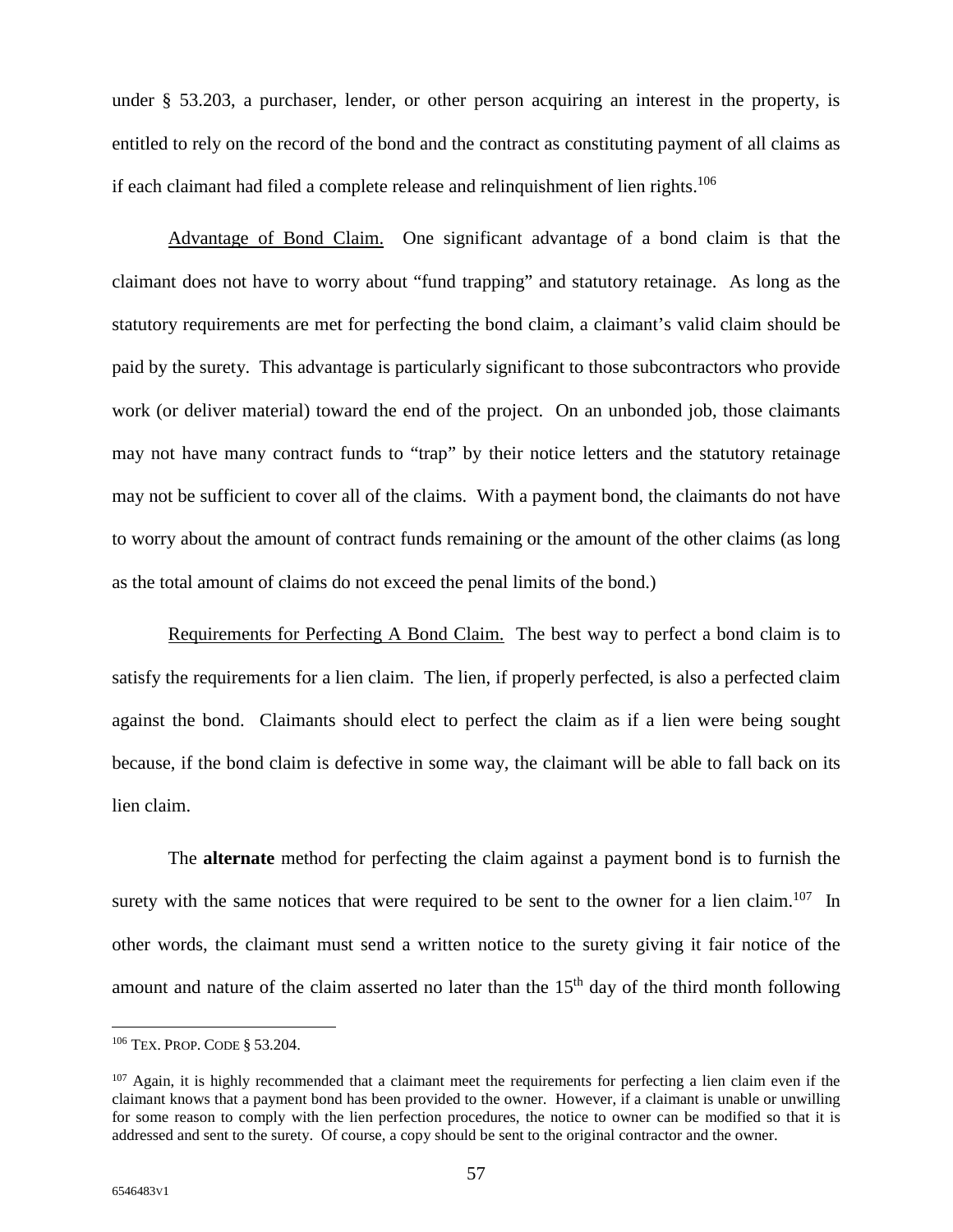the month in which the work was performed or material delivered. The claimant must also send the required notices to the original contractor (including the "second month notice").<sup>108</sup> If the owner receives any notices for a lien affixed under Subchapter C, the owner must mail the surety a copy of all notices received. However, failure of the owner to send copies of the notices to the surety does not relieve the surety of any liability under the bond if the claimant has complied with the requirements for perfecting a claim.<sup>109</sup>

Practice Tip. Use a belt and suspenders—perfect the claim both ways! When there is a bond on a private project, a claimant may perfect the claim as a lien claim by sending the owner and original contractor the proper notice letters and by filing the mechanic's lien affidavit. To perfect the claim as a bond claim as well, the claimant need only send the surety a copy of everything the claimant sends to the owner. By sending the surety all of the notices, the claim is perfected against the bond in the event that there is some technical defect in the mechanic's lien affidavit. On the other hand, if the claim is properly perfected as a lien claim, the claimant has the lien on the property if there is a problem with the validity of the bond.

## **I.**

#### **SUIT ON A PAYMENT BOND ON A PRIVATE PROJECT**

A claimant must wait at least sixty (60) days after perfection of the claim on a payment bond to file suit. Once the sixty (60) days has passed, *if the bond was recorded at the time the lien was filed***, the claimant must sue on the bond within one year following the perfection of the claim**. *If the bond was not recorded at the time the lien was filed***, the claimant must sue on the bond within two years following the perfection of the claim.<sup>110</sup>** Suit must be brought in

<sup>108</sup> *See* TEX. PROP. CODE § 53.206.

<sup>109</sup> TEX. PROP. CODE §53.207.

<sup>110</sup> TEX. PROP. CODE § 53.208.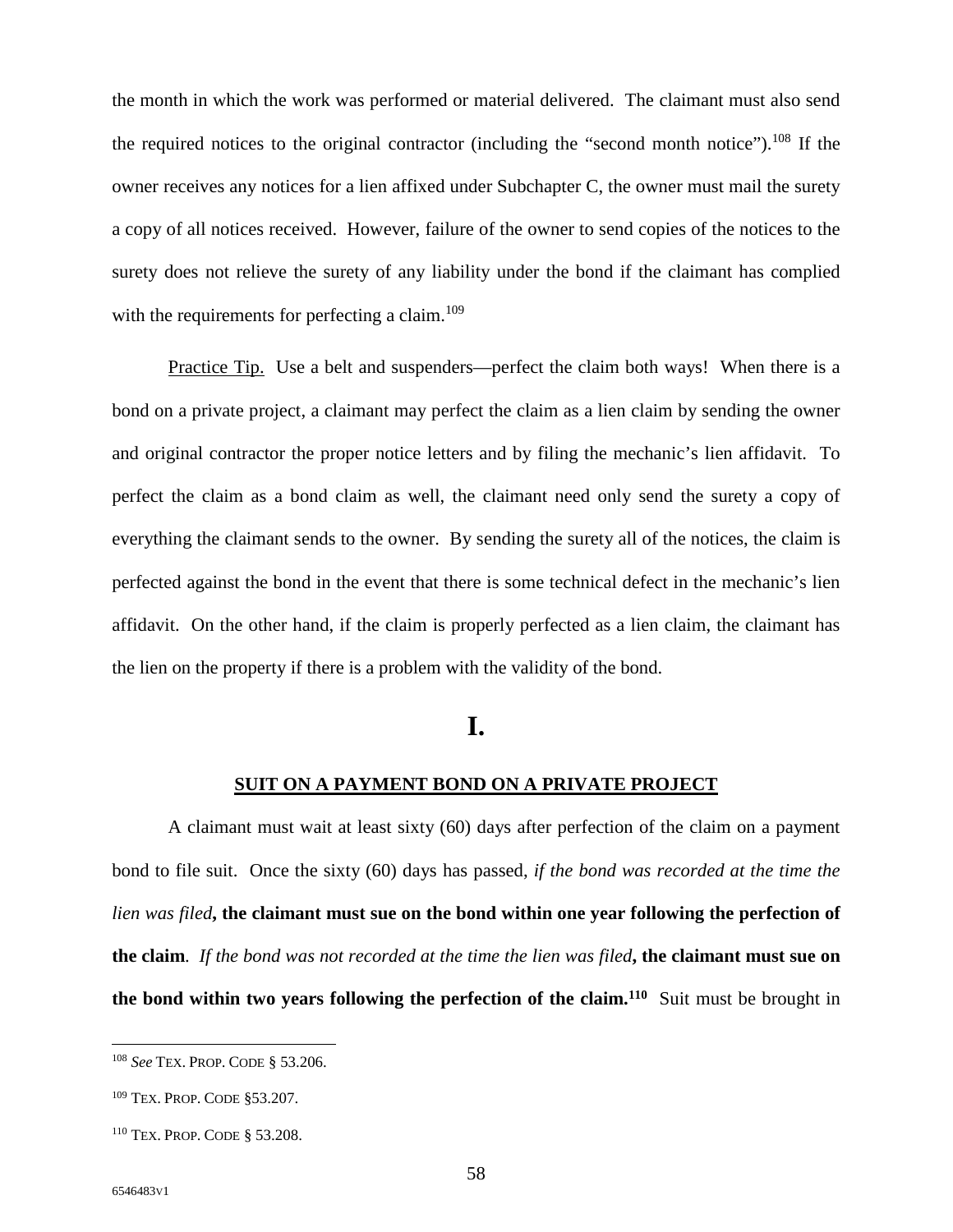the county in which the property to be improved is located. A bond claimant may sue for the amount of the claim and costs of court. If for some reason the valid claims exceed the amount of the bond, each claimant who perfects a claim is entitled to a pro rata share of the bond amount.

## **II.**

#### **BOND CLAIMS ON TEXAS PUBLIC WORKS PROJECTS**

The legal framework for public construction works in Texas is different than that for private work. Liens are not allowed on public lands, so a different scheme involving claims against bonds has developed. Whether and how a contractor working on a public job in Texas may bring a claim against a payment bond may depend on where the contractor falls in the "food chain."

A prime contractor is one who has a contract directly with the governmental body. On a public works job, the prime contractor will furnish a payment bond and a performance bond. A prime contractor must furnish a payment bond for the benefit of subcontractors and suppliers. The performance bond protects the governmental owner from a defaulting prime contractor.

## **III.**

#### **PAYMENT BONDS: CLAIMS BY SUBCONTRACTORS AND SUPPLIERS**

#### (a) **Limited Subcontractor and Supplier Protection**

The protections and procedures applicable to Texas public works projects vary depending upon the dollar amount of the prime contract and the status of the party who desires to protect itself from the risk of not getting paid. Payment bonds are governed by Chapter 2253 of the Texas Government Code.

Since liens cannot be filed against a public project, the best source of protection for subcontractors and suppliers of public work prime contractors is perfecting a claim against the payment bond. The prime contractor for any Texas governmental job over \$25,000.00, excluding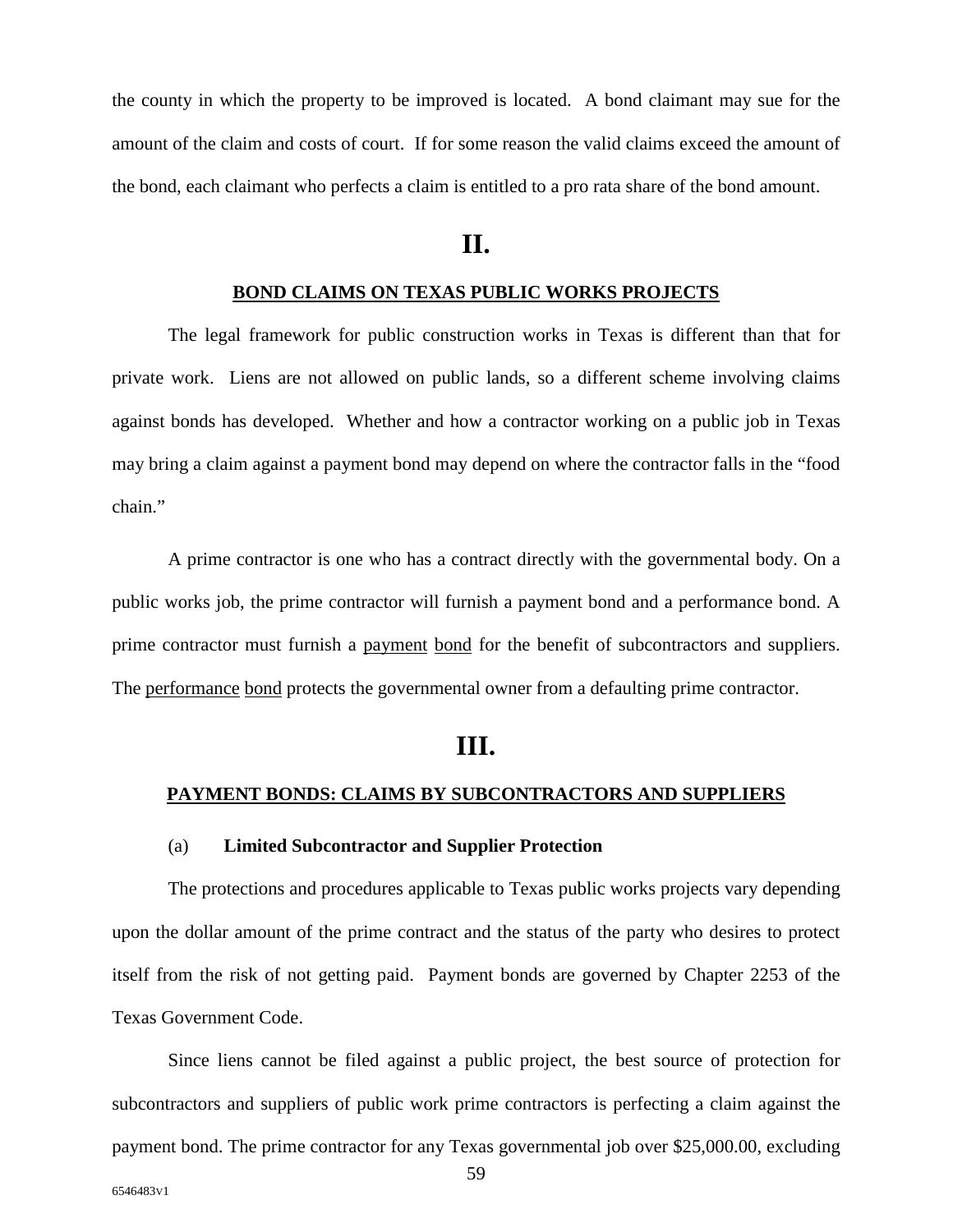those for municipalities or a joint board created under Chapter 22 of the Transportation Code, is required by law to post a payment bond. The prime contractor for any Texas governmental job over \$50,000.00 for municipalities or a joint board created under Chapter 22 of the Transportation Code, is required by law to post a payment bond.<sup>111</sup> For jobs costing \$25,000 and less, bonds are not required, and the Texas Property Code provides for liens on the *funds* held by the public entity.<sup>112</sup> For purposes of the Government Code provisions that regulate payment bonds, the term "governmental entity" includes the state, a county, a municipality, an agency or department of one of the three, and a school district or subdivision thereof.<sup>113</sup>

A payment bond does not create an independent entitlement; rather, it is a mechanism to ensure payment.<sup>114</sup> Since the purpose of Chapter 2253 of the Texas Government Code is to protect subcontractors, suppliers, and laborers, it is to be construed liberally to accomplish that purpose.<sup>115</sup>

#### (b) **Coverage and Bond Amounts**

For public jobs under \$25,000.00, as previously mentioned, the Texas Property Code provides for a limited sort of lien on the funds of the project, but since most public works jobs are for more than \$25,000.00, this provision is rarely used. Payment bonds are required for all Texas governmental jobs, (excluding those for municipalities or a joint board created under Chapter 22 of the Transportation Code), over \$25,000.00 that are for constructing, altering, or repairing a public building or carrying out or completing any such work.<sup>116</sup> For municipalities or

<sup>111</sup> TEX. GOV'T CODE § 2253.021(a)(2)(B).

<sup>112</sup> TEX. GOV'T CODE § 2253.021; TEX. PROP. CODE § 53.231.

<sup>113</sup> TEX. GOV'T CODE § 2253.001.

<sup>114</sup> Chilton Ins. Co. v. Pate & Pate Enters.*, Inc.*, 930 S.W.2d 877, 886 (Tex.App—San Antonio 1996, writ denied). <sup>115</sup> *Id*.

<sup>116</sup> TEX. GOV'T CODE § 2253.001(4) (defining "public work contract").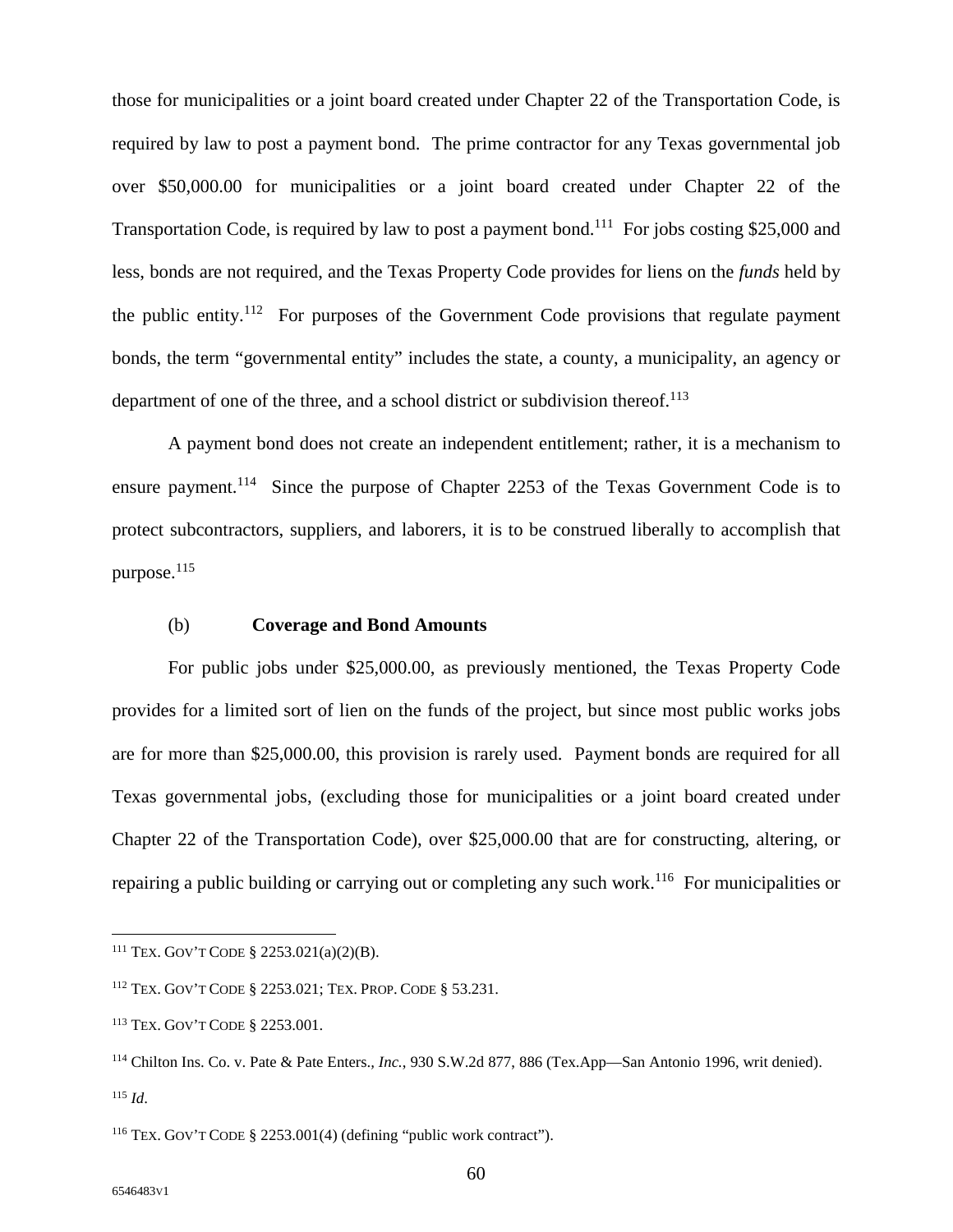a joint board created under Chapter 22 of the Transportation Code, all projects over \$50,000.00 require a payment bond. $117$ 

The payment bond framework, however, does not apply to all public contracts. Specifically, it does not apply to public work contracts entered into by a state agency relating to an action taken under Subchapter F or I, Chapter 361, Health and Safety Code (Solid Waste Act), or Subchapter I, Chapter 26, Water Code (Underground or Above Ground Storage Tanks).<sup>118</sup>

There are no payment bonds available for the protection of prime contractors (i.e. those with a direct contractual relationship with the public entity). If a public entity fails to pay, the prime contractor is left to contractual remedies and statutory claims procedures.<sup>119</sup> Indeed, sovereign immunity may insulate the public entity from suit, a topic beyond the scope of this paper.

The amount of the bond the prime contractor is required to provide is the amount of the prime contract.<sup>120</sup> The amount of the bond limits the amount available to claimants who properly perfect their bond claims. If the total claims exceed the limit of the bond, the claimants who perfect their claims share pro rata. If a public entity fails to ensure that a payment bond is secured by the prime contractor, the entity may be liable to the same degree that a surety would have been had the surety issued the bond.<sup>121</sup> That circumstance is rare. The most common problem is the failure of an otherwise deserving claimant to perfect the claim.

It is critical that the claimant timely file its claims, in proper form. The claim must be

<sup>117</sup> TEX. GOV'T CODE § 2253.021(a)(2)(B).

<sup>118</sup> TEX. GOV'T CODE § 2253.002.

<sup>119</sup> See TEX. GOV'T CODE Chapter 2260.

<sup>120</sup> TEX. GOV'T CODE § 2253.021(c)(2).

<sup>121</sup> TEX. GOV'T CODE § 2253.027.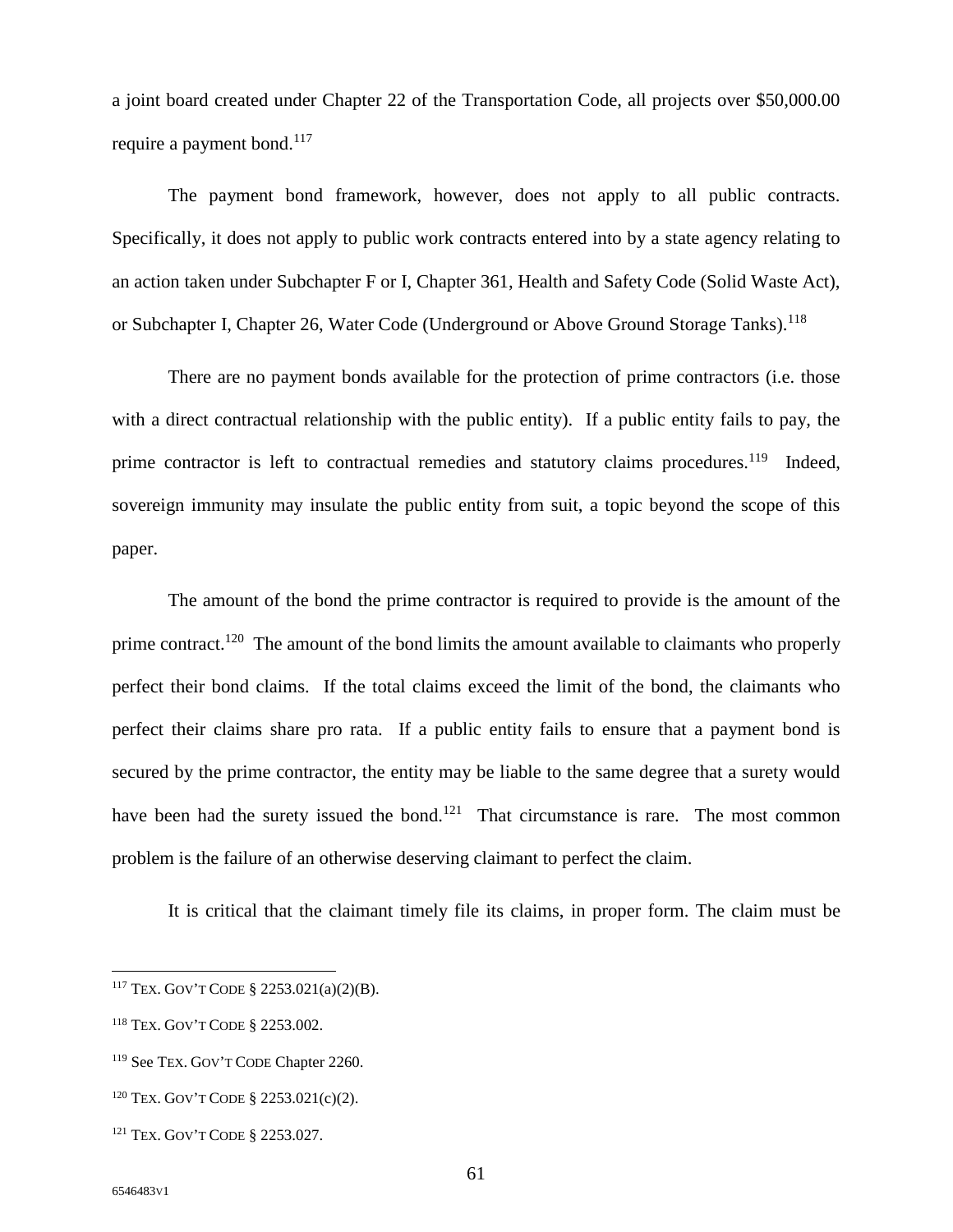sent to the correct parties by the proper method; otherwise, a valid claim can be lost and left unpaid.

#### (c) **Obtaining Information Early**

To properly file a bond claim, the claimant must send notices to the prime contractor and the surety who provided the bond.<sup>122</sup> The addresses of the prime contractor and the surety may be obtained from the governmental entity for whom the work is being performed.<sup>123</sup> The surety's information is also available from the Texas Insurance Commission. The governmental entity may charge a reasonable fee for a copy of the bond. Do not expect your request to be processed timely if you wait until the last minute to make the request. It is good practice to routinely request this information at the start of each job.

#### (d) **The Payment Bond Notice**

For a subcontractor with a direct relationship to the prime contractor, the notice must be mailed on or before the 15th day of the third month after each month in which the labor was performed or the materials were supplied.<sup>124</sup> These must be sent to the prime contractor and to the surety. It is good practice, but not required, to send a copy to the public owner at the same time.

A second-tier subcontractor or supplier (one whose contract is with a subcontractor of the prime contractor) must send an earlier notice *in addition to* the third month notice above. These second tier and lower subcontractors must send a notice to the prime contractor on or before the 15th day of the second month after each month in which the labor was performed or the material

<sup>122</sup> TEX. GOV'T CODE § 2253.041.

<sup>123</sup> TEX. GOV'T CODE § 2253.026.

<sup>124</sup> TEX. GOV'T CODE § 2253.041.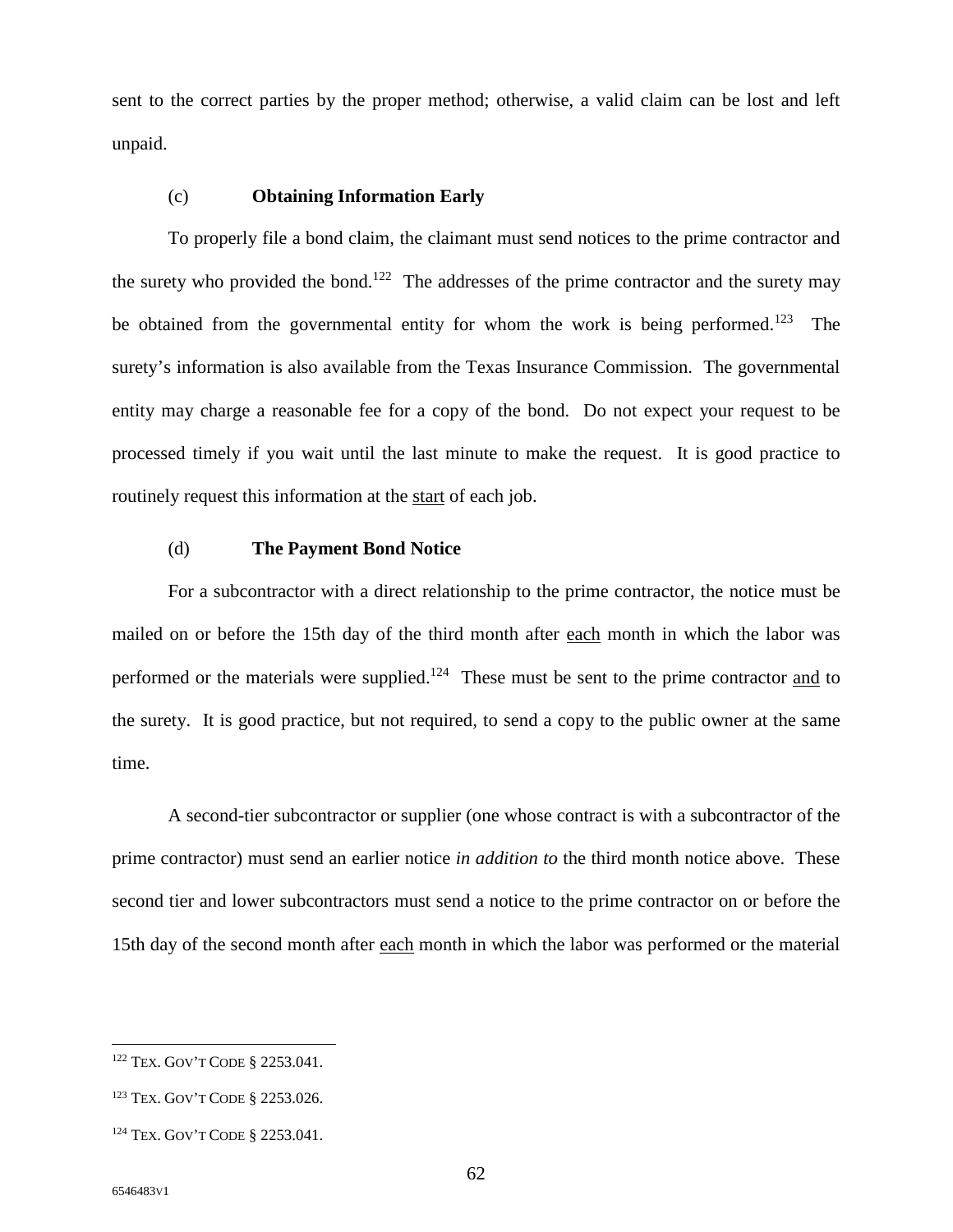was delivered.<sup>125</sup> A copy of the invoice or statement sent to a subcontractor satisfies the 15th day of the second month notice as long as the amount and nature of the claim is clear.<sup>126</sup>

A second-tier or lower subcontractor who has a potential retainage claim must also send a notice on the 15th day of the second month to the prime contractor after entering into the subcontract, indicating that its contract provides for retainage, and generally stating the nature of that retainage.<sup>127</sup> This is an "early" notice requirement, and may need to be sent even before any money is due.

Contractors who provide specially fabricated material must also send a notice by the 15th day of the second month after entering into the subcontract.<sup>128</sup> This is another "early" notice to the prime contractor. This notice may be required before anything is delivered to the project. A claim for specially fabricated materials may be perfected, even if the materials are never actually delivered to the job site, as long as proper notice has been sent. If the materials are actually delivered for use in a public work, the claim may be perfected in the ordinary manner.<sup>129</sup>

All notices must be sent by registered or certified mail, return receipt requested.<sup>130</sup>

#### (e) **Contents of the Notice**

The third month notice must be accompanied by a sworn statement of account which states that "the amount claimed is just and correct" and that all just and lawful offsets, payments

<sup>125</sup> TEX. GOV'T CODE § 2253.047.

 $126$  But see the following discussion regarding additional notice requirements for parties who do not have written contracts.

<sup>127</sup> TEX. GOV'T CODE § 2253.047(b).

<sup>128</sup> TEX. GOV'T CODE § 2253.047(d).

<sup>129</sup> *See* TEX. GOV'T CODE §§ 2253.041(a), 2253.001(6). The materials, however, need not be actually used in the project. TEX. GOV'T CODE § 2253.001(6); Bond Restoration, Inc. v. Ready Cable, Inc., 562 S.W.3d 597 (Tex. App.—Amarillo 2015, pet. denied).

<sup>130</sup> TEX. GOV'T CODE § 2253.048.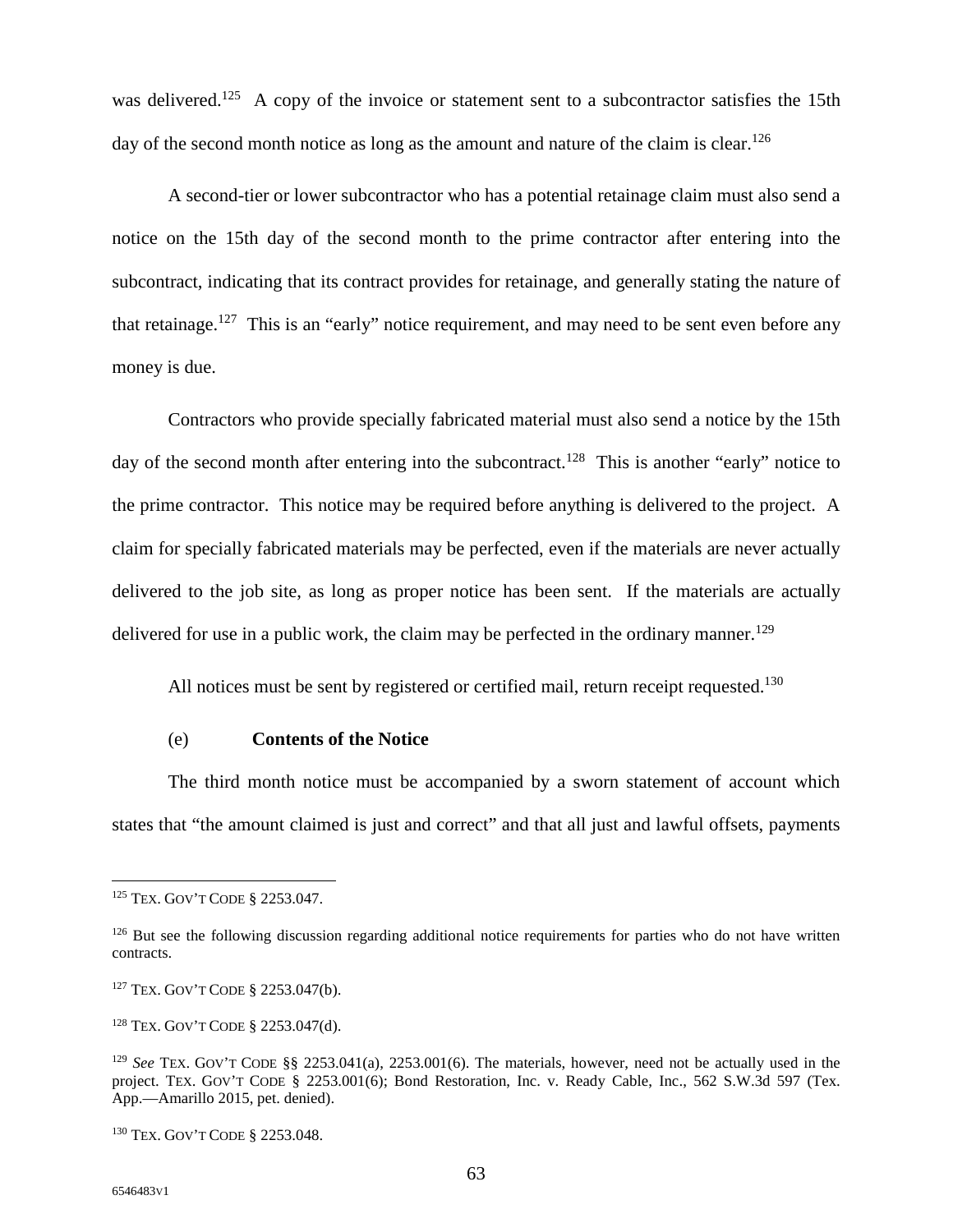and credits have been allowed."<sup>131</sup> Any retainage applicable to the account that has not become due under the terms of the public work contract between the claimant and the prime contractor or subcontractor must also be included. $132$ 

Whether you include or exclude the retainage, make it clear what you are claiming. To comply with the notice requirements, the labor and material that are the subject of the claim must be described in such a manner so as to be reasonably identified by the prime contractor and the surety; it is not necessary that they are objectively identifiable to a stranger to the contract.<sup>133</sup> However, just listing parts numbers is not sufficient. A copy of the contract showing what parts have been completed or the value of partial completion also will suffice.

Additional notice requirements apply to parties who do not have a written contract with the prime contractor or subcontractor. This class of claimants include all second and lower tier subcontractors and suppliers. In these cases, notices of claims for unpaid bills must include: (1) the name of the party for whom the labor was performed or to whom the material was delivered; (2) the month and year of performance or delivery (not the date of the invoice, but the actual month in which the work was done or the materials were delivered); (3) a description of the labor or material for reasonable identification; and (4) the amount due. The party submitting the claim notice must itemize the claim and include with it copies of pay applications, invoices, or purchase orders that reasonably identify the work performed or material delivered, the job, and the destination of delivery.<sup>134</sup> If more than one month is involved, list the amount claimed by month. These requirements are *in addition to* those found in §2253.047. As previously described, §2253.047 permits a claimant who does not have a direct contractual relationship to

<sup>131</sup> TEX. GOV'T CODE § 2253.041(c).

<sup>132</sup> TEX. GOV'T CODE § 2253.041(d).

<sup>133</sup> S.A. Maxwell Co. v. R.C. Small & Assoc., Inc., 873 S.W.2d 447 (Tex. App.—Dallas 1994, writ denied).

<sup>134</sup> TEX. GOV'T CODE § 2253.043.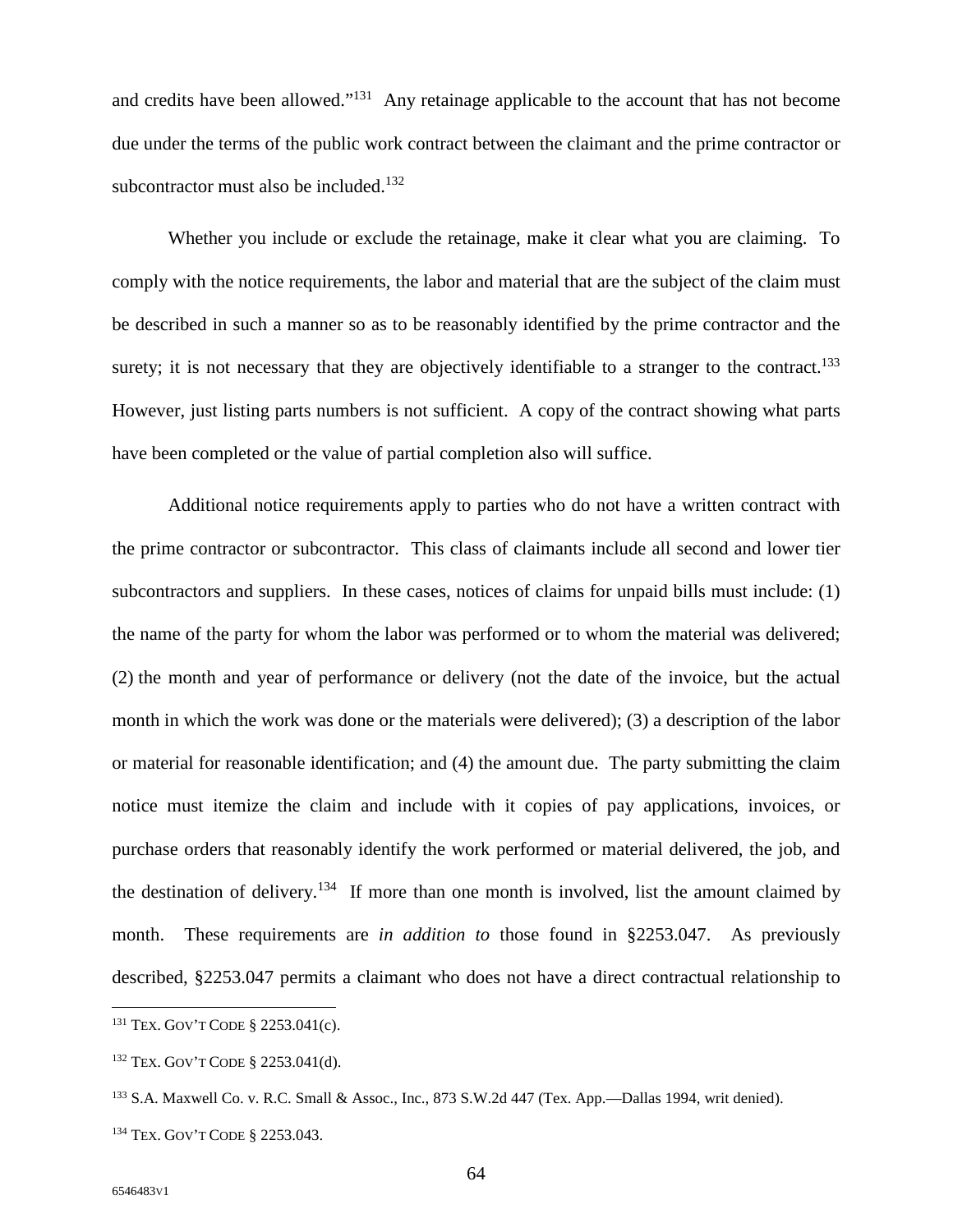the prime contractor to send a copy of the statement sent to the subcontractor as notice of the claim. However, if that statement does not contain the information set out above, a claimant should not rely on the invoice alone, to comply with the notice requirements.

Additional notice requirements apply to claimants who provide multiple items of labor or material that are ordered and intended to be paid for in a lump-sum. The notice must reasonably identify the labor or material, include the name of the party for whom the labor was performed or to whom the material was delivered, the approximate date of performance or delivery, the amount of the contract, and the amount claimed. It also must state whether the contract is written or oral.<sup>135</sup>

Claimants who have contracts with the prime contractor or a subcontractor which contain a written unit price agreement must meet the notice requirements of §2253.045. Such notices must contain a list of units and unit prices set by the contract, and a statement of those completed and partially completed units.

#### (f) **Obtaining Contract Retainage**

If the subcontractor's claim is for retainage, special rules apply. First, the lower tier subcontractor must provide the prime contractor written notice that the subcontract calls for retainage, and must describe generally the nature of the retainage. This notice must be sent on or before the 15th day of the second month after the date of the beginning of the delivery of material or the performance of labor.

Before filing suit on a claim for retainage, written notice of the claim must be provided to the prime contractor and the surety on or before the 90th day after the date of final completion of the public work contract. The notice must state the amount of the contract; the amount paid; and the outstanding balance.

<sup>135</sup> TEX. GOV'T CODE § 2253.044.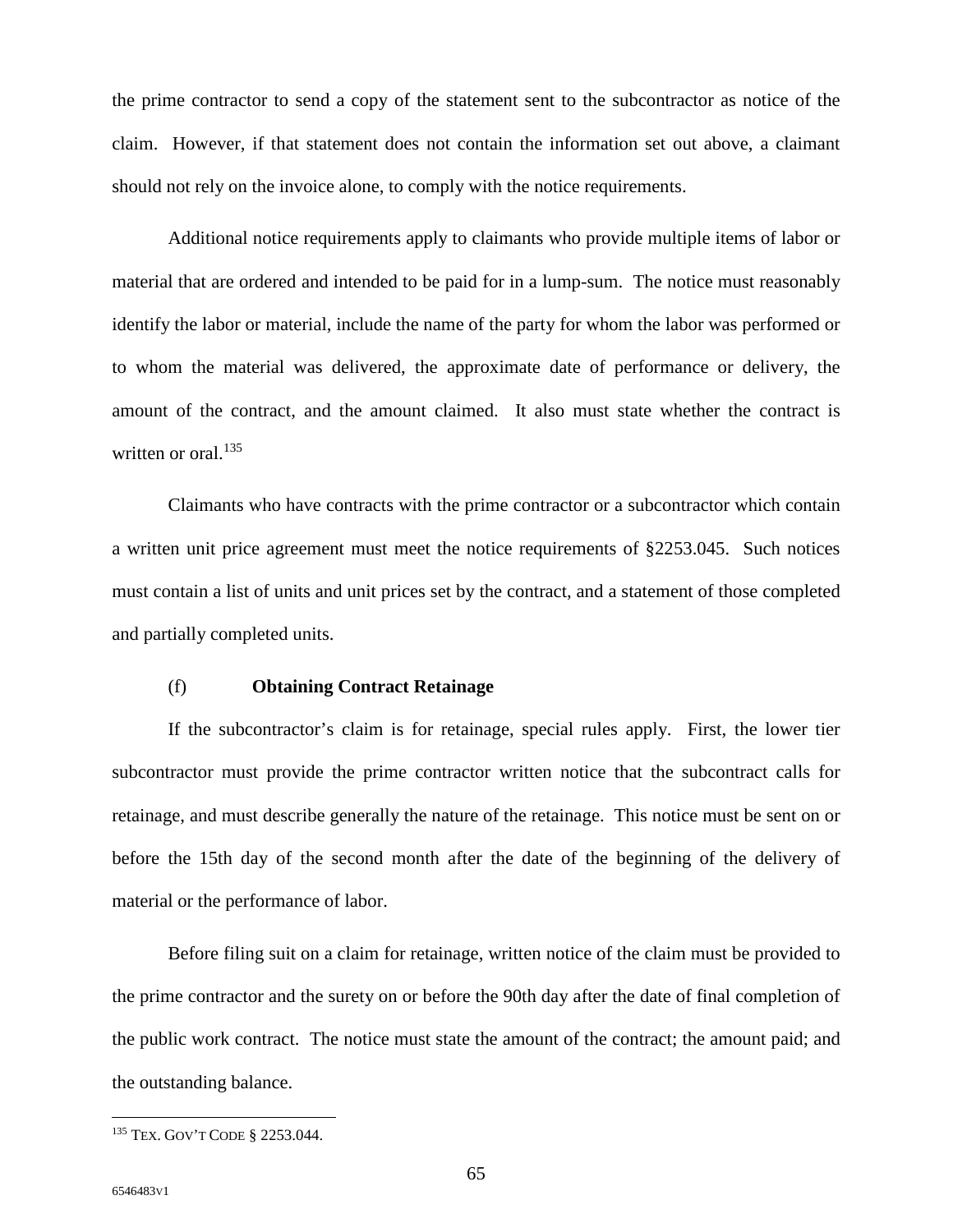A retainage claim is never valid for more than ten percent of the amount of the contract.

#### (g) **Substantial Compliance**

The notice requirements contained in Chapter 2253 of the Texas Government Code are burdensome, and they are mandatory. However, some Texas courts have given effect to notices that complied *substantially*, but not perfectly, with the notice provisions.<sup>136</sup> The *S.A. Maxwell*  court pointed out that the purpose of the bond claim statute is to ensure that subcontractors and suppliers receive payment for their work, and that the statute should be liberally construed and applied in order to accomplish that purpose. The *Star Operations* court agreed, saying the statute's purpose is not to create technical tricks, traps, and stumbling blocks to the filing of legitimate claims.<sup>137</sup> It is critical to point out, however, that cases where courts have found the notices to comply *substantially* with the statute are generally cases in which the form or content of the notice is in question.<sup>138</sup> The time limits should be treated as strict requirements which, if not met, "will bar a claim on the payment bond."<sup>139</sup>

#### (h) **The Request for Information**

What if you don't have all of the information necessary with which to file a bond claim? Chapter 2253 also provides for mandatory responses to written requests for information by claimants from contractors, subcontractors, and payment bond beneficiaries.<sup>140</sup> The governmental entity for whom the work is being performed will furnish, among other

<sup>136</sup> S.A. Maxwell Co. v. R.C. Small & Assoc., Inc., 873 S.W.2d 447 (Tex. App.—Dallas 1994, writ denied); *see also*  Featherlite Bldg. Products Corp. v. Constructors Unlimited, Inc., 714 S.W.2d 68, 69 (Tex. App.—Houston [14th Dist.] 1986, writ ref'd n.r.e.).

<sup>137</sup> Star Operations, Inc. v. Dig Tech, Inc., No. 03-15-00423-CV, 2017 WL 3263352 (Tex. App.—Austin July 27, 2017, pet. filed) (mem. op.) (citing Argee Corp. v. Solis, 932 S.W.2d 39 (Tex. App.—Beaumont 1995), rev'd on other grounds, 951 S.W.2d 384 (Tex. 1997)).

<sup>&</sup>lt;sup>138</sup> *See id.* (holding that actual notice of true and accurate information about the amount of the claim provided to the contractor and its surety substantially complied with the stautory notice requirements).

<sup>139</sup> *S.A. Maxwell Co.*, 873 S.W.2d at 451.

<sup>140</sup> TEX. GOV'T CODE §§ 2253.024, 2253.025.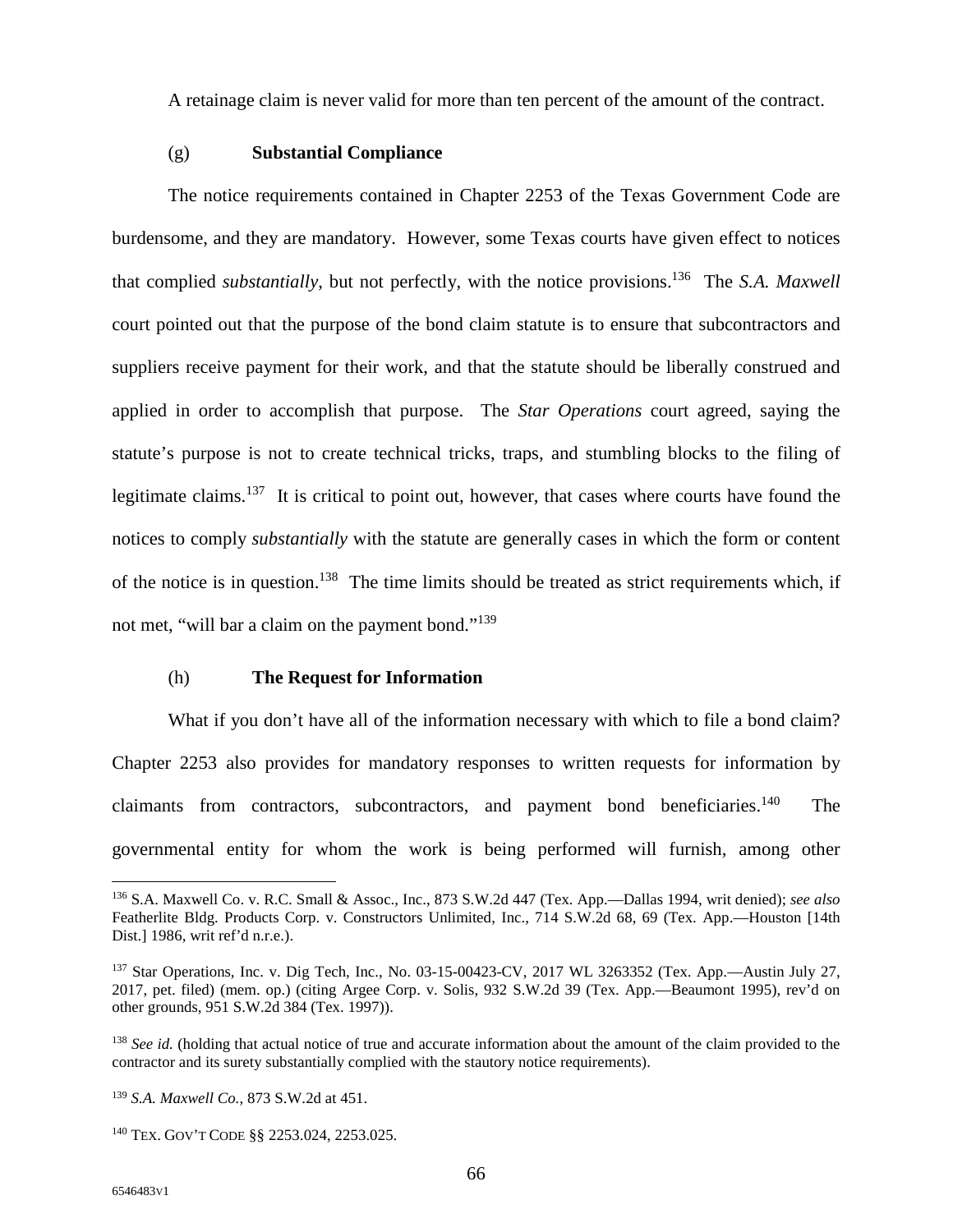information, a certified copy of the payment bond and the public work contract for which the bond was given.<sup>141</sup> The governmental entity may charge a reasonable fee for a copy of the bond. However, if you wait until the last minute to make your request, do not expect your request to be processed timely. It is good practice to routinely request this information at the start of each job. Claimants whose requests for information are denied by contractors or subcontractors are entitled to reasonable attorneys' fees and costs associated with acquiring the information.<sup>142</sup> It is important to note that it can take days or weeks to get a response to your request. It is doubtful that a claimant's failure to provide requested information timely will serve as an excuse for failure to perfect a claim.

#### (i) **Deadline to Sue on Payment Bond Claims**

If the surety refuses to pay the bond claim, a lawsuit against the surety and the prime contractor must be initiated before the expiration of one year after the date of mailing the claim.<sup>143</sup> A subcontractor is not allowed to bring suit on a bond claim until 61 days after the claim has been made.<sup>144</sup> Note that this time frame, combined with the one year statute of limitations, means that a subcontractor has only a ten month window to sue on a bond claim. Reasonable attorney's fees may be recovered, but are not mandatory.<sup>145</sup>

#### (j) **Damages Recoverable**

Bond claimants may recover for those items of work for which notice has been given

<sup>141</sup> TEX. GOV'T CODE §2253.026.

<sup>&</sup>lt;sup>142</sup> Texas Government Code § 2253.024 does not create a private case of action for consequential damages against a party who fails to provide the payment bond information requested. *See* Bond Restoration, Inc. v. Ready Cable, Inc., 562 S.W.3d 597 (Tex. App.—Amarillo 2015, pet. denied).

<sup>143</sup> TEX. GOV'T CODE §2253.078.

<sup>144</sup> TEX. GOV'T CODE §2253.073.

<sup>145</sup> TEX. GOV'T CODE §2253.074.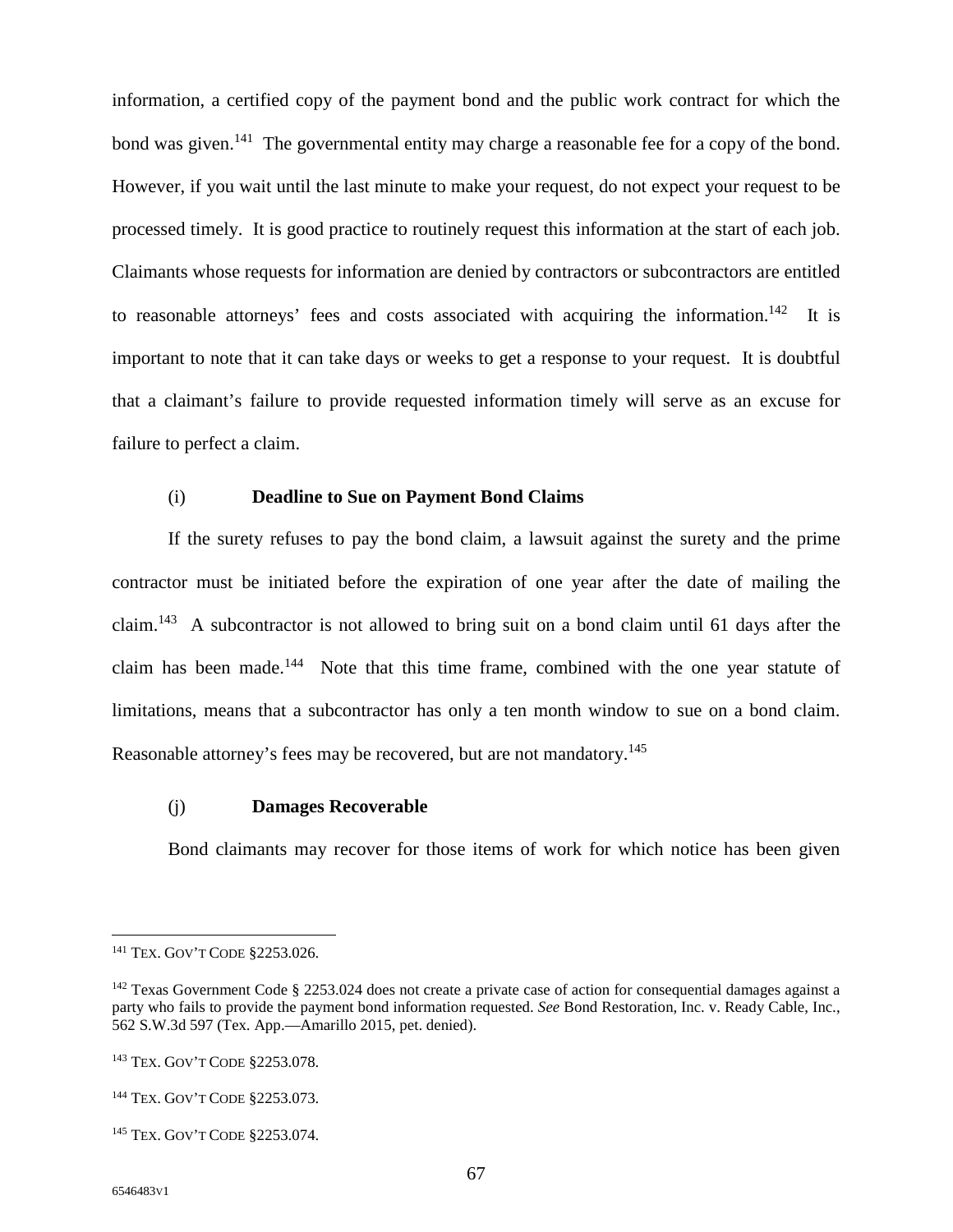properly, but never for more than the amount of the bond.<sup>146</sup> The claim may not exceed the proportion of the subcontract price that the work done bears to the total of the work covered by the subcontract.<sup>147</sup> The Texas Supreme Court affirmed that recovery on a Texas Government Code payment bond is limited to the subcontract price. When a jury awarded more than the remaining contract balance in that case, the court reduced the award.<sup>148</sup>

Any bond provisions that expand or limit the rights of claimants beyond that which the Government Code provides are void.<sup>149</sup> An example of such a provision is a bond term which purports to extend the time available to give notice of a claim. Despite the existence of such a provision, the *statutory* notice deadlines must be met.

If a claim is for specially fabricated material that has not been delivered or incorporated into the project, the claim is limited to the material that conforms to the plans and specifications concerning the material.<sup>150</sup> The amount of the claim is also limited to the reasonable cost of the material less fair salvage value.

Pre-judgment interest and attorney's fees may be recovered in a suit on the bond.<sup>151</sup> The State, though, is not liable for costs or expenses of a suit brought by any party on a payment  $bond.<sup>152</sup>$ 

Under the Texas Government Code, if a prime contractor walks the job or gets fired, it cannot recover any contract funds it is owed until all costs of completion are paid from the

<sup>146</sup> TEX. GOV'T CODE §2253.076(a).

<sup>147</sup> *Id*.

<sup>148</sup> Green Intern., Inc. v. Solis, 951 S.W.2d 384 (Tex. 1997).

<sup>149</sup> TEX. GOV'T CODE §2253.023(b).

<sup>150</sup> TEX. GOV'T CODE §2253.076(b).

<sup>151</sup> TEX. GOV'T CODE §2253.074.

<sup>152</sup> TEX. GOV'T CODE §2253.072.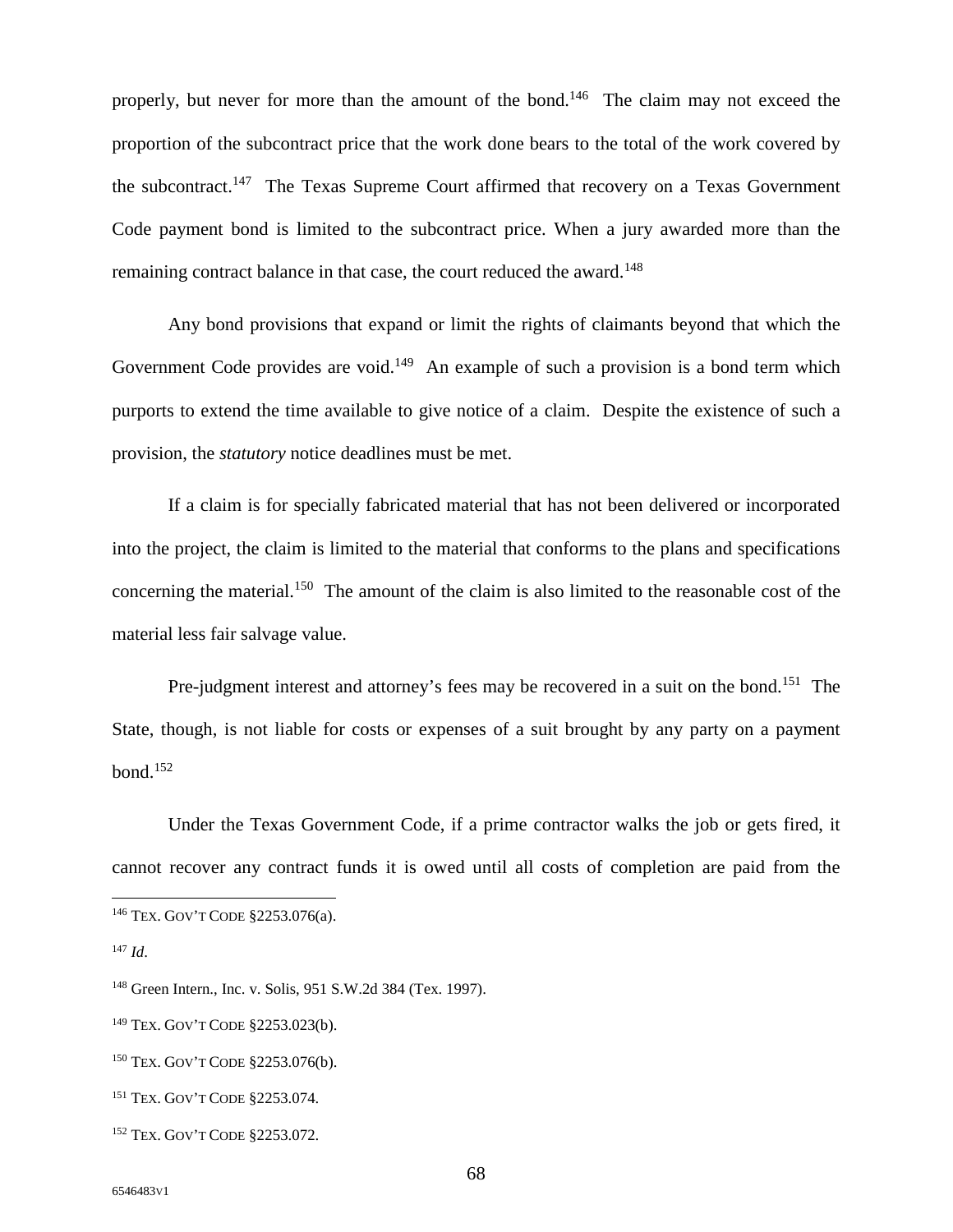contract balance and the surety has been reimbursed.<sup>153</sup> If any money is left over, it is available to be paid to the prime contractor. If not, the owner may have a claim against the prime contractor. If the contractor's surety has paid out dollars to finish the project which exceed the contract balance paid by the owner to the surety, the surety can sue the contractor and other indemnitors to recover its losses. The prime contractor and its surety are also liable to the owner for the difference between its bid and the next low bidder, if it is awarded, but does not accept, the contract.

#### (k) **Defenses to Bond Claims**

Typically, the surety will raise every possible defense to a bond claim. These defenses may often include lack of timely notice and lack of proper notice. The content of the notices is crucial. The surety also has all of the defenses that the bonded contractor has. Failure to comply with the required procedures may leave the subcontractor with a lawsuit only against the prime contractor, who may be insolvent.

<sup>153</sup> TEX. GOV'T CODE § 2253.071.